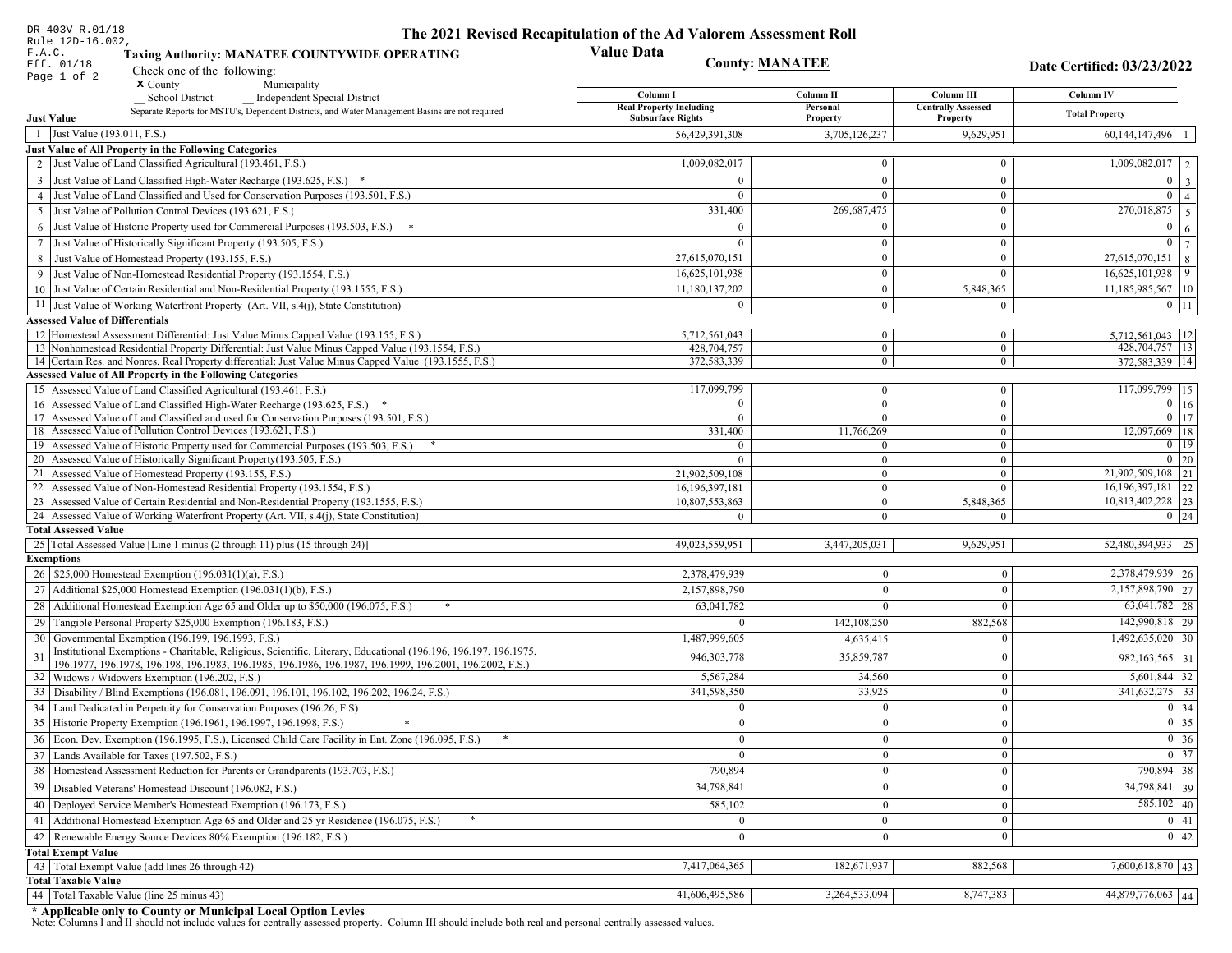Date Certified: 03/23/2022

**Taxable Value** 

#### **Taxing Authority: MANATEE COUNTYWIDE OPERATING**

### Reconciliation of Preliminary and Final Tax Roll

|                | Operating Taxable Value as Shown on Preliminary Tax Roll                                           | 44,754,378,287    |
|----------------|----------------------------------------------------------------------------------------------------|-------------------|
| $\overline{2}$ | Additions to Operating Taxable Value Resulting from Petitions to the VAB                           | 0                 |
| 3              | Deductions from Operating Taxable Value Resulting from Petitions to the VAB                        | 1,437,752         |
| 4              | Subtotal $(1 + 2 - 3 = 4)$                                                                         | 44,752,940,535    |
| 5              | Other Additions to Operating Taxable Value                                                         | 382, 137, 398     |
| 6              | Other Deductions from Operating Taxable Value                                                      | 255,301,870       |
| 7              | Operating Taxable Value Shown on Final Tax Roll $(4 + 5 - 6 = 7)$                                  | 44,879,776,063    |
|                | <b>Selected Just Values</b>                                                                        | <b>Just Value</b> |
| 8              | Just Value of Subsurface Rights (this amount included in Line 1, Column I, Page One) 193.481, F.S. | 971,842           |
| 9              | Just Value of Centrally Assessed Railroad Property Value                                           | 8,028,212         |
| 10             | Just Value of Centrally Assessed Private Car Line Property Value                                   | 1,601,739         |
|                |                                                                                                    |                   |

Note: Sum of items 9 and 10 should equal centrally assessed just value on page 1, line 1, column III.

# **Homestead Portability**

| .   | <sup>1</sup> Differential<br>$\sim$ $-$<br>Parce <sub>r</sub><br>ranster of He<br>≅ Rec∈<br>eivins<br>0Ť.<br>. | БΛ |
|-----|----------------------------------------------------------------------------------------------------------------|----|
| -44 | --<br>Homestead Differential<br>Transferred Ho<br>anue oi                                                      |    |

|  |            |                                  | Column 1                                         | Column 2  |  |
|--|------------|----------------------------------|--------------------------------------------------|-----------|--|
|  |            | <b>Total Parcels or Accounts</b> | <b>Personal Property</b><br><b>Real Property</b> |           |  |
|  |            |                                  | Parcels                                          | Accounts  |  |
|  | ${\bf 13}$ | <b>Fotal Parcels or Accounts</b> | 202,556                                          | 304<br>4. |  |

#### **Property with Reduced Assessed Value**

| 14 | Land Classified Agricultural (193.461, F.S.)                                                 | 2,244  |    |
|----|----------------------------------------------------------------------------------------------|--------|----|
| 15 | Land Classified High-Water Recharge (193.625, F.S.)                                          |        |    |
| 16 | Land Classified and Used for Conservation Purposes (193.501, F.S.)                           |        |    |
| 17 | Pollution Control Devices (193.621, F.S.)                                                    |        | 21 |
| 18 | Historic Property used for Commercial Purposes (193.503, F.S.) *                             |        |    |
| 19 | Historically Significant Property (193.505, F.S.)                                            |        |    |
| 20 | Homestead Property; Parcels with Capped Value (193.155, F.S.)                                | 87,073 |    |
| 21 | Non-Homestead Residential Property; Parcels with Capped Value (193.1554, F.S.)               | 21,167 |    |
| 22 | Certain Residential and Non-Residential Property; Parcels with Capped Value (193.1555, F.S.) | 3,957  |    |
| 23 | Working Waterfront Property (Art. VII, s.4(j), State Constitution)                           |        |    |

#### **Other Reductions in Assessed Value**

| 24    | Lands Available for Taxes (197.502, F.S.)                                  |           |  |
|-------|----------------------------------------------------------------------------|-----------|--|
| - - - | Homestead Assessment Reduction for Parents or Grandparents (193.703, F.S.) | <b>__</b> |  |
| -26   | Disabled Veterans' Homestead Discount (196.082, F.S.)                      | 296       |  |

### \* Applicable only to County or Municipal Local Option Levies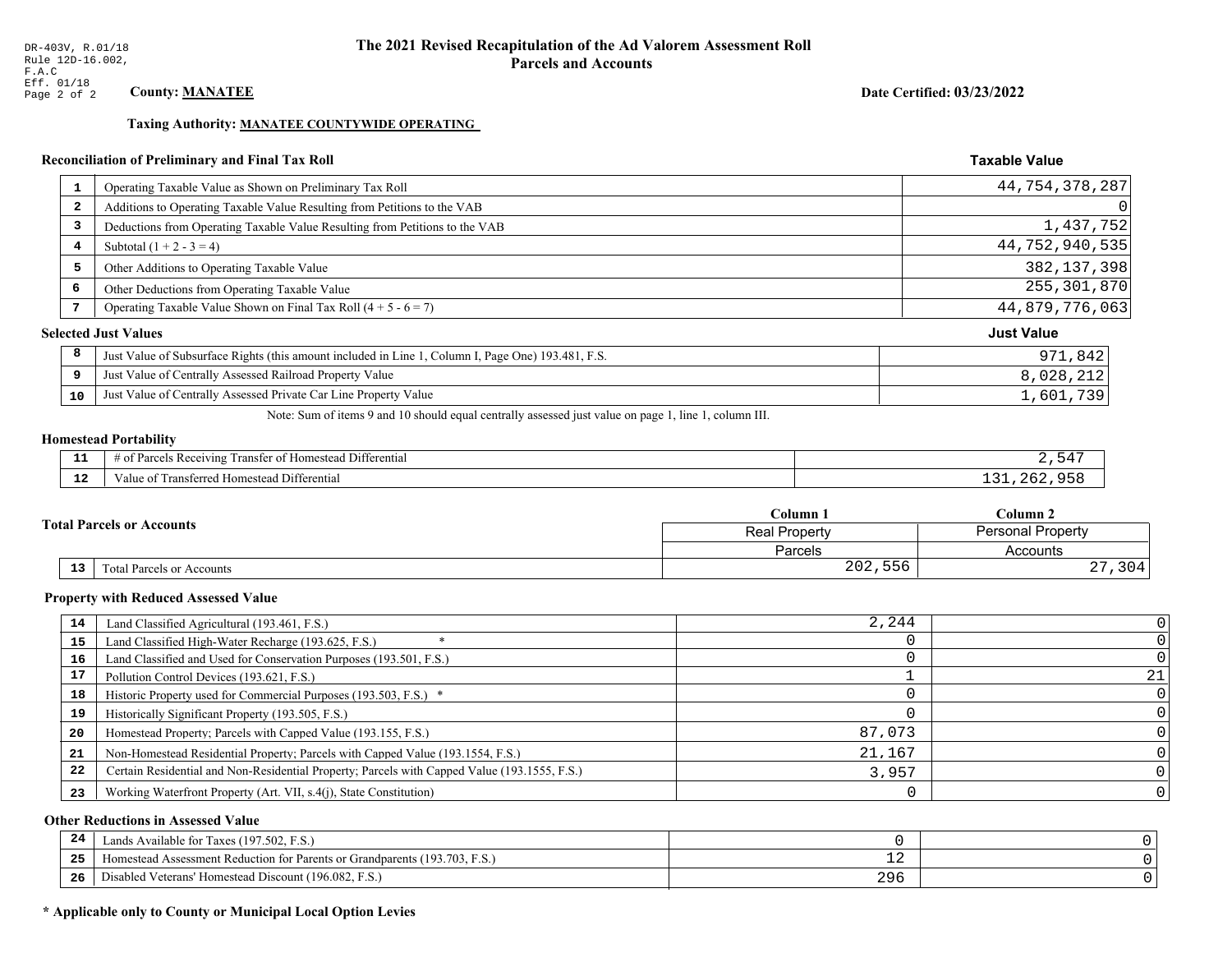| DR-403V R.01/18                                                                                                                     | The 2021 Revised Recapitulation of the Ad Valorem Assessment Roll |                                |                                       |                                          |
|-------------------------------------------------------------------------------------------------------------------------------------|-------------------------------------------------------------------|--------------------------------|---------------------------------------|------------------------------------------|
| Rule 12D-16.002,<br>F.A.C.<br><b>Taxing Authority: UNINCORPORATED MSTU</b>                                                          | <b>Value Data</b>                                                 |                                |                                       |                                          |
| Eff. 01/18<br>Check one of the following:                                                                                           | <b>County: MANATEE</b>                                            |                                |                                       | Date Certified: 03/23/2022               |
| Page 1 of 2<br>$\boldsymbol{\mathsf{x}}$ County<br>Municipality                                                                     |                                                                   |                                |                                       |                                          |
| <b>School District</b><br><b>Independent Special District</b>                                                                       | Column I                                                          | Column II                      | Column III                            | <b>Column IV</b>                         |
| Separate Reports for MSTU's, Dependent Districts, and Water Management Basins are not required<br><b>Just Value</b>                 | <b>Real Property Including</b><br><b>Subsurface Rights</b>        | Personal<br>Property           | <b>Centrally Assessed</b><br>Property | <b>Total Property</b>                    |
| 1 Just Value (193.011, F.S.)                                                                                                        | 41,442,173,064                                                    | 3,200,028,697                  | 7,898,857                             | $44,650,100,618$   1                     |
| Just Value of All Property in the Following Categories                                                                              |                                                                   |                                |                                       |                                          |
| 2 Just Value of Land Classified Agricultural (193.461, F.S.)                                                                        | 1,002,067,734                                                     | $\overline{0}$                 | $\bf{0}$                              | $\boxed{1,002,067,734}$   2              |
| 3 Just Value of Land Classified High-Water Recharge (193.625, F.S.) *                                                               | $\Omega$                                                          | $\overline{0}$                 | $\boldsymbol{0}$                      | $0 \mid 3 \mid$                          |
| 4 Just Value of Land Classified and Used for Conservation Purposes (193.501, F.S.)                                                  | $\Omega$                                                          | $\overline{0}$                 | $\bf{0}$                              | $\overline{0}$<br>4 <sup>1</sup>         |
| 5 Just Value of Pollution Control Devices (193.621, F.S.)                                                                           | 331,400                                                           | 265,734,119                    | $\bf{0}$                              | $266,065,519$ 5                          |
| 6 Just Value of Historic Property used for Commercial Purposes (193.503, F.S.) *                                                    | $\Omega$                                                          | $\Omega$                       | $\mathbf{0}$                          | $\overline{0}$<br>6 <sup>1</sup>         |
| 7 Just Value of Historically Significant Property (193.505, F.S.)                                                                   | $\Omega$                                                          | $\Omega$                       | $\bf{0}$                              | $0 \mid 7 \mid$                          |
| 8 Just Value of Homestead Property (193.155, F.S.)                                                                                  | 22,525,213,820                                                    | $\bf{0}$                       | $\bf{0}$                              | $22,525,213,820$ 8                       |
| 9 Just Value of Non-Homestead Residential Property (193.1554, F.S.)                                                                 | 9,890,259,713                                                     | $\overline{0}$                 | $\theta$                              | $9,890,259,713$ 9                        |
| 10 Just Value of Certain Residential and Non-Residential Property (193.1555, F.S.)                                                  | 8,024,631,797                                                     | $\mathbf{0}$                   | 4,757,815                             | 8,029,389,612   10                       |
|                                                                                                                                     | $\bf{0}$                                                          | $\mathbf{0}$                   | $\mathbf{0}$                          | $0 \mid 11 \mid$                         |
| 11 Just Value of Working Waterfront Property (Art. VII, s.4(j), State Constitution)<br><b>Assessed Value of Differentials</b>       |                                                                   |                                |                                       |                                          |
| 12 Homestead Assessment Differential: Just Value Minus Capped Value (193.155, F.S.)                                                 | 4,332,659,122                                                     | $\bf{0}$                       | $\bf{0}$                              | 4,332,659,122   12                       |
| 13 Nonhomestead Residential Property Differential: Just Value Minus Capped Value (193.1554, F.S.)                                   | 262,610,475                                                       | $\overline{0}$                 | $\overline{0}$                        | 262,610,475   13                         |
| 14 Certain Res. and Nonres. Real Property differential: Just Value Minus Capped Value (193.1555, F.S.)                              | 230, 257, 225                                                     | $\overline{0}$                 | $\bf{0}$                              | 230.257.225 14                           |
| <b>Assessed Value of All Property in the Following Categories</b>                                                                   |                                                                   |                                |                                       |                                          |
| 15 Assessed Value of Land Classified Agricultural (193.461, F.S.)                                                                   | 116,906,112                                                       | $\mathbf{0}$                   | $\bf{0}$                              | 116,906,112   15                         |
| 16 Assessed Value of Land Classified High-Water Recharge (193.625, F.S.)                                                            | $\Omega$                                                          | $\overline{0}$                 | $\overline{0}$                        | $0$ 16                                   |
| Assessed Value of Land Classified and used for Conservation Purposes (193.501, F.S.)                                                | $\bf{0}$                                                          | $\overline{0}$                 | $\overline{0}$                        | $0$   17                                 |
| 18 Assessed Value of Pollution Control Devices (193.621, F.S.)                                                                      | 331,400                                                           | 11,370,934                     | $\overline{0}$                        | $11,702,334$ 18                          |
| 19 Assessed Value of Historic Property used for Commercial Purposes (193.503, F.S.)                                                 | $\Omega$                                                          | $\bf{0}$                       | $\bf{0}$                              | $0$   19                                 |
| 20 Assessed Value of Historically Significant Property (193.505, F.S.)                                                              | $\Omega$                                                          | $\overline{0}$                 | $\overline{0}$                        | $0 \mid 20$                              |
| 21 Assessed Value of Homestead Property (193.155, F.S.)<br>22 Assessed Value of Non-Homestead Residential Property (193.1554, F.S.) | 18,192,554,698<br>9,627,649,238                                   | $\mathbf{0}$<br>$\overline{0}$ | $\boldsymbol{0}$<br>$\mathbf{0}$      | 18, 192, 554, 698 21<br>9,627,649,238 22 |
| 23 Assessed Value of Certain Residential and Non-Residential Property (193.1555, F.S.)                                              | 7,794,374,572                                                     | $\mathbf{0}$                   | 4,757,815                             | 7,799,132,387 23                         |
| 24 Assessed Value of Working Waterfront Property (Art. VII, s.4(j), State Constitution                                              | $\Omega$                                                          | $\overline{0}$                 | $\theta$                              | $0 \mid 24$                              |
| <b>Total Assessed Value</b>                                                                                                         |                                                                   |                                |                                       |                                          |
| 25 Total Assessed Value [Line 1 minus (2 through 11) plus (15 through 24)]                                                          | 35,731,484,620                                                    | 2,945,665,512                  | 7,898,857                             | 38,685,048,989 25                        |
| <b>Exemptions</b>                                                                                                                   |                                                                   |                                |                                       |                                          |
| 26   \$25,000 Homestead Exemption (196.031(1)(a), F.S.)                                                                             | 1,977,240,242                                                     |                                | $\mathbf{0}$                          | 1,977,240,242 26                         |
| 27   Additional \$25,000 Homestead Exemption (196.031(1)(b), F.S.)                                                                  | 1,803,133,850                                                     | $\overline{0}$                 | $\theta$                              | $1,803,133,850$ 27                       |
| 28 Additional Homestead Exemption Age 65 and Older up to \$50,000 (196.075, F.S.)<br>*                                              | 48,635,098                                                        |                                | $\Omega$                              | 48,635,098 28                            |
| 29 Tangible Personal Property \$25,000 Exemption (196.183, F.S.)                                                                    |                                                                   | 108,418,452                    | 698,048                               | $109, 116, 500$ 29                       |
| 30 Governmental Exemption (196.199, 196.1993, F.S.)                                                                                 | 1,013,378,179                                                     | 4,348,944                      | $\Omega$                              | $1,017,727,123$ 30                       |
| Institutional Exemptions - Charitable, Religious, Scientific, Literary, Educational (196.196, 196.197, 196.1975,<br>$\mathbf{3}$    |                                                                   |                                |                                       |                                          |
| 196.1977, 196.1978, 196.198, 196.1983, 196.1985, 196.1986, 196.1987, 196.1999, 196.2001, 196.2002, F.S.)                            | 582, 102, 687                                                     | 24,125,919                     | $\mathbf{0}$                          | 606,228,606 31                           |
| 32   Widows / Widowers Exemption (196.202, F.S.)                                                                                    | 4,342,073                                                         | 31,610                         | $\mathbf{0}$                          | 4,373,683 32                             |
| 33 Disability / Blind Exemptions (196.081, 196.091, 196.101, 196.102, 196.202, 196.24, F.S.)                                        | 300,506,642                                                       | 33,005                         | $\mathbf{0}$                          | 300,539,647 33                           |
| 34 Land Dedicated in Perpetuity for Conservation Purposes (196.26, F.S)                                                             |                                                                   | $\bf{0}$                       | $\mathbf{0}$                          | 0 34                                     |
| 35 Historic Property Exemption (196.1961, 196.1997, 196.1998, F.S.)                                                                 | $\mathbf{0}$                                                      | $\bf{0}$                       | $\vert 0 \vert$                       | $\boxed{0}$ 35                           |
| 36 Econ. Dev. Exemption (196.1995, F.S.), Licensed Child Care Facility in Ent. Zone (196.095, F.S.)                                 | $\theta$                                                          | $\overline{0}$                 | $\mathbf{0}$                          | $\boxed{0}$ 36                           |
| 37 Lands Available for Taxes (197.502, F.S.)                                                                                        | $\Omega$                                                          | $\bf{0}$                       | $\mathbf{0}$                          | $0 \mid 37$                              |
| 38   Homestead Assessment Reduction for Parents or Grandparents (193.703, F.S.)                                                     | 772,963                                                           | $\Omega$                       | $\boldsymbol{0}$                      | 772,963 38                               |
| 39   Disabled Veterans' Homestead Discount (196.082, F.S.)                                                                          | 30,329,455                                                        |                                | $\Omega$                              | $30,329,455$ 39                          |
| 40 Deployed Service Member's Homestead Exemption (196.173, F.S.)                                                                    | 489,903                                                           | $\overline{0}$                 | $\mathbf{0}$                          | $489,903$ 40                             |
| 41 Additional Homestead Exemption Age 65 and Older and 25 yr Residence (196.075, F.S.)                                              |                                                                   | $\mathbf{0}$                   | $\mathbf{0}$                          | 0 41                                     |
| 42   Renewable Energy Source Devices 80% Exemption (196.182, F.S.)                                                                  | $\mathbf{0}$                                                      | $\theta$                       | $\mathbf{0}$                          | 0 42                                     |
| <b>Total Exempt Value</b>                                                                                                           |                                                                   |                                |                                       |                                          |
| 43 Total Exempt Value (add lines 26 through 42)                                                                                     | 5,760,931,092                                                     | 136,957,930                    | 698,048                               | 5,898,587,070 43                         |
| <b>Total Taxable Value</b>                                                                                                          |                                                                   |                                |                                       |                                          |
| 44   Total Taxable Value (line 25 minus 43)                                                                                         | 29,970,553,528                                                    | 2,808,707,582                  | 7,200,809                             | 32,786,461,919 44                        |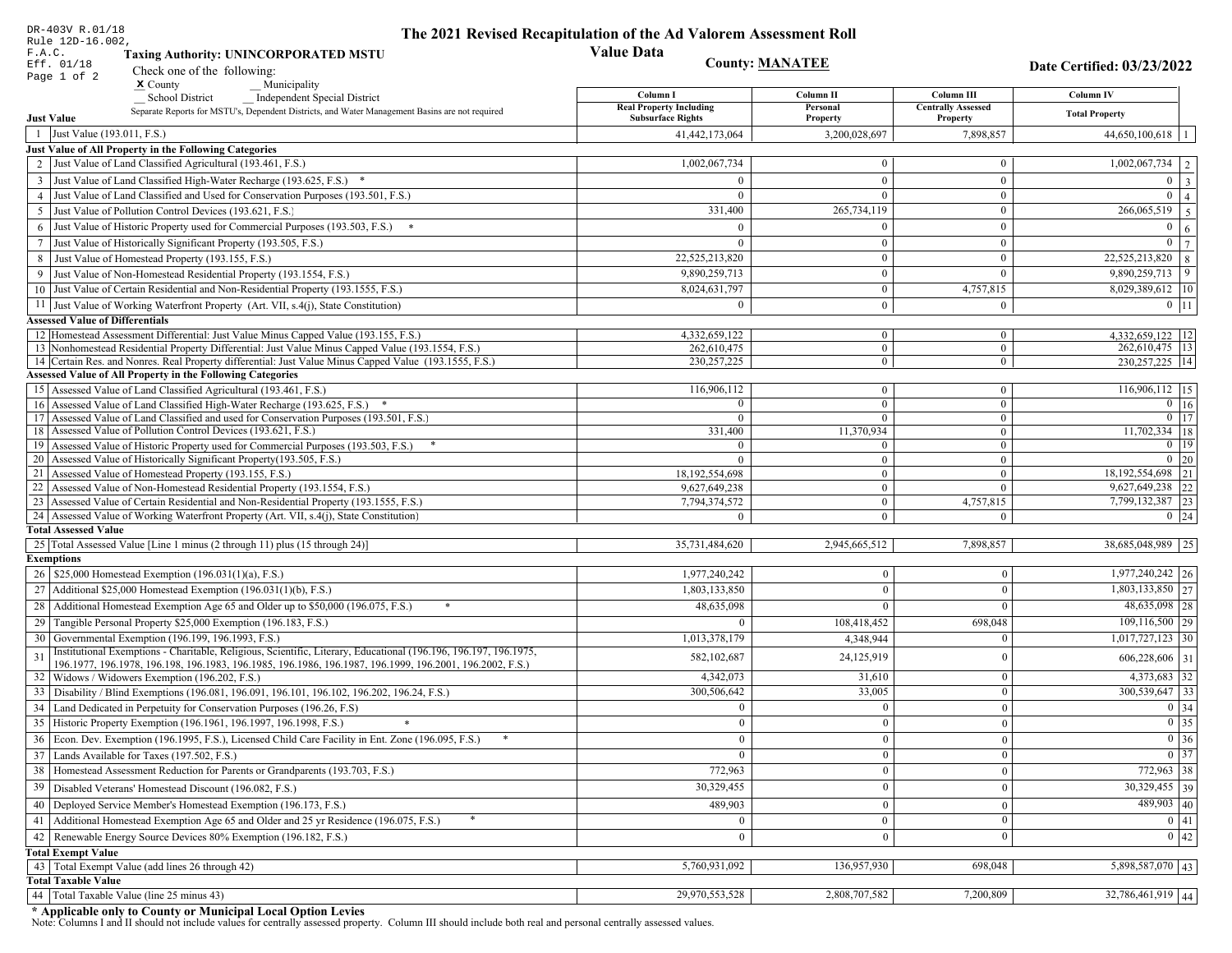**Taxing Authority: UNINCORPORATED MSTU** 

### Reconciliation of Preliminary and Final Tax Roll

| $\mathbf{1}$            | Operating Taxable Value as Shown on Preliminary Tax Roll                                           | 32,722,030,499    |
|-------------------------|----------------------------------------------------------------------------------------------------|-------------------|
| $\overline{\mathbf{2}}$ | Additions to Operating Taxable Value Resulting from Petitions to the VAB                           | $\Omega$          |
| 3                       | Deductions from Operating Taxable Value Resulting from Petitions to the VAB                        | 1,387,752         |
| 4                       | Subtotal $(1 + 2 - 3 = 4)$                                                                         | 32,720,642,747    |
| 5                       | Other Additions to Operating Taxable Value                                                         | 288,626,952       |
| 6                       | Other Deductions from Operating Taxable Value                                                      | 222,807,780       |
| 7                       | Operating Taxable Value Shown on Final Tax Roll $(4 + 5 - 6 = 7)$                                  | 32,786,461,919    |
|                         | <b>Selected Just Values</b>                                                                        | <b>Just Value</b> |
| 8                       | Just Value of Subsurface Rights (this amount included in Line 1, Column I, Page One) 193.481, F.S. | 970,918           |
| 9                       | Just Value of Centrally Assessed Railroad Property Value                                           | 6,626,311         |
| 10                      | Just Value of Centrally Assessed Private Car Line Property Value                                   | 1,272,546         |

Note: Sum of items 9 and 10 should equal centrally assessed just value on page 1, line 1, column III.

#### **Homestead Portability**

| --<br>---    | $\sim$ $\sim$<br>Differential<br>-Rec<br>enving<br>ิ∩†<br>ranster<br>siyay | ۶ ۾              |
|--------------|----------------------------------------------------------------------------|------------------|
| $\sim$<br>-- | Differential<br>l ransterred<br>Homestead<br>value of                      | ΩC<br>xhx<br>- - |

|  |    |                                  | Column 1                                         | Column 2             |  |
|--|----|----------------------------------|--------------------------------------------------|----------------------|--|
|  |    | <b>Total Parcels or Accounts</b> | <b>Personal Property</b><br><b>Real Property</b> |                      |  |
|  |    |                                  | Parcels                                          | Accounts             |  |
|  | 13 | <b>Fotal Parcels or Accounts</b> | 1.7.7<br>$\epsilon$<br>ᆂᇦᆂ<br>.                  | 0.91<br>0 O T<br>∸ ∸ |  |

#### **Property with Reduced Assessed Value**

| 14 | Land Classified Agricultural (193.461, F.S.)                                                 | 2,222  |    |
|----|----------------------------------------------------------------------------------------------|--------|----|
| 15 | Land Classified High-Water Recharge (193.625, F.S.)                                          |        |    |
| 16 | Land Classified and Used for Conservation Purposes (193.501, F.S.)                           |        |    |
| 17 | Pollution Control Devices (193.621, F.S.)                                                    |        | 18 |
| 18 | Historic Property used for Commercial Purposes (193.503, F.S.) *                             |        |    |
| 19 | Historically Significant Property (193.505, F.S.)                                            |        |    |
| 20 | Homestead Property; Parcels with Capped Value (193.155, F.S.)                                | 72,317 |    |
| 21 | Non-Homestead Residential Property; Parcels with Capped Value (193.1554, F.S.)               | 14,989 |    |
| 22 | Certain Residential and Non-Residential Property; Parcels with Capped Value (193.1555, F.S.) | 2,796  |    |
| 23 | Working Waterfront Property (Art. VII, s.4(j), State Constitution)                           |        |    |

#### **Other Reductions in Assessed Value**

| 24    | (197.502, F.S.)<br>Lands Available for Taxes (                                                                |     |  |
|-------|---------------------------------------------------------------------------------------------------------------|-----|--|
| - - - | (193.703)<br>ad Assessment Reduction for Parents or Grandparents ( <sup>16</sup> )<br>. <sub>i</sub> omestead |     |  |
| -26   | <sup>1</sup> Veterans' Homestead Discount (196.082, F.S.)<br>Disabled                                         | 25C |  |

# \* Applicable only to County or Municipal Local Option Levies

Date Certified: 03/23/2022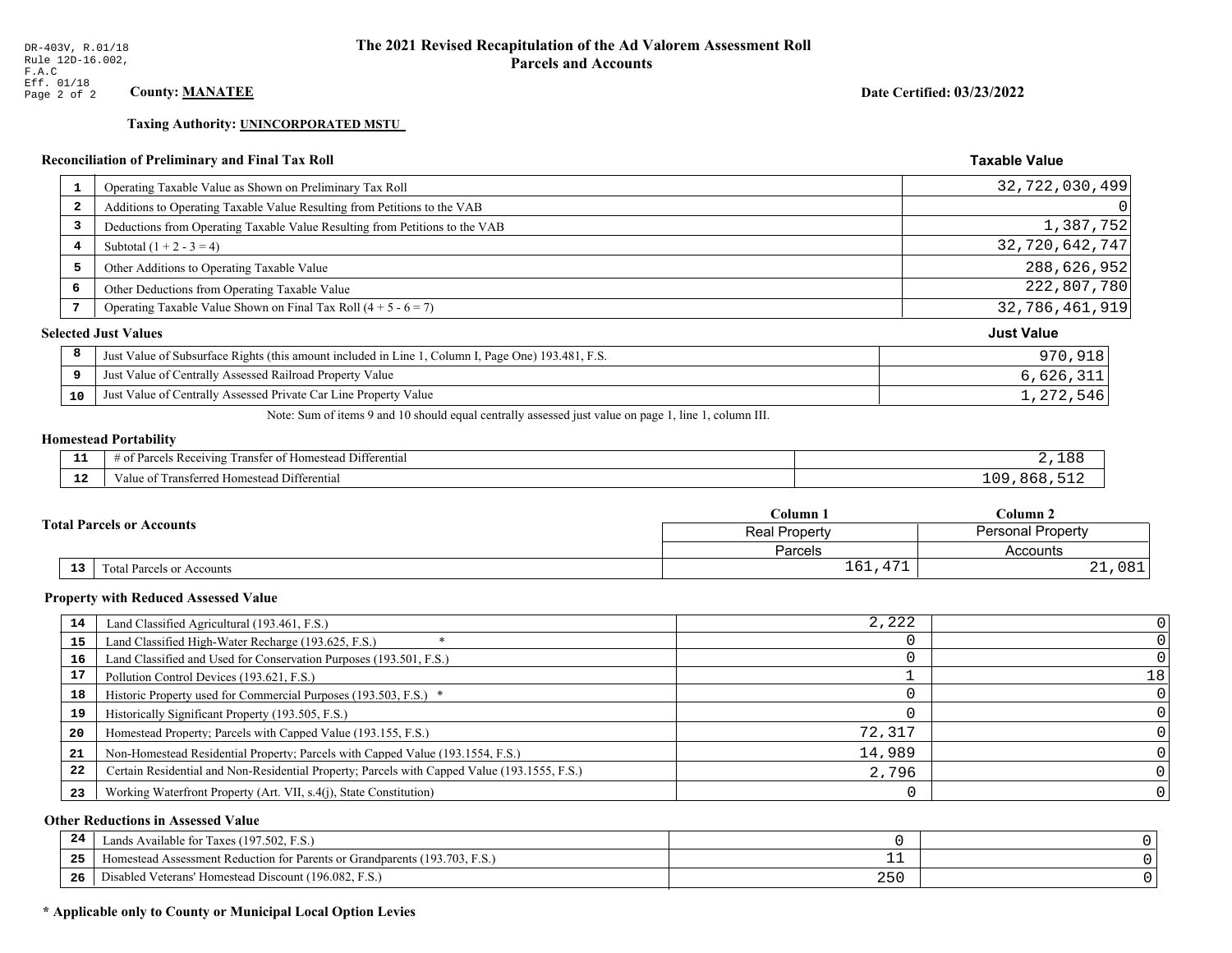| DR-403V R.01/18                                                                                                                                                                                                                    | The 2021 Revised Recapitulation of the Ad Valorem Assessment Roll |                                |                                       |                                                                                                   |
|------------------------------------------------------------------------------------------------------------------------------------------------------------------------------------------------------------------------------------|-------------------------------------------------------------------|--------------------------------|---------------------------------------|---------------------------------------------------------------------------------------------------|
| Rule 12D-16.002,<br>F.A.C.<br><b>Taxing Authority: PALM AIRE MSTU</b>                                                                                                                                                              | <b>Value Data</b>                                                 |                                |                                       |                                                                                                   |
| Eff. 01/18<br>Check one of the following:                                                                                                                                                                                          | <b>County: MANATEE</b>                                            |                                |                                       | Date Certified: 03/23/2022                                                                        |
| Page 1 of 2<br>$\boldsymbol{\mathsf{x}}$ County<br>Municipality                                                                                                                                                                    |                                                                   |                                |                                       |                                                                                                   |
| <b>School District</b><br><b>Independent Special District</b>                                                                                                                                                                      | Column I                                                          | Column II                      | Column III                            | <b>Column IV</b>                                                                                  |
| Separate Reports for MSTU's, Dependent Districts, and Water Management Basins are not required<br><b>Just Value</b>                                                                                                                | <b>Real Property Including</b><br><b>Subsurface Rights</b>        | Personal<br>Property           | <b>Centrally Assessed</b><br>Property | <b>Total Property</b>                                                                             |
| 1 Just Value (193.011, F.S.)                                                                                                                                                                                                       | 667,029,908                                                       | $\theta$                       | $\bf{0}$                              | 667,029,908                                                                                       |
| Just Value of All Property in the Following Categories                                                                                                                                                                             |                                                                   |                                |                                       |                                                                                                   |
| 2 Just Value of Land Classified Agricultural (193.461, F.S.)                                                                                                                                                                       | $\bf{0}$                                                          | $\boldsymbol{0}$               | $\bf{0}$                              | $0 \quad 2$                                                                                       |
| 3 Just Value of Land Classified High-Water Recharge (193.625, F.S.) *                                                                                                                                                              | $\theta$                                                          | $\theta$                       | $\boldsymbol{0}$                      | $\overline{\mathbf{3}}$<br>$\overline{0}$                                                         |
| 4 Just Value of Land Classified and Used for Conservation Purposes (193.501, F.S.)                                                                                                                                                 | $\bf{0}$                                                          | $\boldsymbol{0}$               | $\bf{0}$                              | $\overline{0}$<br>$\overline{4}$                                                                  |
| 5 Just Value of Pollution Control Devices (193.621, F.S.)                                                                                                                                                                          | $\bf{0}$                                                          | $\mathbf{0}$                   | $\mathbf{0}$                          | $\overline{5}$<br>$\overline{0}$                                                                  |
| 6 Just Value of Historic Property used for Commercial Purposes (193.503, F.S.) *                                                                                                                                                   | $\theta$                                                          | $\theta$                       | $\boldsymbol{0}$                      | $\overline{0}$<br>$\sqrt{6}$                                                                      |
| 7 Just Value of Historically Significant Property (193.505, F.S.)                                                                                                                                                                  | $\bf{0}$                                                          | $\bf{0}$                       | $\mathbf{0}$                          | $\overline{7}$<br>$\overline{0}$                                                                  |
| 8 Just Value of Homestead Property (193.155, F.S.)                                                                                                                                                                                 | 367,705,957                                                       | $\mathbf{0}$                   | $\mathbf{0}$                          | 367,705,957<br>$\,8\,$                                                                            |
| 9 Just Value of Non-Homestead Residential Property (193.1554, F.S.)                                                                                                                                                                | 194,004,859                                                       | $\theta$                       | $\boldsymbol{0}$                      | 9<br>194,004,859                                                                                  |
| 10 Just Value of Certain Residential and Non-Residential Property (193.1555, F.S.)                                                                                                                                                 | 105,319,092                                                       | $\boldsymbol{0}$               | $\mathbf{0}$                          | 105,319,092 10                                                                                    |
|                                                                                                                                                                                                                                    | $\theta$                                                          |                                |                                       |                                                                                                   |
| 11 Just Value of Working Waterfront Property (Art. VII, s.4(j), State Constitution)                                                                                                                                                |                                                                   | $\overline{0}$                 | $\bf{0}$                              | $0$ 11                                                                                            |
| <b>Assessed Value of Differentials</b><br>12 Homestead Assessment Differential: Just Value Minus Capped Value (193.155, F.S.)                                                                                                      | 74,330,920                                                        |                                |                                       |                                                                                                   |
| 13 Nonhomestead Residential Property Differential: Just Value Minus Capped Value (193.1554, F.S.)                                                                                                                                  | 1,247,754                                                         | $\overline{0}$<br>$\mathbf{0}$ | $\bf{0}$<br>$\bf{0}$                  | 74,330,920   12<br>$1,247,754$ 13                                                                 |
| 14 Certain Res. and Nonres. Real Property differential: Just Value Minus Capped Value (193.1555, F.S.)                                                                                                                             | 6,254                                                             | $\overline{0}$                 | $\overline{0}$                        | $6,254$ 14                                                                                        |
| <b>Assessed Value of All Property in the Following Categories</b>                                                                                                                                                                  |                                                                   |                                |                                       |                                                                                                   |
| 15 Assessed Value of Land Classified Agricultural (193.461, F.S.)                                                                                                                                                                  | $\bf{0}$                                                          | $\mathbf{0}$                   | $\mathbf{0}$                          | $0$ 15                                                                                            |
| 16 Assessed Value of Land Classified High-Water Recharge (193.625, F.S.) *                                                                                                                                                         | $\overline{0}$                                                    | $\theta$                       | $\overline{0}$                        | $\boxed{0}$ 16                                                                                    |
| 17 Assessed Value of Land Classified and used for Conservation Purposes (193.501, F.S.)                                                                                                                                            | $\overline{0}$                                                    | $\mathbf{0}$                   | $\bf{0}$                              | $\overline{0}$ 17                                                                                 |
| 18 Assessed Value of Pollution Control Devices (193.621, F.S.)                                                                                                                                                                     | $\bf{0}$                                                          | $\mathbf{0}$                   | $\mathbf{0}$                          | $0$   18                                                                                          |
| 19 Assessed Value of Historic Property used for Commercial Purposes (193.503, F.S.)                                                                                                                                                | $\mathbf{0}$                                                      | $\mathbf{0}$                   | $\mathbf{0}$                          | $\overline{0}$ 19                                                                                 |
| 20 Assessed Value of Historically Significant Property (193.505, F.S.)                                                                                                                                                             | $\theta$                                                          | $\mathbf{0}$                   | $\mathbf{0}$                          | $\boxed{0}$ 20                                                                                    |
| 21 Assessed Value of Homestead Property (193.155, F.S.)                                                                                                                                                                            | 293,375,037                                                       | $\mathbf{0}$                   | $\mathbf{0}$                          | 293,375,037 21                                                                                    |
| 22 Assessed Value of Non-Homestead Residential Property (193.1554, F.S.)                                                                                                                                                           | 192,757,105                                                       | $\mathbf{0}$                   | $\mathbf{0}$                          | 192,757,105 22                                                                                    |
| 23 Assessed Value of Certain Residential and Non-Residential Property (193.1555, F.S.)                                                                                                                                             | 105,312,838                                                       | $\mathbf{0}$                   | $\mathbf{0}$                          | 105,312,838 23                                                                                    |
| 24 Assessed Value of Working Waterfront Property (Art. VII, s.4(j), State Constitution)<br><b>Total Assessed Value</b>                                                                                                             |                                                                   | $\Omega$                       | $\mathbf{0}$                          | $0 \mid 24$                                                                                       |
|                                                                                                                                                                                                                                    | 591,444,980                                                       |                                |                                       |                                                                                                   |
| 25 Total Assessed Value [Line 1 minus (2 through 11) plus (15 through 24)]<br><b>Exemptions</b>                                                                                                                                    |                                                                   | $\mathbf{0}$                   | $\mathbf{0}$                          | 591,444,980 25                                                                                    |
| 26   \$25,000 Homestead Exemption (196.031(1)(a), F.S.)                                                                                                                                                                            | 35,887,500                                                        | $\mathbf{0}$                   | $\mathbf{0}$                          | 35,887,500 26                                                                                     |
| 27   Additional \$25,000 Homestead Exemption (196.031(1)(b), F.S.)                                                                                                                                                                 | 35,345,810                                                        | $\Omega$                       | $\theta$                              | 35,345,810 27                                                                                     |
|                                                                                                                                                                                                                                    |                                                                   |                                |                                       |                                                                                                   |
| 28 Additional Homestead Exemption Age 65 and Older up to \$50,000 (196.075, F.S.)                                                                                                                                                  | 1,374,662                                                         | $\mathbf{0}$                   | $\Omega$                              | $1,374,662$ 28                                                                                    |
| 29 Tangible Personal Property \$25,000 Exemption (196.183, F.S.)                                                                                                                                                                   | $\Omega$                                                          | $\Omega$                       | $\theta$                              | $\boxed{0}$ 29                                                                                    |
| 30 Governmental Exemption (196.199, 196.1993, F.S.)                                                                                                                                                                                |                                                                   | $\theta$                       |                                       | $\boxed{0}$ 30                                                                                    |
| Institutional Exemptions - Charitable, Religious, Scientific, Literary, Educational (196.196, 196.197, 196.1975,<br>31<br>196.1977, 196.1978, 196.198, 196.1983, 196.1985, 196.1986, 196.1987, 196.1999, 196.2001, 196.2002, F.S.) | $\Omega$                                                          | $\Omega$                       | $\theta$                              | $0 \mid 31$                                                                                       |
| 32   Widows / Widowers Exemption (196.202, F.S.)                                                                                                                                                                                   | 142,500                                                           | $\mathbf{0}$                   | $\mathbf{0}$                          | $142,500$ 32                                                                                      |
| 33<br>Disability / Blind Exemptions (196.081, 196.091, 196.101, 196.102, 196.202, 196.24, F.S.)                                                                                                                                    | 4,693,371                                                         | $\mathbf{0}$                   | $\theta$                              | $4,693,371$ 33                                                                                    |
| Land Dedicated in Perpetuity for Conservation Purposes (196.26, F.S)                                                                                                                                                               | $\Omega$                                                          | $\Omega$                       | $\theta$                              | $\boxed{0}$ 34                                                                                    |
| 35 Historic Property Exemption (196.1961, 196.1997, 196.1998, F.S.)                                                                                                                                                                | 0                                                                 | $\mathbf{U}$                   | $\mathbf{0}$                          |                                                                                                   |
| 36 Econ. Dev. Exemption (196.1995, F.S.), Licensed Child Care Facility in Ent. Zone (196.095, F.S.)                                                                                                                                | $\mathbf{0}$                                                      | $\mathbf{0}$                   | $\theta$                              |                                                                                                   |
| 37 Lands Available for Taxes (197.502, F.S.)                                                                                                                                                                                       | $\overline{0}$                                                    | $\Omega$                       | $\theta$                              | $\begin{array}{ c c }\n\hline\n0 & 35 \\ \hline\n0 & 36 \\ \hline\n0 & 37 \\ \hline\n\end{array}$ |
| 38   Homestead Assessment Reduction for Parents or Grandparents (193.703, F.S.)                                                                                                                                                    | $\mathbf{0}$                                                      |                                |                                       | $\boxed{0}$ 38                                                                                    |
|                                                                                                                                                                                                                                    |                                                                   | $\bf{0}$<br>$\Omega$           | $\mathbf{0}$                          | $866,394$ 39                                                                                      |
| 39<br>Disabled Veterans' Homestead Discount (196.082, F.S.)                                                                                                                                                                        | 866,394                                                           |                                | $\theta$                              |                                                                                                   |
| Deployed Service Member's Homestead Exemption (196.173, F.S.)<br>40                                                                                                                                                                | $\overline{0}$                                                    | $\Omega$                       | $\theta$                              | $\boxed{0}$ 40                                                                                    |
| 41   Additional Homestead Exemption Age 65 and Older and 25 yr Residence (196.075, F.S.)                                                                                                                                           | $\overline{0}$                                                    | $\overline{0}$                 | $\mathbf{0}$                          | $\overline{0}$ 41                                                                                 |
| Renewable Energy Source Devices 80% Exemption (196.182, F.S.)<br>42                                                                                                                                                                | $\overline{0}$                                                    | $\mathbf{0}$                   | $\mathbf{0}$                          | 0 42                                                                                              |
| <b>Total Exempt Value</b>                                                                                                                                                                                                          |                                                                   |                                |                                       |                                                                                                   |
| 43 Total Exempt Value (add lines 26 through 42)                                                                                                                                                                                    | 78,310,237                                                        | $\vert 0 \vert$                | $\mathbf{0}$                          | $78,310,237$ 43                                                                                   |
| <b>Total Taxable Value</b>                                                                                                                                                                                                         |                                                                   |                                |                                       |                                                                                                   |
| 44 Total Taxable Value (line 25 minus 43)                                                                                                                                                                                          | 513, 134, 743                                                     | 0                              | $\boldsymbol{0}$                      | $513, 134, 743$ 44                                                                                |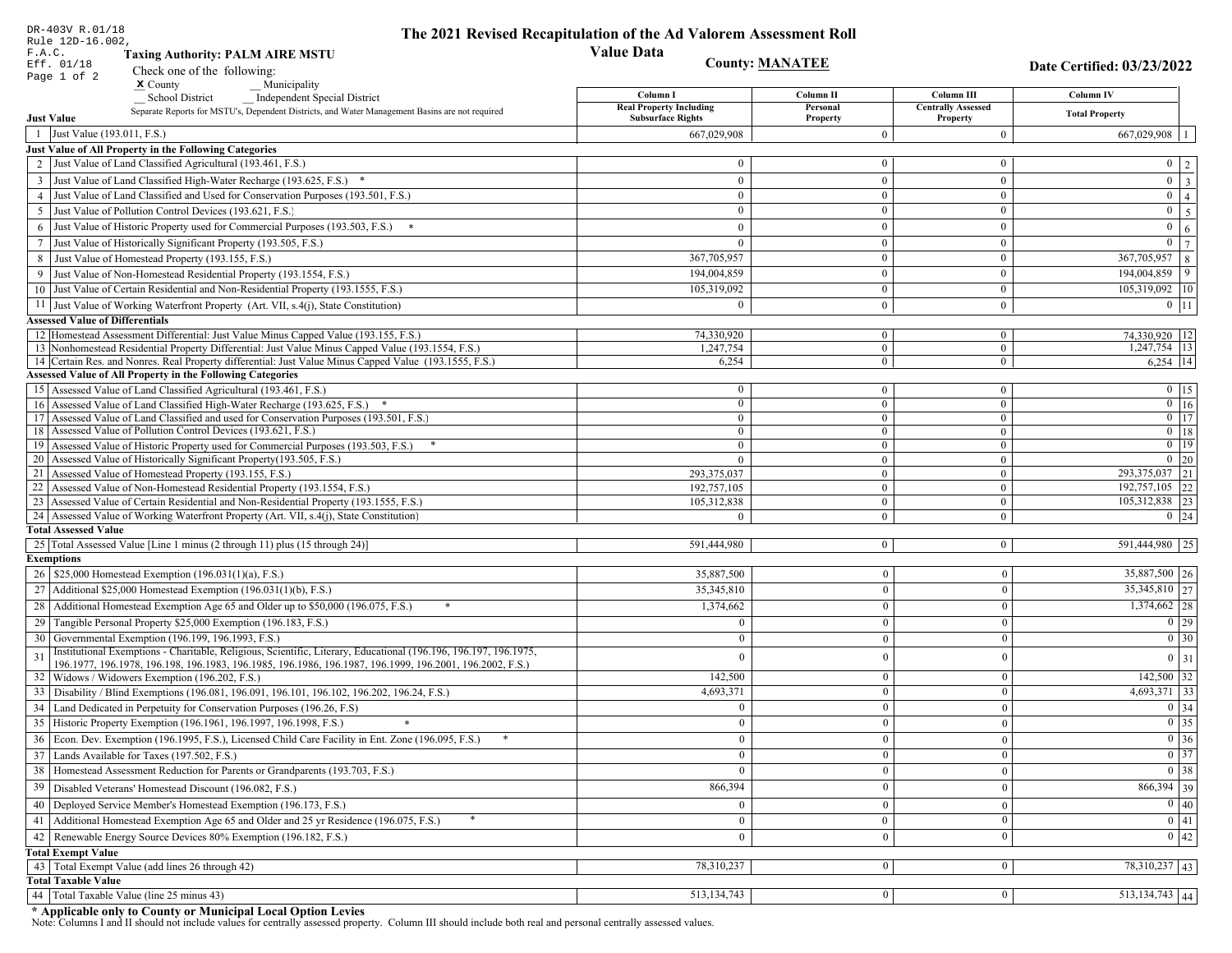# **Taxing Authority: PALM AIRE MSTU\_**

| <b>Reconciliation of Preliminary and Final Tax Roll</b> |                                                                                                    | <b>Taxable Value</b> |
|---------------------------------------------------------|----------------------------------------------------------------------------------------------------|----------------------|
| 1                                                       | Operating Taxable Value as Shown on Preliminary Tax Roll                                           | 513,557,991          |
| $\overline{\mathbf{2}}$                                 | Additions to Operating Taxable Value Resulting from Petitions to the VAB                           | 0                    |
| 3                                                       | Deductions from Operating Taxable Value Resulting from Petitions to the VAB                        | 0                    |
| 4                                                       | Subtotal $(1 + 2 - 3 = 4)$                                                                         | 513,557,991          |
| 5                                                       | Other Additions to Operating Taxable Value                                                         | 583,428              |
| 6                                                       | Other Deductions from Operating Taxable Value                                                      | 1,006,676            |
| 7                                                       | Operating Taxable Value Shown on Final Tax Roll $(4 + 5 - 6 = 7)$                                  | 513, 134, 743        |
|                                                         | <b>Selected Just Values</b>                                                                        | <b>Just Value</b>    |
| 8                                                       | Just Value of Subsurface Rights (this amount included in Line 1, Column I, Page One) 193.481, F.S. |                      |
| 9                                                       | Just Value of Centrally Assessed Railroad Property Value                                           |                      |
| 10                                                      | Just Value of Centrally Assessed Private Car Line Property Value                                   |                      |

Note: Sum of items 9 and 10 should equal centrally assessed just value on page 1, line 1, column III.

# **Homestead Portability**

| - -<br>. .  | $\sim$ $\sim$<br>Differential<br>Parce<br>Homestead<br>ranster<br>AVIN9.<br>ΩŤ<br>- кес<br>דו בי |  |
|-------------|--------------------------------------------------------------------------------------------------|--|
| - 10<br>-14 | Transferred Homestead Differential<br>V alu<br>. വ                                               |  |

|                                              | Column               | $C$ olumn $2$            |  |
|----------------------------------------------|----------------------|--------------------------|--|
| <b>Total Parcels or Accounts</b>             | <b>Real Property</b> | <b>Personal Property</b> |  |
|                                              | Parcels              | Accounts                 |  |
| $\overline{13}$<br>Total Parcels or Accounts | 2,672                |                          |  |

#### **Property with Reduced Assessed Value**

| 14 | Land Classified Agricultural (193.461, F.S.)                                                 |       |  |
|----|----------------------------------------------------------------------------------------------|-------|--|
| 15 | Land Classified High-Water Recharge (193.625, F.S.)                                          |       |  |
| 16 | Land Classified and Used for Conservation Purposes (193.501, F.S.)                           |       |  |
| 17 | Pollution Control Devices (193.621, F.S.)                                                    |       |  |
| 18 | Historic Property used for Commercial Purposes (193.503, F.S.) *                             |       |  |
| 19 | Historically Significant Property (193.505, F.S.)                                            |       |  |
| 20 | Homestead Property; Parcels with Capped Value (193.155, F.S.)                                | 1,333 |  |
| 21 | Non-Homestead Residential Property; Parcels with Capped Value (193.1554, F.S.)               | 151   |  |
| 22 | Certain Residential and Non-Residential Property; Parcels with Capped Value (193.1555, F.S.) |       |  |
| 23 | Working Waterfront Property (Art. VII, s.4(j), State Constitution)                           |       |  |

#### **Other Reductions in Assessed Value**

| -44 | Available for Taxes (197.502, F.S.)                                            |  |
|-----|--------------------------------------------------------------------------------|--|
| 25  | (193.703, F.S.<br>Homestead Assessment Reduction for Parents or Grandparents ( |  |
| 26  | Disabled Veterans' Homestead Discount (196.082, F.S.)                          |  |

# \* Applicable only to County or Municipal Local Option Levies

Date Certified: 03/23/2022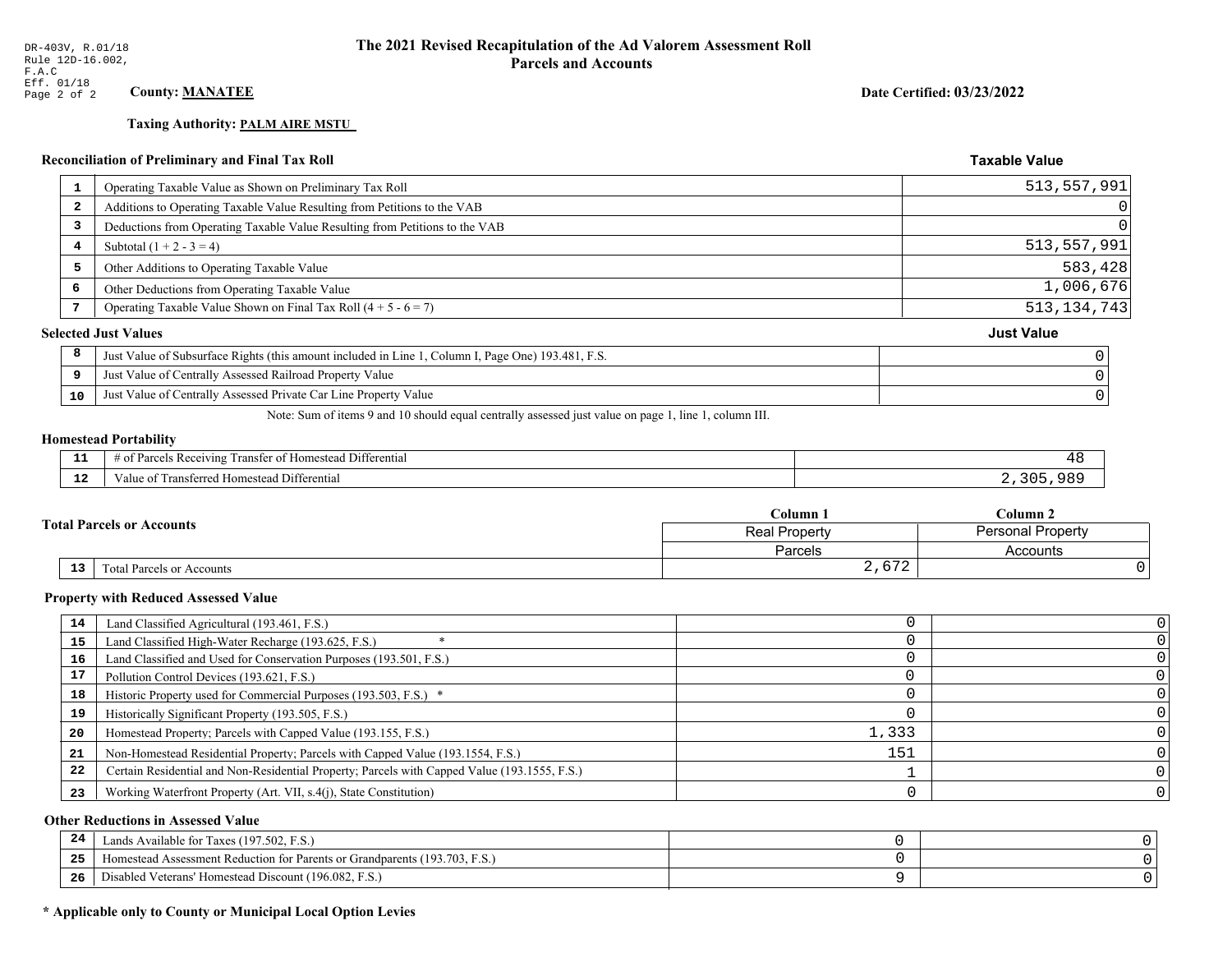| DR-403V R.01/18                        |                                                                                                                                                           | The 2021 Revised Recapitulation of the Ad Valorem Assessment Roll |                                    |                                |                                                                       |
|----------------------------------------|-----------------------------------------------------------------------------------------------------------------------------------------------------------|-------------------------------------------------------------------|------------------------------------|--------------------------------|-----------------------------------------------------------------------|
| Rule 12D-16.002,<br>F.A.C.             | <b>Taxing Authority: CITY OF ANNA MARIA</b>                                                                                                               | <b>Value Data</b>                                                 |                                    |                                |                                                                       |
| Eff. 01/18                             | Check one of the following:                                                                                                                               | <b>County: MANATEE</b>                                            |                                    |                                | Date Certified: 03/23/2022                                            |
| Page 1 of 2                            | <b>x</b> Municipality<br>$\sqrt{\frac{1}{1}}$ County                                                                                                      |                                                                   |                                    |                                |                                                                       |
|                                        | <b>School District</b><br><b>Independent Special District</b>                                                                                             | Column I                                                          | Column <sub>II</sub>               | Column III                     | <b>Column IV</b>                                                      |
|                                        | Separate Reports for MSTU's, Dependent Districts, and Water Management Basins are not required                                                            | <b>Real Property Including</b>                                    | Personal                           | <b>Centrally Assessed</b>      | <b>Total Property</b>                                                 |
| <b>Just Value</b>                      |                                                                                                                                                           | <b>Subsurface Rights</b>                                          | Property                           | Property                       |                                                                       |
| 1 Just Value (193.011, F.S.)           |                                                                                                                                                           | 1,735,117,668                                                     | 7,461,284                          | $\mathbf{0}$                   | 1,742,578,952                                                         |
|                                        | Just Value of All Property in the Following Categories<br>2 Just Value of Land Classified Agricultural (193.461, F.S.)                                    | $\Omega$                                                          | $\overline{0}$                     | $\mathbf{0}$                   | $0 \mid 2$                                                            |
|                                        |                                                                                                                                                           |                                                                   |                                    |                                |                                                                       |
|                                        | 3 Just Value of Land Classified High-Water Recharge (193.625, F.S.) *                                                                                     | $\overline{0}$<br>$\overline{0}$                                  | $\overline{0}$<br>$\overline{0}$   | $\bf{0}$                       | $\overline{\mathbf{3}}$<br>$\overline{0}$<br>$\overline{0}$           |
|                                        | 4 Just Value of Land Classified and Used for Conservation Purposes (193.501, F.S.)<br>Just Value of Pollution Control Devices (193.621, F.S.)             | $\Omega$                                                          | $\overline{0}$                     | $\bf{0}$<br>$\mathbf{0}$       | $\overline{4}$<br>$\overline{0}$                                      |
| 5                                      |                                                                                                                                                           |                                                                   |                                    |                                | $\overline{\mathbf{5}}$<br>$\mathbf{0}$                               |
|                                        | 6 Just Value of Historic Property used for Commercial Purposes (193.503, F.S.)                                                                            | $\overline{0}$                                                    | $\overline{0}$                     | $\bf{0}$                       | $6\phantom{a}$<br>$\overline{0}$                                      |
|                                        | 7 Just Value of Historically Significant Property (193.505, F.S.)                                                                                         | $\overline{0}$                                                    | $\overline{0}$<br>$\Omega$         | $\mathbf{0}$<br>$\mathbf{0}$   | $\overline{7}$                                                        |
|                                        | 8 Just Value of Homestead Property (193.155, F.S.)                                                                                                        | 454,390,357                                                       | $\overline{0}$                     |                                | 454,390,357 8<br>$1,184,079,190$ 9                                    |
|                                        | 9 Just Value of Non-Homestead Residential Property (193.1554, F.S.)<br>10 Just Value of Certain Residential and Non-Residential Property (193.1555, F.S.) | 1,184,079,190                                                     | $\boldsymbol{0}$                   | $\bf{0}$                       |                                                                       |
|                                        |                                                                                                                                                           | 96,648,121                                                        |                                    | $\mathbf{0}$                   | 96,648,121   10                                                       |
|                                        | 11 Just Value of Working Waterfront Property (Art. VII, s.4(j), State Constitution)                                                                       | $\Omega$                                                          | $\overline{0}$                     | $\bf{0}$                       | $0$ 11                                                                |
| <b>Assessed Value of Differentials</b> | 12 Homestead Assessment Differential: Just Value Minus Capped Value (193.155, F.S.)                                                                       | 180,531,513                                                       | $\overline{0}$                     |                                |                                                                       |
|                                        | 13 Nonhomestead Residential Property Differential: Just Value Minus Capped Value (193.1554, F.S.)                                                         | 41,347,503                                                        | $\overline{0}$                     | $\mathbf{0}$<br>$\overline{0}$ | 180,531,513   12<br>41,347,503   13                                   |
|                                        | 14 Certain Res. and Nonres. Real Property differential: Just Value Minus Capped Value (193.1555, F.S.)                                                    | 9,839,943                                                         | $\overline{0}$                     | $\overline{0}$                 | $9,839,943$ 14                                                        |
|                                        | <b>Assessed Value of All Property in the Following Categories</b>                                                                                         |                                                                   |                                    |                                |                                                                       |
|                                        | 15 Assessed Value of Land Classified Agricultural (193.461, F.S.)                                                                                         | $\bf{0}$                                                          | $\mathbf{0}$                       | $\boldsymbol{0}$               | $0$   15                                                              |
|                                        | 16 Assessed Value of Land Classified High-Water Recharge (193.625, F.S.) *                                                                                | $\overline{0}$                                                    | $\overline{0}$                     | $\overline{0}$                 | $\boxed{0}$ 16                                                        |
|                                        | 17 Assessed Value of Land Classified and used for Conservation Purposes (193.501, F.S.)                                                                   | $\bf{0}$                                                          | $\mathbf{0}$                       | $\bf{0}$                       | $0$ 17                                                                |
|                                        | 18 Assessed Value of Pollution Control Devices (193.621, F.S.)                                                                                            | $\overline{0}$                                                    | $\overline{0}$                     | $\overline{0}$                 | $0$ 18                                                                |
|                                        | 19 Assessed Value of Historic Property used for Commercial Purposes (193.503, F.S.)                                                                       | $\overline{0}$                                                    | $\boldsymbol{0}$                   | $\bf{0}$                       | $\overline{0}$ 19                                                     |
|                                        | 20 Assessed Value of Historically Significant Property (193.505, F.S.)<br>21 Assessed Value of Homestead Property (193.155, F.S.)                         | $\theta$<br>273,858,844                                           | $\overline{0}$<br>$\boldsymbol{0}$ | $\overline{0}$<br>$\mathbf{0}$ | $0$   20<br>273,858,844 21                                            |
|                                        | 22 Assessed Value of Non-Homestead Residential Property (193.1554, F.S.)                                                                                  | 1,142,731,687                                                     | $\overline{0}$                     | $\boldsymbol{0}$               | 1,142,731,687 22                                                      |
|                                        | 23 Assessed Value of Certain Residential and Non-Residential Property (193.1555, F.S.)                                                                    | 86,808,178                                                        | $\overline{0}$                     | $\mathbf{0}$                   | 86,808,178 23                                                         |
|                                        | 24 Assessed Value of Working Waterfront Property (Art. VII, s.4(j), State Constitution)                                                                   | $\Omega$                                                          | $\overline{0}$                     | $\mathbf{0}$                   | $0 \mid 24$                                                           |
| <b>Total Assessed Value</b>            |                                                                                                                                                           |                                                                   |                                    |                                |                                                                       |
|                                        | 25 Total Assessed Value [Line 1 minus (2 through 11) plus (15 through 24)]                                                                                | 1,503,398,709                                                     | 7,461,284                          | $\vert 0 \vert$                | 1,510,859,993 25                                                      |
| <b>Exemptions</b>                      |                                                                                                                                                           |                                                                   |                                    |                                |                                                                       |
|                                        | 26   \$25,000 Homestead Exemption (196.031(1)(a), F.S.)                                                                                                   | 10,375,000                                                        | $\Omega$                           | $\mathbf{0}$                   | $10,375,000$ 26                                                       |
|                                        | 27   Additional \$25,000 Homestead Exemption $(196.031(1)(b), F.S.)$                                                                                      | 10,356,044                                                        | $\Omega$                           | $\mathbf{0}$                   | $\overline{10,356,044}$ 27                                            |
|                                        | 28 Additional Homestead Exemption Age 65 and Older up to \$50,000 (196.075, F.S.)<br>*                                                                    | 125,000                                                           |                                    | $\mathbf{0}$                   | $125,000$ 28                                                          |
|                                        | 29 Tangible Personal Property \$25,000 Exemption (196.183, F.S.)                                                                                          | $\Omega$                                                          | 844,654                            | $\mathbf{0}$                   | $844,654$ 29                                                          |
|                                        | 30 Governmental Exemption (196.199, 196.1993, F.S.)                                                                                                       | 33,235,689                                                        |                                    | $\Omega$                       | 33,235,689 30                                                         |
| 31                                     | Institutional Exemptions - Charitable, Religious, Scientific, Literary, Educational (196.196, 196.197, 196.1975,                                          | 8,401,110                                                         | 69,784                             | $\mathbf{0}$                   | 8,470,894   31                                                        |
|                                        | 196.1977, 196.1978, 196.198, 196.1983, 196.1985, 196.1986, 196.1987, 196.1999, 196.2001, 196.2002, F.S.)                                                  |                                                                   |                                    |                                |                                                                       |
|                                        | 32   Widows / Widowers Exemption (196.202, F.S.)                                                                                                          | 39,500                                                            | $\Omega$                           | $\Omega$                       | $39,500$ 32                                                           |
| 33                                     | Disability / Blind Exemptions (196.081, 196.091, 196.101, 196.102, 196.202, 196.24, F.S.)                                                                 | 1,451,994                                                         |                                    | $\boldsymbol{0}$               | $1,451,994$ 33                                                        |
|                                        | 34   Land Dedicated in Perpetuity for Conservation Purposes (196.26, F.S)                                                                                 | $\overline{0}$                                                    | $\mathbf{0}$                       | $\overline{0}$                 | $0 \mid 34$                                                           |
|                                        | 35 Historic Property Exemption (196.1961, 196.1997, 196.1998, F.S.)                                                                                       | $\mathbf{0}$                                                      | $\boldsymbol{0}$                   | $\mathbf{0}$                   | $\begin{array}{ c c }\n\hline\n0 & 35 \\ \hline\n0 & 36\n\end{array}$ |
|                                        | 36 Econ. Dev. Exemption (196.1995, F.S.), Licensed Child Care Facility in Ent. Zone (196.095, F.S.)                                                       | $\overline{0}$                                                    | $\Omega$                           | $\overline{0}$                 |                                                                       |
|                                        | 37 Lands Available for Taxes (197.502, F.S.)                                                                                                              | $\mathbf{0}$                                                      | $\mathbf{0}$                       | $\mathbf{0}$                   | $\boxed{0}$ 37                                                        |
|                                        | 38 Homestead Assessment Reduction for Parents or Grandparents (193.703, F.S.)                                                                             | $\overline{0}$                                                    |                                    | $\mathbf{0}$                   | $\boxed{0}$ 38                                                        |
|                                        | 39   Disabled Veterans' Homestead Discount (196.082, F.S.)                                                                                                | 89,363                                                            | $\overline{0}$                     | $\mathbf{0}$                   | $89,363$ 39                                                           |
|                                        | 40   Deployed Service Member's Homestead Exemption (196.173, F.S.)                                                                                        | $\overline{0}$                                                    | $\mathbf{0}$                       | $\mathbf{0}$                   | $\overline{0}$ 40                                                     |
| 41                                     | Additional Homestead Exemption Age 65 and Older and 25 yr Residence (196.075, F.S.)                                                                       | $\mathbf{0}$                                                      | $\bf{0}$                           | $\overline{0}$                 | $\overline{0}$ 41                                                     |
|                                        | 42 Renewable Energy Source Devices 80% Exemption (196.182, F.S.)                                                                                          | $\overline{0}$                                                    |                                    | $\mathbf{0}$                   | 0 42                                                                  |
| <b>Total Exempt Value</b>              |                                                                                                                                                           |                                                                   |                                    |                                |                                                                       |
|                                        | 43 Total Exempt Value (add lines 26 through 42)                                                                                                           | 64,073,700                                                        | 914,438                            | $\mathbf{0}$                   | $64,988,138$   43                                                     |
| <b>Total Taxable Value</b>             |                                                                                                                                                           |                                                                   |                                    |                                |                                                                       |
|                                        | 44   Total Taxable Value (line 25 minus 43)                                                                                                               | 1,439,325,009                                                     | 6,546,846                          | $\bf{0}$                       | $1,445,871,855$ 44                                                    |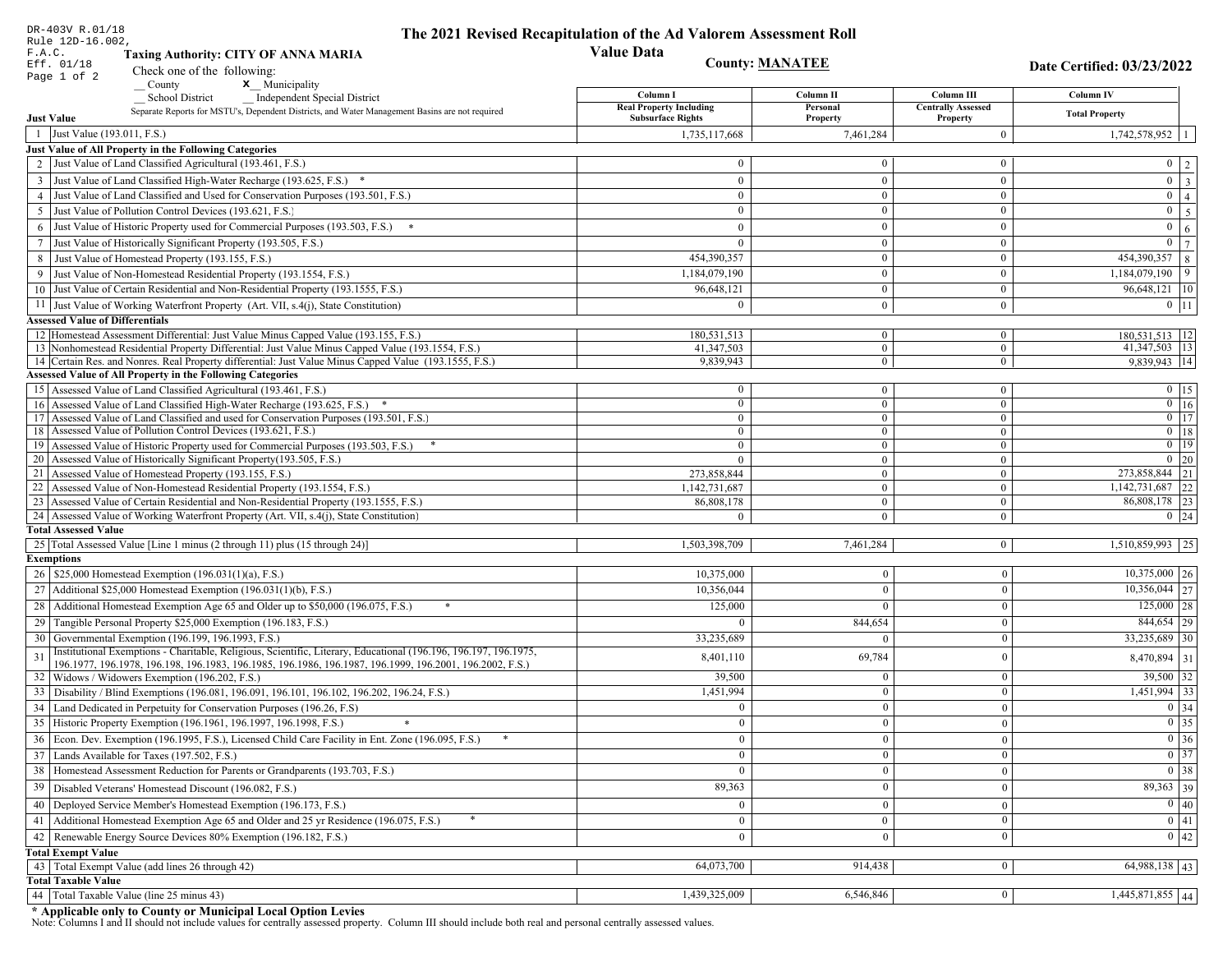**Taxing Authority: CITY OF ANNA MARIA** 

Date Certified: 03/23/2022

**Taxable Value** 

### Reconciliation of Preliminary and Final Tax Roll

|    | Operating Taxable Value as Shown on Preliminary Tax Roll                                           | 1,446,986,189     |
|----|----------------------------------------------------------------------------------------------------|-------------------|
| 2  | Additions to Operating Taxable Value Resulting from Petitions to the VAB                           |                   |
| 3  | Deductions from Operating Taxable Value Resulting from Petitions to the VAB                        |                   |
| 4  | Subtotal $(1 + 2 - 3 = 4)$                                                                         | 1,446,986,189     |
| 5  | Other Additions to Operating Taxable Value                                                         | 573, 567          |
| 6  | Other Deductions from Operating Taxable Value                                                      | 1,687,901         |
| 7  | Operating Taxable Value Shown on Final Tax Roll $(4 + 5 - 6 = 7)$                                  | 1,445,871,855     |
|    | <b>Selected Just Values</b>                                                                        | <b>Just Value</b> |
| 8  | Just Value of Subsurface Rights (this amount included in Line 1, Column I, Page One) 193.481, F.S. | $\Omega$          |
| 9  | Just Value of Centrally Assessed Railroad Property Value                                           |                   |
| 10 | Just Value of Centrally Assessed Private Car Line Property Value                                   | $\mathbf 0$       |
|    |                                                                                                    |                   |

Note: Sum of items 9 and 10 should equal centrally assessed just value on page 1, line 1, column III.

# **Homestead Portability**

| - -         | --<br>Differential<br>ranster<br><i>Pacawing</i><br>. arce<br>-01<br>n |  |
|-------------|------------------------------------------------------------------------|--|
| $\sim$<br>. | l Differential<br>alue<br><b>Homestead</b><br>мынги<br>тан             |  |

|                                                     | Column 1                                         | $C$ olumn 2 |  |
|-----------------------------------------------------|--------------------------------------------------|-------------|--|
| <b>Total Parcels or Accounts</b>                    | <b>Personal Property</b><br><b>Real Property</b> |             |  |
|                                                     | Parcels                                          | Accounts    |  |
| $\overline{13}$<br><b>Total Parcels or Accounts</b> | 706                                              | 1.07<br>ᅩᅀ  |  |

#### **Property with Reduced Assessed Value**

| 14 | Land Classified Agricultural (193.461, F.S.)                                                 |     |  |
|----|----------------------------------------------------------------------------------------------|-----|--|
|    |                                                                                              |     |  |
| 15 | Land Classified High-Water Recharge (193.625, F.S.)                                          |     |  |
| 16 | Land Classified and Used for Conservation Purposes (193.501, F.S.)                           |     |  |
| 17 | Pollution Control Devices (193.621, F.S.)                                                    |     |  |
| 18 | Historic Property used for Commercial Purposes (193.503, F.S.) *                             |     |  |
| 19 | Historically Significant Property (193.505, F.S.)                                            |     |  |
| 20 | Homestead Property; Parcels with Capped Value (193.155, F.S.)                                | 402 |  |
| 21 | Non-Homestead Residential Property; Parcels with Capped Value (193.1554, F.S.)               | 738 |  |
| 22 | Certain Residential and Non-Residential Property; Parcels with Capped Value (193.1555, F.S.) | 58  |  |
| 23 | Working Waterfront Property (Art. VII, s.4(j), State Constitution)                           |     |  |

#### **Other Reductions in Assessed Value**

| 24<br>$\overline{\phantom{a}}$ | Lands Available for Taxes (197.502, F.S.)                                            |  |
|--------------------------------|--------------------------------------------------------------------------------------|--|
| つら<br>-43                      | Homestead Assessment Reduction for Parents or Grandparents (193.)<br>93.703.<br>F.S. |  |
| -26                            | d Veterans' Homestead Discount (196.082, F.S.)<br>Jisabled                           |  |

# \* Applicable only to County or Municipal Local Option Levies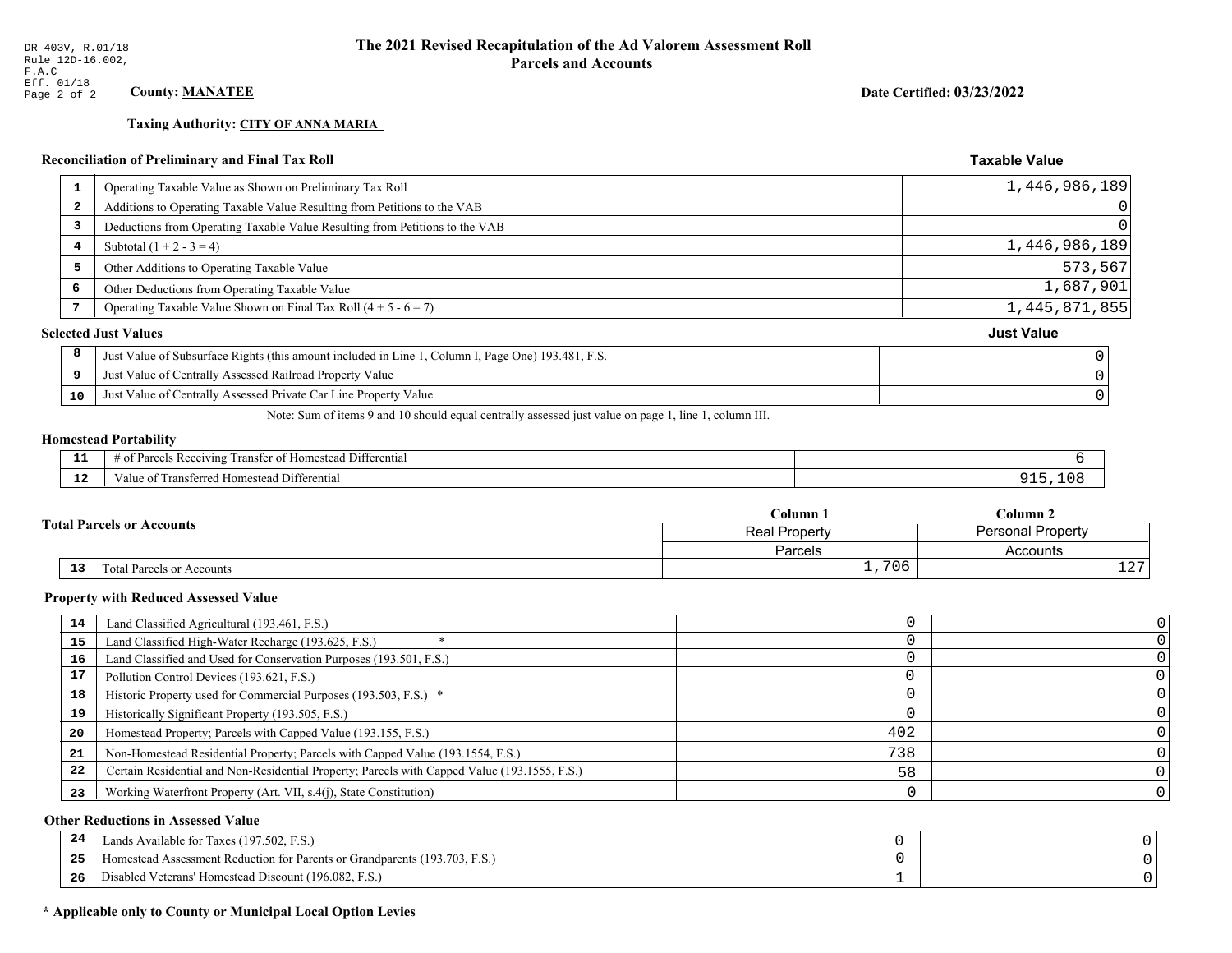| DR-403V R.01/18                        |                                                                                                                                                                                   | The 2021 Revised Recapitulation of the Ad Valorem Assessment Roll |                                |                                  |                                                                       |
|----------------------------------------|-----------------------------------------------------------------------------------------------------------------------------------------------------------------------------------|-------------------------------------------------------------------|--------------------------------|----------------------------------|-----------------------------------------------------------------------|
| Rule 12D-16.002,<br>F.A.C.             | <b>Taxing Authority: CITY OF BRADENTON BEACH</b>                                                                                                                                  | <b>Value Data</b>                                                 |                                |                                  |                                                                       |
| Eff. 01/18                             |                                                                                                                                                                                   | <b>County: MANATEE</b>                                            |                                |                                  | Date Certified: 03/23/2022                                            |
| Page 1 of 2                            | Check one of the following:<br>x Municipality<br>County                                                                                                                           |                                                                   |                                |                                  |                                                                       |
|                                        | <b>School District</b><br><b>Independent Special District</b>                                                                                                                     | Column I                                                          | Column II                      | Column III                       | <b>Column IV</b>                                                      |
|                                        | Separate Reports for MSTU's, Dependent Districts, and Water Management Basins are not required                                                                                    | <b>Real Property Including</b><br><b>Subsurface Rights</b>        | Personal                       | <b>Centrally Assessed</b>        | <b>Total Property</b>                                                 |
| <b>Just Value</b>                      |                                                                                                                                                                                   |                                                                   | Property                       | Property                         |                                                                       |
| 1 Just Value (193.011, F.S.)           |                                                                                                                                                                                   | 869,488,325                                                       | 9,725,537                      | $\overline{0}$                   | $879,213,862$   1                                                     |
|                                        | Just Value of All Property in the Following Categories<br>2 Just Value of Land Classified Agricultural (193.461, F.S.)                                                            | $\mathbf{0}$                                                      | $\Omega$                       | $\overline{0}$                   |                                                                       |
|                                        |                                                                                                                                                                                   |                                                                   |                                |                                  | $0 \mid 2 \mid$                                                       |
|                                        | 3 Just Value of Land Classified High-Water Recharge (193.625, F.S.) *                                                                                                             | $\mathbf{0}$                                                      | $\mathbf{0}$<br>$\mathbf{0}$   | $\overline{0}$                   | $\boxed{0}$ $\boxed{3}$                                               |
|                                        | 4 Just Value of Land Classified and Used for Conservation Purposes (193.501, F.S.)<br>5 Just Value of Pollution Control Devices (193.621, F.S.)                                   | $\bf{0}$<br>$\mathbf{0}$                                          | $\Omega$                       | $\overline{0}$<br>$\mathbf{0}$   | $\overline{0}$   4                                                    |
|                                        |                                                                                                                                                                                   |                                                                   |                                |                                  | $0 \mid 5 \mid$                                                       |
|                                        | 6 Just Value of Historic Property used for Commercial Purposes (193.503, F.S.)                                                                                                    | $\overline{0}$                                                    | $\mathbf{0}$                   | $\mathbf{0}$                     | $0 \mid 6 \mid$                                                       |
|                                        | 7 Just Value of Historically Significant Property (193.505, F.S.)                                                                                                                 | $\overline{0}$                                                    | $\mathbf{0}$<br>$\Omega$       | $\mathbf{0}$<br>$\mathbf{0}$     | $\mathbf{0}$<br>$7\phantom{.0}$                                       |
|                                        | 8 Just Value of Homestead Property (193.155, F.S.)                                                                                                                                | 110,283,718<br>623,193,299                                        | $\mathbf{0}$                   | $\overline{0}$                   | $110,283,718$ 8<br>$623,193,299$ 9                                    |
|                                        | 9 Just Value of Non-Homestead Residential Property (193.1554, F.S.)<br>10 Just Value of Certain Residential and Non-Residential Property (193.1555, F.S.)                         |                                                                   | $\mathbf{0}$                   |                                  |                                                                       |
|                                        |                                                                                                                                                                                   | 136,011,308                                                       |                                | $\overline{0}$                   | $136,011,308$   10                                                    |
|                                        | 11 Just Value of Working Waterfront Property (Art. VII, s.4(j), State Constitution)                                                                                               | $\theta$                                                          | $\mathbf{0}$                   | $\overline{0}$                   | $0 \mid 11 \mid$                                                      |
| <b>Assessed Value of Differentials</b> | 12 Homestead Assessment Differential: Just Value Minus Capped Value (193.155, F.S.)                                                                                               | 36.372.257                                                        | $\overline{0}$                 | $\overline{0}$                   |                                                                       |
|                                        | 13 Nonhomestead Residential Property Differential: Just Value Minus Capped Value (193.1554, F.S.)                                                                                 | 13,508,772                                                        | $\overline{0}$                 | $\overline{0}$                   | 36, 372, 257   12<br>13,508,772   13                                  |
|                                        | 14 Certain Res. and Nonres. Real Property differential: Just Value Minus Capped Value (193.1555, F.S.)                                                                            | 3,232,466                                                         | $\mathbf{0}$                   | $\overline{0}$                   | 3,232,466 14                                                          |
|                                        | <b>Assessed Value of All Property in the Following Categories</b>                                                                                                                 |                                                                   |                                |                                  |                                                                       |
|                                        | 15 Assessed Value of Land Classified Agricultural (193.461, F.S.)                                                                                                                 | $\bf{0}$                                                          | $\overline{0}$                 | $\overline{0}$                   | $0 \t15$                                                              |
|                                        | 16 Assessed Value of Land Classified High-Water Recharge (193.625, F.S.) *                                                                                                        | $\mathbf{0}$                                                      | $\overline{0}$                 | $\overline{0}$                   | $0 \mid 16$                                                           |
|                                        | 17 Assessed Value of Land Classified and used for Conservation Purposes (193.501, F.S.)                                                                                           | $\overline{0}$                                                    | $\overline{0}$                 | $\overline{0}$                   | $0$ 17                                                                |
|                                        | 18 Assessed Value of Pollution Control Devices (193.621, F.S.)                                                                                                                    | $\ddot{\mathbf{0}}$                                               | $\mathbf{0}$                   | $\overline{0}$                   | $0$   18                                                              |
|                                        | 19 Assessed Value of Historic Property used for Commercial Purposes (193.503, F.S.)                                                                                               | $\mathbf{0}$                                                      | $\mathbf{0}$                   | $\mathbf{0}$                     | $0$ 19                                                                |
|                                        | 20 Assessed Value of Historically Significant Property (193.505, F.S.)                                                                                                            | $\overline{0}$                                                    | $\theta$                       | $\overline{0}$                   | $0 \quad 20$                                                          |
|                                        | 21 Assessed Value of Homestead Property (193.155, F.S.)                                                                                                                           | 73,911,461                                                        | $\mathbf{0}$                   | $\overline{0}$                   | 73,911,461 21                                                         |
|                                        | 22 Assessed Value of Non-Homestead Residential Property (193.1554, F.S.)                                                                                                          | 609,684,527                                                       | $\mathbf{0}$<br>$\overline{0}$ | $\overline{0}$                   | 609,684,527 22<br>132,778,842 23                                      |
|                                        | 23 Assessed Value of Certain Residential and Non-Residential Property (193.1555, F.S.)<br>24 Assessed Value of Working Waterfront Property (Art. VII, s.4(j), State Constitution) | 132,778,842<br>$\Omega$                                           | $\Omega$                       | $\overline{0}$<br>$\overline{0}$ | $0 \quad 24$                                                          |
| <b>Total Assessed Value</b>            |                                                                                                                                                                                   |                                                                   |                                |                                  |                                                                       |
|                                        | 25 Total Assessed Value [Line 1 minus (2 through 11) plus (15 through 24)]                                                                                                        | 816,374,830                                                       | 9,725,537                      | $\vert 0 \vert$                  | $826,100,367$   25                                                    |
| <b>Exemptions</b>                      |                                                                                                                                                                                   |                                                                   |                                |                                  |                                                                       |
|                                        | 26   \$25,000 Homestead Exemption (196.031(1)(a), F.S.)                                                                                                                           | 6,050,000                                                         | $\overline{0}$                 | $\boldsymbol{0}$                 | $6,050,000$ 26                                                        |
|                                        | 27   Additional \$25,000 Homestead Exemption (196.031(1)(b), F.S.)                                                                                                                | 5,825,420                                                         | $\overline{0}$                 | $\boldsymbol{0}$                 | $5,825,420$ 27                                                        |
| 28                                     | Additional Homestead Exemption Age 65 and Older up to \$50,000 (196.075, F.S.)<br>*                                                                                               | 175,000                                                           | $\Omega$                       | $\boldsymbol{0}$                 | $175,000$ 28                                                          |
|                                        | 29 Tangible Personal Property \$25,000 Exemption (196.183, F.S.)                                                                                                                  | $\Omega$                                                          | 884,338                        | $\boldsymbol{0}$                 | 884,338 29                                                            |
|                                        | 30 Governmental Exemption (196.199, 196.1993, F.S.)                                                                                                                               | 73.964.078                                                        | $\overline{0}$                 | $\boldsymbol{0}$                 | 73,964,078 30                                                         |
| 31                                     | Institutional Exemptions - Charitable, Religious, Scientific, Literary, Educational (196.196, 196.197, 196.1975,                                                                  |                                                                   | $\overline{0}$                 |                                  |                                                                       |
|                                        | 196.1977, 196.1978, 196.198, 196.1983, 196.1985, 196.1986, 196.1987, 196.1999, 196.2001, 196.2002, F.S.)                                                                          | 3,384,429                                                         |                                | $\boldsymbol{0}$                 | $3,384,429$ 31                                                        |
|                                        | 32   Widows / Widowers Exemption (196.202, F.S.)                                                                                                                                  | 24,500                                                            | $\overline{0}$                 | $\boldsymbol{0}$                 | $\boxed{24,500}$ 32                                                   |
| 33                                     | Disability / Blind Exemptions (196.081, 196.091, 196.101, 196.102, 196.202, 196.24, F.S.)                                                                                         | 837,875                                                           | $\Omega$                       | $\mathbf{0}$                     | 837,875 33                                                            |
| 34                                     | Land Dedicated in Perpetuity for Conservation Purposes (196.26, F.S)                                                                                                              | $\overline{0}$                                                    | $\mathbf{0}$                   | $\bf{0}$                         | 0 34                                                                  |
|                                        | 35 Historic Property Exemption (196.1961, 196.1997, 196.1998, F.S.)                                                                                                               | $\mathbf{0}$                                                      | $\mathbf{0}$                   | $\mathbf{0}$                     | $\begin{array}{ c c }\n\hline\n0 & 35 \\ \hline\n0 & 36\n\end{array}$ |
|                                        | 36 Econ. Dev. Exemption (196.1995, F.S.), Licensed Child Care Facility in Ent. Zone (196.095, F.S.)                                                                               | $\mathbf{0}$                                                      | $\overline{0}$                 | $\mathbf{0}$                     |                                                                       |
|                                        | 37 Lands Available for Taxes (197.502, F.S.)                                                                                                                                      | $\mathbf{0}$                                                      | $\bf{0}$                       | $\bf{0}$                         | $0 \overline{\smash)37}$                                              |
|                                        | 38   Homestead Assessment Reduction for Parents or Grandparents (193.703, F.S.)                                                                                                   | $\mathbf{0}$                                                      | $\overline{0}$                 | $\bf{0}$                         | $\boxed{0}$ 38                                                        |
|                                        | 39   Disabled Veterans' Homestead Discount (196.082, F.S.)                                                                                                                        | $\overline{0}$                                                    | $\overline{0}$                 | $\bf{0}$                         | 0 39                                                                  |
|                                        | 40   Deployed Service Member's Homestead Exemption (196.173, F.S.)                                                                                                                | $\mathbf{0}$                                                      | $\mathbf{0}$                   | $\boldsymbol{0}$                 | $\boxed{0}$ 40                                                        |
| 41                                     | Additional Homestead Exemption Age 65 and Older and 25 yr Residence (196.075, F.S.)                                                                                               | $\mathbf{0}$                                                      | $\mathbf{0}$                   | $\boldsymbol{0}$                 | $\overline{0}$ 41                                                     |
| 42                                     | Renewable Energy Source Devices 80% Exemption (196.182, F.S.)                                                                                                                     | $\overline{0}$                                                    | $\theta$                       | $\bf{0}$                         | $0 \mid 42$                                                           |
| <b>Total Exempt Value</b>              |                                                                                                                                                                                   |                                                                   |                                |                                  |                                                                       |
|                                        | 43 Total Exempt Value (add lines 26 through 42)                                                                                                                                   | 90,261,302                                                        | 884,338                        | $\overline{0}$                   | $91,145,640$ 43                                                       |
| <b>Total Taxable Value</b>             |                                                                                                                                                                                   |                                                                   |                                |                                  |                                                                       |
|                                        | 44   Total Taxable Value (line 25 minus 43)                                                                                                                                       | 726,113,528                                                       | 8,841,199                      | $\bf{0}$                         | 734,954,727 44                                                        |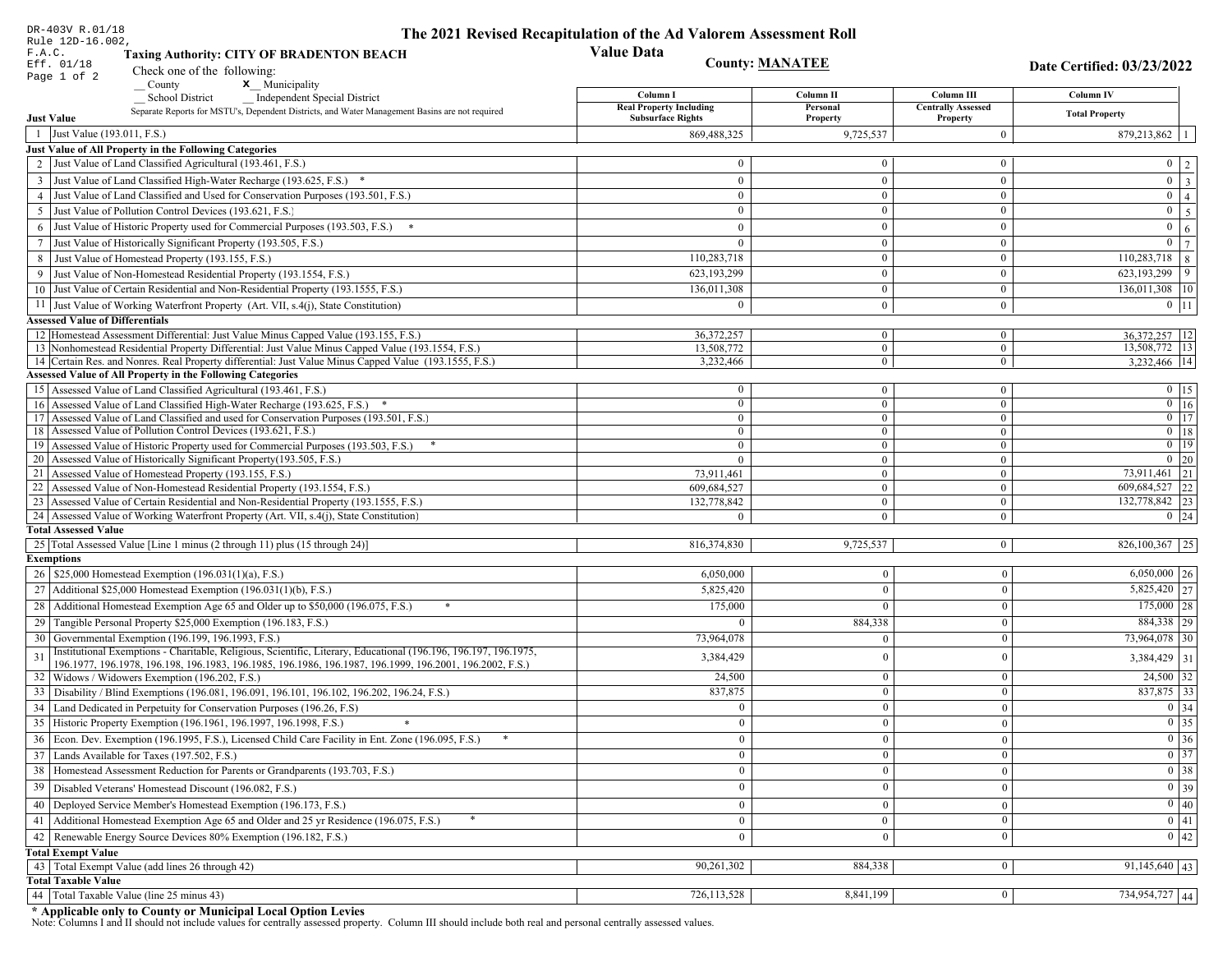**Taxing Authority: CITY OF BRADENTON BEACH** 

### Reconciliation of Preliminary and Final Tax Roll

| 1                       | Operating Taxable Value as Shown on Preliminary Tax Roll                                           | 734,521,413       |
|-------------------------|----------------------------------------------------------------------------------------------------|-------------------|
| $\overline{\mathbf{2}}$ | Additions to Operating Taxable Value Resulting from Petitions to the VAB                           | 0                 |
| 3                       | Deductions from Operating Taxable Value Resulting from Petitions to the VAB                        | $\overline{0}$    |
| 4                       | Subtotal $(1 + 2 - 3 = 4)$                                                                         | 734,521,413       |
| 5                       | Other Additions to Operating Taxable Value                                                         | 1,894,102         |
| 6                       | Other Deductions from Operating Taxable Value                                                      | 1,460,788         |
|                         | Operating Taxable Value Shown on Final Tax Roll $(4 + 5 - 6 = 7)$                                  | 734, 954, 727     |
|                         | <b>Selected Just Values</b>                                                                        | <b>Just Value</b> |
| 8                       | Just Value of Subsurface Rights (this amount included in Line 1, Column I, Page One) 193.481, F.S. |                   |
| 9                       | Just Value of Centrally Assessed Railroad Property Value                                           |                   |
| 10                      | Just Value of Centrally Assessed Private Car Line Property Value                                   |                   |
|                         |                                                                                                    |                   |

Note: Sum of items 9 and 10 should equal centrally assessed just value on page 1, line 1, column III.

#### **Homestead Portability**

| - -<br>---  | $\cdots$<br>⊥ Differentia!<br>Receivin<br>rancter<br>$\sim$<br>arce<br>$\sqrt{2}$<br>$\cdots$<br>,,,,,<br>$\cdot$ |          |
|-------------|-------------------------------------------------------------------------------------------------------------------|----------|
| $\sim$<br>. | l Homestead Differential<br>alue<br>i ransterreg                                                                  | l O<br>. |

| <b>Total Parcels or Accounts</b> |  | Column 1      | $\mathbb C$ olumn 2      |  |
|----------------------------------|--|---------------|--------------------------|--|
|                                  |  | Real Property | <b>Personal Property</b> |  |
|                                  |  | Parcels       | Accounts                 |  |
| 13<br>Total Parcels or Accounts  |  | 91R           | 441                      |  |

#### **Property with Reduced Assessed Value**

| 14 | Land Classified Agricultural (193.461, F.S.)                                                 |     |  |
|----|----------------------------------------------------------------------------------------------|-----|--|
| 15 | Land Classified High-Water Recharge (193.625, F.S.)                                          |     |  |
| 16 | Land Classified and Used for Conservation Purposes (193.501, F.S.)                           |     |  |
| 17 | Pollution Control Devices (193.621, F.S.)                                                    |     |  |
| 18 | Historic Property used for Commercial Purposes (193.503, F.S.) *                             |     |  |
| 19 | Historically Significant Property (193.505, F.S.)                                            |     |  |
| 20 | Homestead Property; Parcels with Capped Value (193.155, F.S.)                                | 221 |  |
| 21 | Non-Homestead Residential Property; Parcels with Capped Value (193.1554, F.S.)               | 382 |  |
| 22 | Certain Residential and Non-Residential Property; Parcels with Capped Value (193.1555, F.S.) | 25  |  |
| 23 | Working Waterfront Property (Art. VII, s.4(j), State Constitution)                           |     |  |

#### **Other Reductions in Assessed Value**

| -44 | Available for Taxes (197.502, F.S.)                                          |  |
|-----|------------------------------------------------------------------------------|--|
| 25  | 'omestead Assessment Reduction for Parents or Grandparents $(193.703, F.S.)$ |  |
| 26  | isabled Veterans' Homestead Discount (196.082, F.S.)                         |  |

### \* Applicable only to County or Municipal Local Option Levies

Date Certified: 03/23/2022

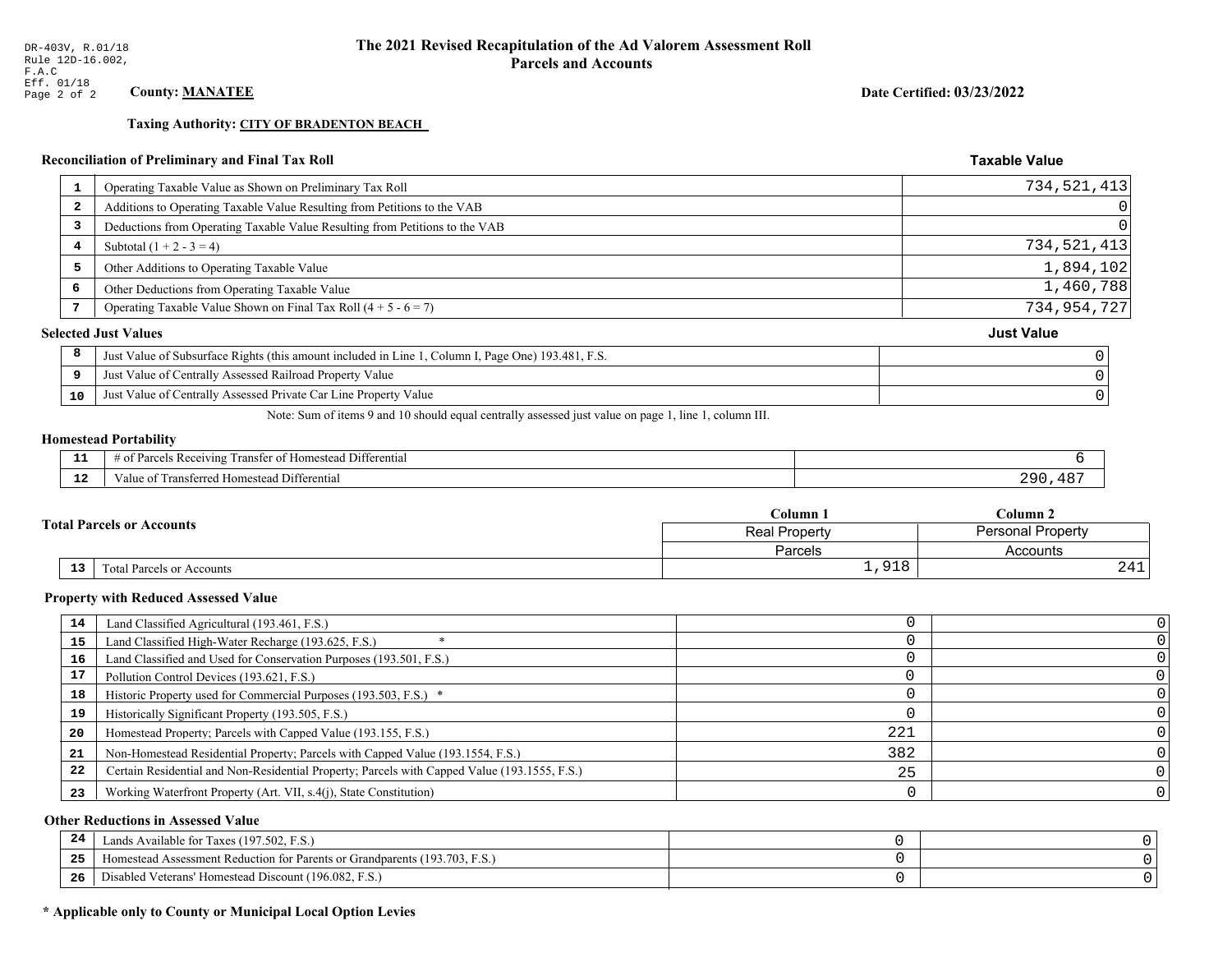| DR-403V R.01/18                                                                                                                                                                          | The 2021 Revised Recapitulation of the Ad Valorem Assessment Roll |                                |                              |                                                                       |
|------------------------------------------------------------------------------------------------------------------------------------------------------------------------------------------|-------------------------------------------------------------------|--------------------------------|------------------------------|-----------------------------------------------------------------------|
| Rule 12D-16.002,<br>F.A.C.<br><b>Taxing Authority: CITY OF BRADENTON</b>                                                                                                                 | <b>Value Data</b>                                                 |                                |                              |                                                                       |
| Eff. 01/18                                                                                                                                                                               |                                                                   | <b>County: MANATEE</b>         |                              |                                                                       |
| Check one of the following:<br>Page 1 of 2<br>County<br><b>x</b> Municipality                                                                                                            |                                                                   |                                |                              | Date Certified: 03/23/2022                                            |
| <b>School District</b><br><b>Independent Special District</b>                                                                                                                            | Column I                                                          | Column II                      | Column III                   | <b>Column IV</b>                                                      |
| Separate Reports for MSTU's, Dependent Districts, and Water Management Basins are not required                                                                                           | <b>Real Property Including</b>                                    | Personal                       | <b>Centrally Assessed</b>    | <b>Total Property</b>                                                 |
| <b>Just Value</b>                                                                                                                                                                        | <b>Subsurface Rights</b>                                          | Property                       | Property                     |                                                                       |
| 1 Just Value (193.011, F.S.)                                                                                                                                                             | 5,861,129,954                                                     | 385, 847, 618                  | 783,507                      | 6,247,761,079                                                         |
| Just Value of All Property in the Following Categories<br>2 Just Value of Land Classified Agricultural (193.461, F.S.)                                                                   | 1,855,565                                                         | $\mathbf{0}$                   | $\bf{0}$                     | 1,855,565                                                             |
|                                                                                                                                                                                          |                                                                   |                                |                              |                                                                       |
| 3 Just Value of Land Classified High-Water Recharge (193.625, F.S.)                                                                                                                      | $\mathbf{0}$                                                      | $\overline{0}$<br>$\Omega$     | $\mathbf{0}$                 | $\mathbf{0}$<br>$\overline{3}$<br>$\overline{0}$                      |
| 4 Just Value of Land Classified and Used for Conservation Purposes (193.501, F.S.)                                                                                                       | $\bf{0}$<br>$\overline{0}$                                        | 3,934,226                      | $\bf{0}$<br>$\mathbf{0}$     | $\Delta$<br>3,934,226                                                 |
| 5 Just Value of Pollution Control Devices (193.621, F.S.)                                                                                                                                |                                                                   |                                |                              | 5<br>$\overline{0}$                                                   |
| 6 Just Value of Historic Property used for Commercial Purposes (193.503, F.S.)                                                                                                           | $\mathbf{0}$                                                      | $\theta$                       | $\mathbf{0}$                 | 6                                                                     |
| 7 Just Value of Historically Significant Property (193.505, F.S.)                                                                                                                        | $\overline{0}$                                                    | $\theta$                       | $\bf{0}$                     | $\overline{0}$                                                        |
| 8 Just Value of Homestead Property (193.155, F.S.)                                                                                                                                       | 2,257,773,933                                                     | $\mathbf{0}$                   | $\mathbf{0}$                 | 2,257,773,933<br>8                                                    |
| 9 Just Value of Non-Homestead Residential Property (193.1554, F.S.)                                                                                                                      | 1,489,976,760                                                     | $\mathbf{0}$                   | $\overline{0}$               | 1,489,976,760<br>9                                                    |
| 10 Just Value of Certain Residential and Non-Residential Property (193.1555, F.S.)                                                                                                       | 2,111,523,696                                                     | $\bf{0}$                       | 493,985                      | 2,112,017,681<br> 10                                                  |
| 11 Just Value of Working Waterfront Property (Art. VII, s.4(j), State Constitution)                                                                                                      | $\overline{0}$                                                    | $\mathbf{0}$                   | $\bf{0}$                     | $0$   11                                                              |
| <b>Assessed Value of Differentials</b>                                                                                                                                                   |                                                                   |                                |                              |                                                                       |
| 12 Homestead Assessment Differential: Just Value Minus Capped Value (193.155, F.S.)<br>13 Nonhomestead Residential Property Differential: Just Value Minus Capped Value (193.1554, F.S.) | 571,293,891<br>54,402,767                                         | $\mathbf{0}$<br>$\overline{0}$ | $\mathbf{0}$<br>$\mathbf{0}$ | 571,293,891   12<br>54,402,767   13                                   |
| 14 Certain Res. and Nonres. Real Property differential: Just Value Minus Capped Value (193.1555, F.S.)                                                                                   | 79,033,021                                                        | $\overline{0}$                 | $\overline{0}$               | 79,033,021   14                                                       |
| <b>Assessed Value of All Property in the Following Categories</b>                                                                                                                        |                                                                   |                                |                              |                                                                       |
| 15 Assessed Value of Land Classified Agricultural (193.461, F.S.)                                                                                                                        | 68,146                                                            | $\boldsymbol{0}$               | $\mathbf{0}$                 | 68,146   15                                                           |
| 16 Assessed Value of Land Classified High-Water Recharge (193.625, F.S.)                                                                                                                 | $\theta$                                                          | $\overline{0}$                 | $\overline{0}$               | $\boxed{0}$ 16                                                        |
| 17 Assessed Value of Land Classified and used for Conservation Purposes (193.501, F.S.)                                                                                                  | $\bf{0}$                                                          | $\mathbf{0}$                   | $\mathbf{0}$                 | $0$ 17                                                                |
| 18 Assessed Value of Pollution Control Devices (193.621, F.S.)                                                                                                                           | $\overline{0}$                                                    | 393,422                        | $\mathbf{0}$                 | 393,422 18                                                            |
| 19 Assessed Value of Historic Property used for Commercial Purposes (193.503, F.S.)                                                                                                      | $\mathbf{0}$                                                      |                                | $\bf{0}$                     | $0$   19                                                              |
| 20 Assessed Value of Historically Significant Property (193.505, F.S.)                                                                                                                   | $\bf{0}$                                                          | $\mathbf{0}$                   | $\mathbf{0}$                 | $0 \mid 20$                                                           |
| 21 Assessed Value of Homestead Property (193.155, F.S.)                                                                                                                                  | 1,686,480,042                                                     | $\mathbf{0}$                   | $\mathbf{0}$                 | 1,686,480,042 21                                                      |
| 22 Assessed Value of Non-Homestead Residential Property (193.1554, F.S.)                                                                                                                 | 1,435,573,993                                                     | $\boldsymbol{0}$               | $\overline{0}$               | 1,435,573,993 22                                                      |
| 23 Assessed Value of Certain Residential and Non-Residential Property (193.1555, F.S.)                                                                                                   | 2,032,490,675                                                     | $\boldsymbol{0}$               | 493,985                      | 2,032,984,660 23                                                      |
| 24 Assessed Value of Working Waterfront Property (Art. VII, s.4(j), State Constitution<br><b>Total Assessed Value</b>                                                                    | $\theta$                                                          | $\overline{0}$                 | $\overline{0}$               | $0 \mid 24$                                                           |
| 25 Total Assessed Value [Line 1 minus (2 through 11) plus (15 through 24)]                                                                                                               | 5,154,612,856                                                     | 382,306,814                    | 783,507                      | 5,537,703,177 25                                                      |
| <b>Exemptions</b>                                                                                                                                                                        |                                                                   |                                |                              |                                                                       |
| 26   \$25,000 Homestead Exemption (196.031(1)(a), F.S.)                                                                                                                                  | 268,487,039                                                       | $\overline{0}$                 | $\theta$                     | $\sqrt{268,487,039}$ 26                                               |
| 27 Additional \$25,000 Homestead Exemption (196.031(1)(b), F.S.)                                                                                                                         | 231,923,656                                                       | $\Omega$                       | $\theta$                     | 231,923,656 27                                                        |
|                                                                                                                                                                                          |                                                                   |                                | $\sqrt{ }$                   | 0 28                                                                  |
| Additional Homestead Exemption Age 65 and Older up to \$50,000 (196.075, F.S.)<br>28                                                                                                     | $\Omega$                                                          |                                |                              |                                                                       |
| 29 Tangible Personal Property \$25,000 Exemption (196.183, F.S.)                                                                                                                         | $\Omega$                                                          | 22,482,086                     | 76,814                       | 22,558,900 29                                                         |
| 30 Governmental Exemption (196.199, 196.1993, F.S.)<br>Institutional Exemptions - Charitable, Religious, Scientific, Literary, Educational (196.196, 196.197, 196.1975,                  | 231,805,343                                                       | 286,471                        | $\Omega$                     | 232,091,814 30                                                        |
| 31<br>196.1977, 196.1978, 196.198, 196.1983, 196.1985, 196.1986, 196.1987, 196.1999, 196.2001, 196.2002, F.S.)                                                                           | 232,180,959                                                       | 9,353,414                      | $\theta$                     | 241,534,373 31                                                        |
| 32<br>Widows / Widowers Exemption (196.202, F.S.)                                                                                                                                        | 801,211                                                           | 1,880                          | $\theta$                     | $803,091$ 32                                                          |
| 33 Disability / Blind Exemptions (196.081, 196.091, 196.101, 196.102, 196.202, 196.24, F.S.)                                                                                             | 25,229,929                                                        |                                | $\theta$                     | $25,229,929$ 33                                                       |
| Land Dedicated in Perpetuity for Conservation Purposes (196.26, F.S)                                                                                                                     | $\mathbf{0}$                                                      | $\overline{0}$                 | $\Omega$                     | $0 \mid 34$                                                           |
| 35 Historic Property Exemption (196.1961, 196.1997, 196.1998, F.S.)                                                                                                                      | $\mathbf{0}$                                                      | $\mathbf{0}$                   | $\mathbf{0}$                 |                                                                       |
| 36 Econ. Dev. Exemption (196.1995, F.S.), Licensed Child Care Facility in Ent. Zone (196.095, F.S.)                                                                                      | $\overline{0}$                                                    | $\overline{0}$                 | $\Omega$                     | $\begin{array}{ c c }\n\hline\n0 & 35 \\ \hline\n0 & 36\n\end{array}$ |
| 37 Lands Available for Taxes (197.502, F.S.)                                                                                                                                             | $\mathbf{0}$                                                      | $\mathbf{0}$                   | $\mathbf{0}$                 | $\boxed{0}$ 37                                                        |
| 38   Homestead Assessment Reduction for Parents or Grandparents (193.703, F.S.)                                                                                                          | $\overline{0}$                                                    | $\theta$                       | $\theta$                     | $\overline{0}$ 38                                                     |
| 39<br>Disabled Veterans' Homestead Discount (196.082, F.S.)                                                                                                                              | 2,477,916                                                         | $\overline{0}$                 | $\theta$                     | 2,477,916 39                                                          |
| Deployed Service Member's Homestead Exemption (196.173, F.S.)<br>40                                                                                                                      | $\overline{0}$                                                    | $\overline{0}$                 | $\overline{0}$               | $\overline{0}$ 40                                                     |
| Additional Homestead Exemption Age 65 and Older and 25 yr Residence (196.075, F.S.)                                                                                                      |                                                                   |                                | $\mathbf{0}$                 | $\boxed{0}$ $\boxed{41}$                                              |
| 41                                                                                                                                                                                       | $\mathbf{0}$                                                      | $\bf{0}$                       |                              | $\overline{0}$ 42                                                     |
| 42 Renewable Energy Source Devices 80% Exemption (196.182, F.S.)                                                                                                                         | $\mathbf{0}$                                                      | $\theta$                       | $\theta$                     |                                                                       |
| <b>Total Exempt Value</b>                                                                                                                                                                |                                                                   |                                |                              |                                                                       |
| 43 Total Exempt Value (add lines 26 through 42)<br><b>Total Taxable Value</b>                                                                                                            | 992,906,053                                                       | 32,123,851                     | 76,814                       | $1,025,106,718$ 43                                                    |
| 44 Total Taxable Value (line 25 minus 43)                                                                                                                                                | 4, 161, 706, 803                                                  | 350,182,963                    | 706,693                      | $4,512,596,459$ 44                                                    |
|                                                                                                                                                                                          |                                                                   |                                |                              |                                                                       |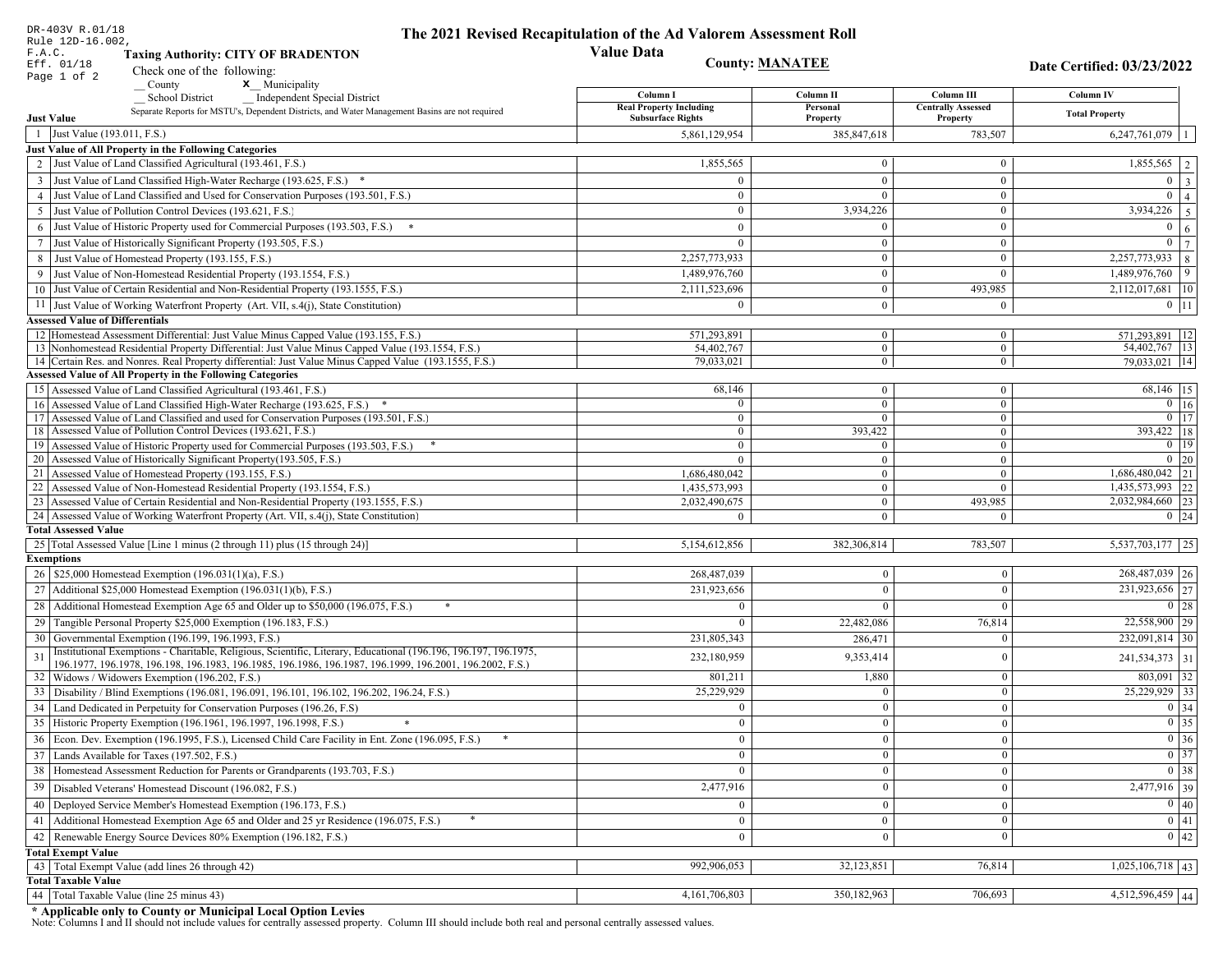**Taxing Authority: CITY OF BRADENTON** 

#### **Reconciliation of Preliminary and Final Tax Roll**

| 1  | Operating Taxable Value as Shown on Preliminary Tax Roll                                           | 4,459,956,819               |
|----|----------------------------------------------------------------------------------------------------|-----------------------------|
| 2  | Additions to Operating Taxable Value Resulting from Petitions to the VAB                           | 0                           |
| 3  | Deductions from Operating Taxable Value Resulting from Petitions to the VAB                        | 50,000                      |
| 4  | Subtotal $(1 + 2 - 3 = 4)$                                                                         | 4,459,906,819               |
| 5  | Other Additions to Operating Taxable Value                                                         | 73,121,022                  |
| 6  | Other Deductions from Operating Taxable Value                                                      | 20,431,382                  |
| 7  | Operating Taxable Value Shown on Final Tax Roll $(4 + 5 - 6 = 7)$                                  | 4,512,596,459               |
|    |                                                                                                    | <b>Just Value</b>           |
| 8  | Just Value of Subsurface Rights (this amount included in Line 1, Column I, Page One) 193.481, F.S. | 787                         |
| 9  | Just Value of Centrally Assessed Railroad Property Value                                           | 646,971                     |
| 10 | Just Value of Centrally Assessed Private Car Line Property Value                                   | 136,536                     |
|    |                                                                                                    | <b>Selected Just Values</b> |

Note: Sum of items 9 and 10 should equal centrally assessed just value on page 1, line 1, column III.

# **Homestead Portability**

| - -<br>---    | $\sim$ $\sim$<br>Differential<br>ranster o <sup>+</sup><br>$\sim$ K ecelving $\sim$<br>omestead<br>Parceis<br>' 01<br>nu.<br>. | نكك       |
|---------------|--------------------------------------------------------------------------------------------------------------------------------|-----------|
| $\sim$<br>--- | $1.1 + 1.7$<br>rans.<br>erentia<br>Homesteac<br>alue<br>rea.<br>---------                                                      | <b>LL</b> |

| <b>Total Parcels or Accounts</b> |    |                                  | Column 1                             | Column 2                         |  |
|----------------------------------|----|----------------------------------|--------------------------------------|----------------------------------|--|
|                                  |    |                                  | <b>Real Property</b>                 | <b>Personal Property</b>         |  |
|                                  |    |                                  | Parcels                              | Accounts                         |  |
|                                  | 13 | <b>Fotal Parcels or Accounts</b> | $\sim$<br>$\Omega$<br>25,19 <i>7</i> | $\sim$ $\sim$ $\sim$<br>⊥ ت ہے , |  |

#### **Property with Reduced Assessed Value**

| 14 | Land Classified Agricultural (193.461, F.S.)                                                 |       |  |
|----|----------------------------------------------------------------------------------------------|-------|--|
| 15 | Land Classified High-Water Recharge (193.625, F.S.)                                          |       |  |
| 16 | Land Classified and Used for Conservation Purposes (193.501, F.S.)                           |       |  |
|    | Pollution Control Devices (193.621, F.S.)                                                    |       |  |
| 18 | Historic Property used for Commercial Purposes (193.503, F.S.) *                             |       |  |
| 19 | Historically Significant Property (193.505, F.S.)                                            |       |  |
| 20 | Homestead Property; Parcels with Capped Value (193.155, F.S.)                                | 9,902 |  |
| 21 | Non-Homestead Residential Property; Parcels with Capped Value (193.1554, F.S.)               | 3.516 |  |
| 22 | Certain Residential and Non-Residential Property; Parcels with Capped Value (193.1555, F.S.) | 502   |  |
| 23 | Working Waterfront Property (Art. VII, s.4(j), State Constitution)                           |       |  |

#### **Other Reductions in Assessed Value**

| -24 | Lands Available for Taxes (197.502, F.S.)                                      |   |  |
|-----|--------------------------------------------------------------------------------|---|--|
| .   | (193.703, F)<br>Aomestead Assessment Reduction for Parents or Grandparents (1) |   |  |
| -26 | J Veterans' Homestead Discount (196.082, F.S.)<br>Disabled                     | ◡ |  |

# \* Applicable only to County or Municipal Local Option Levies

Date Certified: 03/23/2022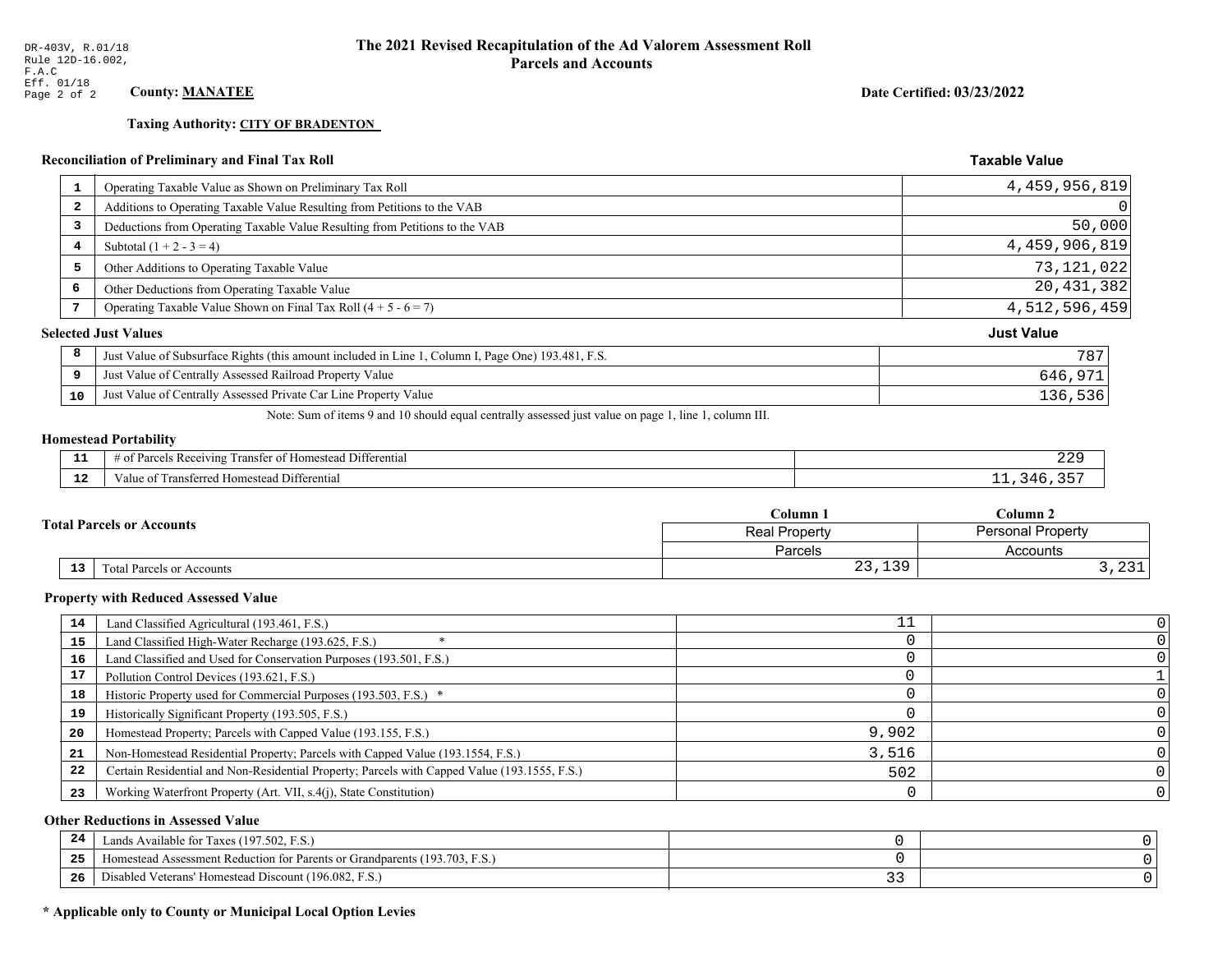| DR-403V R.01/18                                   |                                                                                                                                                               | The 2021 Revised Recapitulation of the Ad Valorem Assessment Roll |                          |                                |                                                                            |
|---------------------------------------------------|---------------------------------------------------------------------------------------------------------------------------------------------------------------|-------------------------------------------------------------------|--------------------------|--------------------------------|----------------------------------------------------------------------------|
| Rule 12D-16.002,<br>F.A.C.                        | <b>Taxing Authority: CITY OF HOLMES BEACH</b>                                                                                                                 | <b>Value Data</b>                                                 |                          |                                |                                                                            |
| Eff. 01/18                                        |                                                                                                                                                               | <b>County: MANATEE</b>                                            |                          |                                | Date Certified: 03/23/2022                                                 |
| Page 1 of 2                                       | Check one of the following:<br>x Municipality<br>$\sqrt{\frac{1}{2}}$ County                                                                                  |                                                                   |                          |                                |                                                                            |
|                                                   | <b>School District</b><br><b>Independent Special District</b>                                                                                                 | Column I                                                          | Column II                | Column III                     | <b>Column IV</b>                                                           |
|                                                   | Separate Reports for MSTU's, Dependent Districts, and Water Management Basins are not required                                                                | <b>Real Property Including</b>                                    | Personal                 | <b>Centrally Assessed</b>      | <b>Total Property</b>                                                      |
| <b>Just Value</b><br>1 Just Value (193.011, F.S.) |                                                                                                                                                               | <b>Subsurface Rights</b>                                          | Property                 | Property<br>$\overline{0}$     |                                                                            |
|                                                   | Just Value of All Property in the Following Categories                                                                                                        | 2,721,975,730                                                     | 20,431,935               |                                | $2,742,407,665$   1                                                        |
|                                                   | 2 Just Value of Land Classified Agricultural (193.461, F.S.)                                                                                                  | $\overline{0}$                                                    | $\Omega$                 | $\mathbf{0}$                   | $0 \mid 2$                                                                 |
|                                                   | 3 Just Value of Land Classified High-Water Recharge (193.625, F.S.) *                                                                                         | $\mathbf{0}$                                                      | $\overline{0}$           | $\overline{0}$                 | $0 \overline{3}$                                                           |
|                                                   | 4 Just Value of Land Classified and Used for Conservation Purposes (193.501, F.S.)                                                                            | $\overline{0}$                                                    | $\overline{0}$           | $\mathbf{0}$                   | $0 \mid 4$                                                                 |
| 5                                                 | Just Value of Pollution Control Devices (193.621, F.S.)                                                                                                       | $\overline{0}$                                                    | $\Omega$                 | $\mathbf{0}$                   | $0 \mid 5$                                                                 |
|                                                   |                                                                                                                                                               | $\mathbf{0}$                                                      | $\boldsymbol{0}$         | $\overline{0}$                 | $0 \mid 6$                                                                 |
|                                                   | 6 Just Value of Historic Property used for Commercial Purposes (193.503, F.S.) *                                                                              | $\bf{0}$                                                          | $\mathbf{0}$             | $\overline{0}$                 | $0 \mid 7$                                                                 |
|                                                   | 7 Just Value of Historically Significant Property (193.505, F.S.)                                                                                             | 827,437,250                                                       |                          | $\mathbf{0}$                   | 827,437,250 8                                                              |
|                                                   | 8 Just Value of Homestead Property (193.155, F.S.)<br>9 Just Value of Non-Homestead Residential Property (193.1554, F.S.)                                     | 1,731,269,022                                                     | $\mathbf{0}$             | $\overline{0}$                 | $1,73\overline{1,269,022}$ 9                                               |
|                                                   | 10 Just Value of Certain Residential and Non-Residential Property (193.1555, F.S.)                                                                            | 163,269,458                                                       | $\boldsymbol{0}$         | $\overline{0}$                 | 163,269,458 10                                                             |
|                                                   |                                                                                                                                                               | $\Omega$                                                          |                          |                                |                                                                            |
|                                                   | 11 Just Value of Working Waterfront Property (Art. VII, s.4(j), State Constitution)                                                                           |                                                                   | $\mathbf{0}$             | $\overline{0}$                 | $0$   11                                                                   |
| <b>Assessed Value of Differentials</b>            | 12 Homestead Assessment Differential: Just Value Minus Capped Value (193.155, F.S.)                                                                           | 253,901,816                                                       | $\mathbf{0}$             | $\bf{0}$                       | 253,901,816   12                                                           |
|                                                   | 13 Nonhomestead Residential Property Differential: Just Value Minus Capped Value (193.1554, F.S.)                                                             | 20,591,046                                                        | $\overline{0}$           | $\mathbf{0}$                   | 20,591,046   13                                                            |
|                                                   | 14 Certain Res. and Nonres. Real Property differential: Just Value Minus Capped Value (193.1555, F.S.)                                                        | 20,109,472                                                        | $\mathbf{0}$             | $\mathbf{0}$                   | 20,109,472   14                                                            |
|                                                   | <b>Assessed Value of All Property in the Following Categories</b>                                                                                             |                                                                   |                          |                                |                                                                            |
|                                                   | 15 Assessed Value of Land Classified Agricultural (193.461, F.S.)                                                                                             | $\bf{0}$                                                          | $\boldsymbol{0}$         | $\mathbf{0}$                   | $0 \mid 15$                                                                |
|                                                   | 16 Assessed Value of Land Classified High-Water Recharge (193.625, F.S.) *                                                                                    | $\bf{0}$                                                          | $\mathbf{0}$             | $\mathbf{0}$                   | $\overline{0}$ 16                                                          |
|                                                   | 17 Assessed Value of Land Classified and used for Conservation Purposes (193.501, F.S.)                                                                       | $\mathbf{0}$                                                      | $\boldsymbol{0}$         | $\mathbf{0}$                   | $\overline{0}$ 17                                                          |
|                                                   | 18 Assessed Value of Pollution Control Devices (193.621, F.S.)                                                                                                | $\mathbf{0}$                                                      | $\mathbf{0}$             | $\mathbf{0}$                   | $0$   18                                                                   |
|                                                   | 19 Assessed Value of Historic Property used for Commercial Purposes (193.503, F.S.)<br>20 Assessed Value of Historically Significant Property (193.505, F.S.) | $\mathbf{0}$                                                      | $\mathbf{0}$             | $\overline{0}$                 | $0$ 19<br>$0 \mid 20$                                                      |
|                                                   | 21 Assessed Value of Homestead Property (193.155, F.S.)                                                                                                       | $\overline{0}$<br>573, 535, 434                                   | $\mathbf{0}$<br>$\Omega$ | $\overline{0}$<br>$\mathbf{0}$ | 573, 535, 434 21                                                           |
|                                                   | 22 Assessed Value of Non-Homestead Residential Property (193.1554, F.S.)                                                                                      | 1,710,677,976                                                     | $\boldsymbol{0}$         | $\overline{0}$                 | 1,710,677,976 22                                                           |
|                                                   | 23 Assessed Value of Certain Residential and Non-Residential Property (193.1555, F.S.)                                                                        | 143,159,986                                                       | $\boldsymbol{0}$         | $\mathbf{0}$                   | 143,159,986 23                                                             |
|                                                   | 24 Assessed Value of Working Waterfront Property (Art. VII, s.4(j), State Constitution)                                                                       | $\theta$                                                          | $\overline{0}$           | $\mathbf{0}$                   | $0 \quad 24$                                                               |
| <b>Total Assessed Value</b>                       |                                                                                                                                                               |                                                                   |                          |                                |                                                                            |
|                                                   | 25 Total Assessed Value [Line 1 minus (2 through 11) plus (15 through 24)]                                                                                    | 2,427,373,396                                                     | 20,431,935               | $\mathbf{0}$                   | 2,447,805,331 25                                                           |
| <b>Exemptions</b>                                 |                                                                                                                                                               |                                                                   |                          |                                |                                                                            |
|                                                   | 26   \$25,000 Homestead Exemption (196.031(1)(a), F.S.)                                                                                                       | 27,550,000                                                        | $\mathbf{0}$             | $\mathbf{0}$                   | 27,550,000 26                                                              |
|                                                   | 27   Additional \$25,000 Homestead Exemption $(196.031(1)(b), F.S.)$                                                                                          | 27,477,489                                                        | $\Omega$                 | $\mathbf{0}$                   | 27,477,489 27                                                              |
|                                                   | 28 Additional Homestead Exemption Age 65 and Older up to \$50,000 (196.075, F.S.)                                                                             | 500,000                                                           | $\Omega$                 | $\mathbf{0}$                   | $500,000$ 28                                                               |
|                                                   | 29 Tangible Personal Property \$25,000 Exemption (196.183, F.S.)                                                                                              | $\Omega$                                                          | 1,871,627                | $\mathbf{0}$                   | $1,871,627$ 29                                                             |
|                                                   | 30 Governmental Exemption (196.199, 196.1993, F.S.)                                                                                                           | 13,407,235                                                        | $\Omega$                 | $\mathbf{0}$                   | $13,407,235$ 30                                                            |
| 31                                                | Institutional Exemptions - Charitable, Religious, Scientific, Literary, Educational (196.196, 196.197, 196.1975,                                              | 19,473,111                                                        | $\theta$                 | $\mathbf{0}$                   | $19,473,111$ 31                                                            |
|                                                   | 196.1977, 196.1978, 196.198, 196.1983, 196.1985, 196.1986, 196.1987, 196.1999, 196.2001, 196.2002, F.S.)                                                      |                                                                   |                          |                                |                                                                            |
|                                                   | 32   Widows / Widowers Exemption (196.202, F.S.)                                                                                                              | 99,000                                                            | $\Omega$<br>$\theta$     | $\mathbf{0}$                   | $99,000$ 32<br>$2,732,440$ 33                                              |
| 33                                                | Disability / Blind Exemptions (196.081, 196.091, 196.101, 196.102, 196.202, 196.24, F.S.)                                                                     | 2,732,440                                                         |                          | $\mathbf{0}$                   |                                                                            |
|                                                   | 34 Land Dedicated in Perpetuity for Conservation Purposes (196.26, F.S)                                                                                       | $\overline{0}$                                                    | $\overline{0}$           | $\overline{0}$                 | $0 \mid 34$                                                                |
|                                                   | 35 Historic Property Exemption (196.1961, 196.1997, 196.1998, F.S.)                                                                                           | $\mathbf{0}$                                                      | $\mathbf{0}$             | $\bf{0}$                       | $\begin{array}{ c c }\hline 0 & 35 \\ \hline 0 & 36 \\ \hline \end{array}$ |
|                                                   | 36 Econ. Dev. Exemption (196.1995, F.S.), Licensed Child Care Facility in Ent. Zone (196.095, F.S.)                                                           | $\mathbf{0}$                                                      | $\bf{0}$                 | $\overline{0}$                 |                                                                            |
|                                                   | 37 Lands Available for Taxes (197.502, F.S.)                                                                                                                  | $\bf{0}$                                                          | $\mathbf{0}$             | $\mathbf{0}$                   | $\overline{0}$ 37                                                          |
|                                                   | 38   Homestead Assessment Reduction for Parents or Grandparents (193.703, F.S.)                                                                               | 17,931                                                            | $\theta$                 | $\mathbf{0}$                   | 17,931 38                                                                  |
|                                                   | 39   Disabled Veterans' Homestead Discount (196.082, F.S.)                                                                                                    | 553,734                                                           | $\mathbf{0}$             | $\mathbf{0}$                   | 553,734 39                                                                 |
|                                                   | 40   Deployed Service Member's Homestead Exemption (196.173, F.S.)                                                                                            | 95,199                                                            | $\mathbf{0}$             | $\mathbf{0}$                   | $95,199$ 40                                                                |
| 41                                                | Additional Homestead Exemption Age 65 and Older and 25 yr Residence (196.075, F.S.)                                                                           |                                                                   | $\bf{0}$                 | $\bf{0}$                       | 0 41                                                                       |
|                                                   | 42 Renewable Energy Source Devices 80% Exemption (196.182, F.S.)                                                                                              | $\Omega$                                                          | $\theta$                 | $\mathbf{0}$                   | 0 42                                                                       |
| <b>Total Exempt Value</b>                         |                                                                                                                                                               |                                                                   |                          |                                |                                                                            |
|                                                   | 43 Total Exempt Value (add lines 26 through 42)                                                                                                               | 91,906,139                                                        | 1,871,627                | $\mathbf{0}$                   | 93,777,766 43                                                              |
| <b>Total Taxable Value</b>                        |                                                                                                                                                               |                                                                   |                          |                                |                                                                            |
|                                                   | 44   Total Taxable Value (line 25 minus 43)                                                                                                                   | 2,335,467,257                                                     | 18,560,308               | $\mathbf{0}$                   | $2,354,027,565$ 44                                                         |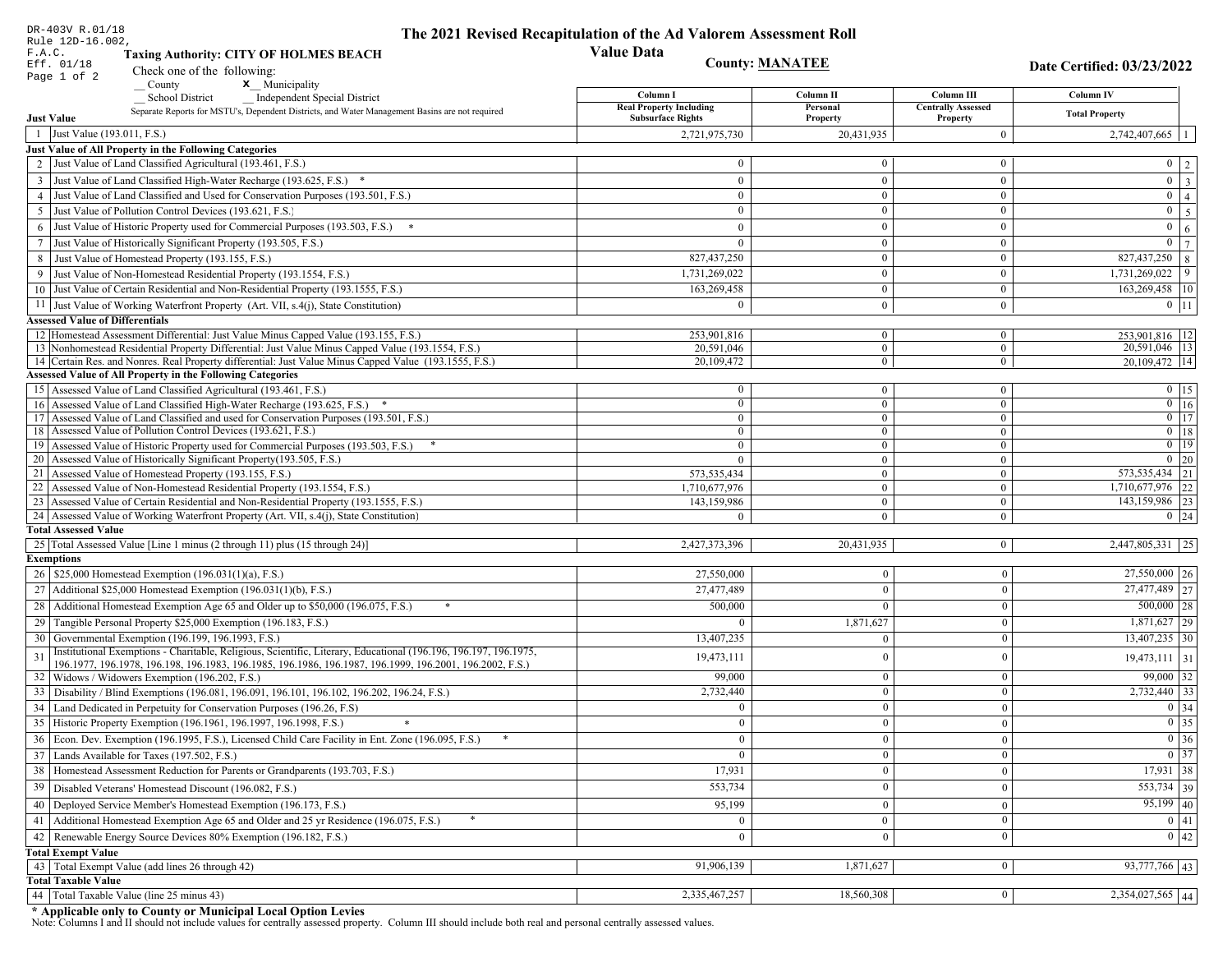**Taxing Authority: CITY OF HOLMES BEACH** 

## Reconciliation of Preliminary and Final Tax Roll

| $\mathbf{1}$            | Operating Taxable Value as Shown on Preliminary Tax Roll                                           | 2,351,329,436     |
|-------------------------|----------------------------------------------------------------------------------------------------|-------------------|
| $\overline{\mathbf{2}}$ | Additions to Operating Taxable Value Resulting from Petitions to the VAB                           | 0                 |
| 3                       | Deductions from Operating Taxable Value Resulting from Petitions to the VAB                        | 0                 |
| 4                       | Subtotal $(1 + 2 - 3 = 4)$                                                                         | 2, 351, 329, 436  |
| 5                       | Other Additions to Operating Taxable Value                                                         | 6,021,080         |
| 6                       | Other Deductions from Operating Taxable Value                                                      | 3, 322, 951       |
|                         | Operating Taxable Value Shown on Final Tax Roll $(4 + 5 - 6 = 7)$                                  | 2,354,027,565     |
|                         | <b>Selected Just Values</b>                                                                        | <b>Just Value</b> |
| 8                       | Just Value of Subsurface Rights (this amount included in Line 1, Column I, Page One) 193.481, F.S. |                   |
| 9                       | Just Value of Centrally Assessed Railroad Property Value                                           |                   |
| 10                      | Just Value of Centrally Assessed Private Car Line Property Value                                   |                   |
|                         |                                                                                                    |                   |

Note: Sum of items 9 and 10 should equal centrally assessed just value on page 1, line 1, column III.

#### **Homestead Portability**

| .           | $\sim$ $\sim$<br>Differential<br>ranste.<br>Receiving<br>$\sim$<br>restes<br>---<br>' 01<br>. arce <sup>r</sup><br>n. |  |
|-------------|-----------------------------------------------------------------------------------------------------------------------|--|
| $\sim$<br>. | rone<br>Differential<br>alue<br><b>Homestea</b><br>.                                                                  |  |

| <b>Total Parcels or Accounts</b> |    |                           | Column 1             | $C$ olumn 2              |
|----------------------------------|----|---------------------------|----------------------|--------------------------|
|                                  |    |                           | <b>Real Property</b> | <b>Personal Property</b> |
|                                  |    |                           | Parcels              | Accounts                 |
|                                  | 13 | Fotal Parcels or Accounts | ,407                 | 202<br>- 20              |

#### **Property with Reduced Assessed Value**

| 14 | Land Classified Agricultural (193.461, F.S.)                                                 |       |  |
|----|----------------------------------------------------------------------------------------------|-------|--|
| 15 | Land Classified High-Water Recharge (193.625, F.S.)                                          |       |  |
| 16 | Land Classified and Used for Conservation Purposes (193.501, F.S.)                           |       |  |
| 17 | Pollution Control Devices (193.621, F.S.)                                                    |       |  |
| 18 | Historic Property used for Commercial Purposes (193.503, F.S.) *                             |       |  |
| 19 | Historically Significant Property (193.505, F.S.)                                            |       |  |
| 20 | Homestead Property; Parcels with Capped Value (193.155, F.S.)                                | 1,025 |  |
| 21 | Non-Homestead Residential Property; Parcels with Capped Value (193.1554, F.S.)               | 557   |  |
| 22 | Certain Residential and Non-Residential Property; Parcels with Capped Value (193.1555, F.S.) | 89    |  |
| 23 | Working Waterfront Property (Art. VII, s.4(j), State Constitution)                           |       |  |

#### **Other Reductions in Assessed Value**

| 24    | Lands Available for Taxes (197.502, F.S.)                                  |  |
|-------|----------------------------------------------------------------------------|--|
| - - - | Iomestead Assessment Reduction for Parents or Grandparents (193.703, F.S.) |  |
| -26   | Disabled Veterans' Homestead Discount (196.082, F.S.)                      |  |

### \* Applicable only to County or Municipal Local Option Levies

Date Certified: 03/23/2022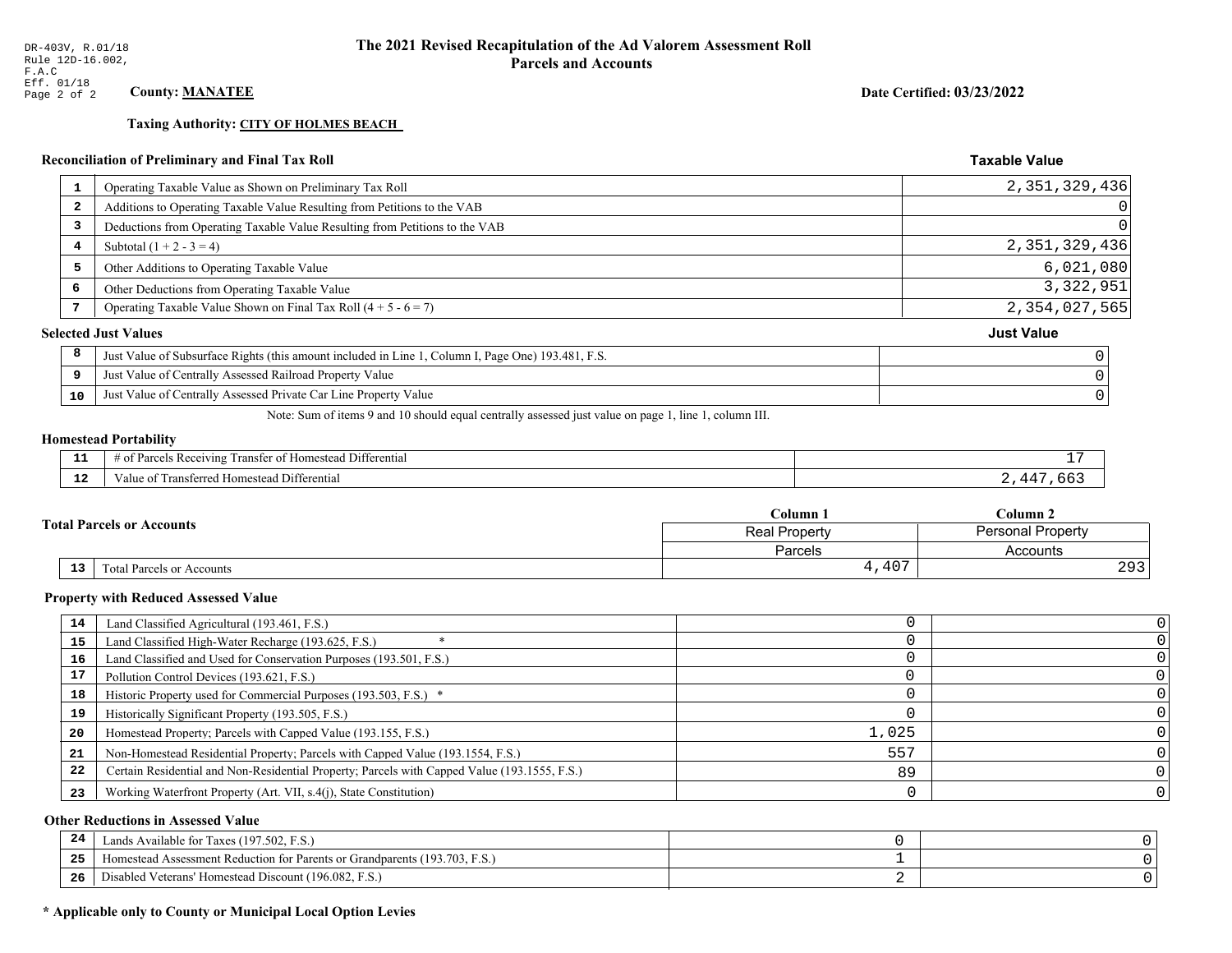| DR-403V R.01/18<br>Rule 12D-16.002,    |                                                                                                                                                                                                                              | The 2021 Revised Recapitulation of the Ad Valorem Assessment Roll |                        |                                       |                                 |
|----------------------------------------|------------------------------------------------------------------------------------------------------------------------------------------------------------------------------------------------------------------------------|-------------------------------------------------------------------|------------------------|---------------------------------------|---------------------------------|
| F.A.C.                                 | <b>Taxing Authority: TOWN OF LONGBOAT KEY</b>                                                                                                                                                                                | <b>Value Data</b>                                                 |                        |                                       |                                 |
| Eff. 01/18                             | Check one of the following:                                                                                                                                                                                                  |                                                                   | <b>County: MANATEE</b> |                                       | Date Certified: 03/23/2022      |
| Page 1 of 2                            | County<br>x Municipality                                                                                                                                                                                                     |                                                                   |                        |                                       |                                 |
|                                        | <b>Independent Special District</b><br><b>School District</b>                                                                                                                                                                | Column I                                                          | Column II              | Column III                            | Column IV                       |
| <b>Just Value</b>                      | Separate Reports for MSTU's, Dependent Districts, and Water Management Basins are not required                                                                                                                               | <b>Real Property Including</b><br><b>Subsurface Rights</b>        | Personal<br>Property   | <b>Centrally Assessed</b><br>Property | <b>Total Property</b>           |
| 1 Just Value (193.011, F.S.)           |                                                                                                                                                                                                                              | 2,317,635,131                                                     | 16.320.475             | $\mathbf{0}$                          | 2,333,955,606   1               |
|                                        | Just Value of All Property in the Following Categories                                                                                                                                                                       |                                                                   |                        |                                       |                                 |
|                                        | 2 Just Value of Land Classified Agricultural (193.461, F.S.)                                                                                                                                                                 | $\bf{0}$                                                          | $\theta$               | $\overline{0}$                        | $0 \mid 2 \mid$                 |
|                                        | 3 Just Value of Land Classified High-Water Recharge (193.625, F.S.) *                                                                                                                                                        | $\theta$                                                          | $\mathbf{0}$           | $\mathbf{0}$                          | $\boxed{0}$ $\boxed{3}$         |
|                                        | 4 Just Value of Land Classified and Used for Conservation Purposes (193.501, F.S.)                                                                                                                                           | $\theta$                                                          | $\mathbf{0}$           | $\overline{0}$                        | $0 \mid 4 \mid$                 |
|                                        | 5 Just Value of Pollution Control Devices (193.621, F.S.)                                                                                                                                                                    | $\mathbf{0}$                                                      | $\theta$               | $\mathbf{0}$                          | $0 \mid 5$                      |
|                                        | 6 Just Value of Historic Property used for Commercial Purposes (193.503, F.S.)                                                                                                                                               | $\theta$                                                          | $\Omega$               | $\mathbf{0}$                          | $\mathbf{0}$<br>6 <sup>1</sup>  |
|                                        | 7 Just Value of Historically Significant Property (193.505, F.S.)                                                                                                                                                            | $\theta$                                                          | $\Omega$               | $\mathbf{0}$                          | $\overline{0}$   $\overline{7}$ |
|                                        | 8 Just Value of Homestead Property (193.155, F.S.)                                                                                                                                                                           | 827, 848, 773                                                     | $\mathbf{0}$           | $\mathbf{0}$                          | 827,848,773 8                   |
|                                        | 9 Just Value of Non-Homestead Residential Property (193.1554, F.S.)                                                                                                                                                          | 1,363,774,996                                                     | $\theta$               | $\mathbf{0}$                          | $1,363,774,996$ 9               |
|                                        | 10 Just Value of Certain Residential and Non-Residential Property (193.1555, F.S.)                                                                                                                                           | 126,011,362                                                       | $\mathbf{0}$           | $\bf{0}$                              | $126, 011, 362$ 10              |
|                                        | 11 Just Value of Working Waterfront Property (Art. VII, s.4(j), State Constitution)                                                                                                                                          | $\overline{0}$                                                    | $\overline{0}$         | $\overline{0}$                        | $0 \mid 11 \mid$                |
| <b>Assessed Value of Differentials</b> |                                                                                                                                                                                                                              |                                                                   |                        |                                       |                                 |
|                                        | 12 Homestead Assessment Differential: Just Value Minus Capped Value (193.155, F.S.)                                                                                                                                          | 193,595,857                                                       | $\overline{0}$         | $\overline{0}$                        | 193,595,857   12                |
|                                        | 13 Nonhomestead Residential Property Differential: Just Value Minus Capped Value (193.1554, F.S.)                                                                                                                            | 24,565,300                                                        | $\mathbf{0}$           | $\overline{0}$                        | 24,565,300   13                 |
|                                        | 14 Certain Res. and Nonres. Real Property differential: Just Value Minus Capped Value (193.1555, F.S.)                                                                                                                       | 9,274,467                                                         | $\overline{0}$         | $\mathbf{0}$                          | 9,274,467 14                    |
|                                        | <b>Assessed Value of All Property in the Following Categories</b>                                                                                                                                                            |                                                                   |                        |                                       |                                 |
|                                        | 15   Assessed Value of Land Classified Agricultural (193.461, F.S.)                                                                                                                                                          | $\bf{0}$                                                          | $\overline{0}$         | $\bf{0}$                              | $0$ 15                          |
|                                        | 16 Assessed Value of Land Classified High-Water Recharge (193.625, F.S.) *                                                                                                                                                   | $\overline{0}$                                                    | $\overline{0}$         | $\mathbf{0}$                          | $0$ 16                          |
|                                        | 17 Assessed Value of Land Classified and used for Conservation Purposes (193.501, F.S.)                                                                                                                                      | $\bf{0}$                                                          | $\bf{0}$               | $\bf{0}$                              | $\boxed{0}$ 17                  |
|                                        | 18 Assessed Value of Pollution Control Devices (193.621, F.S.)                                                                                                                                                               | $\mathbf{0}$                                                      | $\overline{0}$         | $\overline{0}$                        | $0$ 18                          |
|                                        | 19 Assessed Value of Historic Property used for Commercial Purposes (193.503, F.S.)                                                                                                                                          | $\bf{0}$                                                          | $\overline{0}$         | $\overline{0}$                        | $\boxed{0}$ 19                  |
|                                        | 20 Assessed Value of Historically Significant Property (193.505, F.S.)                                                                                                                                                       | $\theta$                                                          | $\overline{0}$         | $\mathbf{0}$                          | $0 \mid 20$                     |
|                                        | 21 Assessed Value of Homestead Property (193.155, F.S.)                                                                                                                                                                      | 634,252,916                                                       | $\mathbf{0}$           | $\overline{0}$                        | 634,252,916 21                  |
|                                        | 22 Assessed Value of Non-Homestead Residential Property (193.1554, F.S.)                                                                                                                                                     | 1,339,209,696                                                     | $\overline{0}$         | $\overline{0}$                        | 1,339,209,696 22                |
|                                        | 23 Assessed Value of Certain Residential and Non-Residential Property (193.1555, F.S.)                                                                                                                                       | 116,736,895                                                       | $\overline{0}$         | $\overline{0}$                        | 116,736,895 23                  |
| <b>Total Assessed Value</b>            | 24 Assessed Value of Working Waterfront Property (Art. VII, s.4(j), State Constitution)                                                                                                                                      | $\Omega$                                                          | $\mathbf{0}$           | $\overline{0}$                        | $0 \mid 24$                     |
|                                        |                                                                                                                                                                                                                              |                                                                   |                        |                                       |                                 |
|                                        | 25 Total Assessed Value [Line 1 minus (2 through 11) plus (15 through 24)]                                                                                                                                                   | 2,090,199,507                                                     | 16,320,475             | 0                                     | 2,106,519,982 25                |
| <b>Exemptions</b>                      | 26   \$25,000 Homestead Exemption (196.031(1)(a), F.S.)                                                                                                                                                                      |                                                                   | $\overline{0}$         |                                       | 24,375,000 26                   |
|                                        | 27 Additional \$25,000 Homestead Exemption (196.031(1)(b), F.S.)                                                                                                                                                             | 24,375,000                                                        | $\overline{0}$         | $\boldsymbol{0}$                      |                                 |
|                                        |                                                                                                                                                                                                                              | 24,309,302                                                        |                        | $\boldsymbol{0}$                      | 24,309,302 27                   |
|                                        | 28 Additional Homestead Exemption Age 65 and Older up to \$50,000 (196.075, F.S.)                                                                                                                                            | 249,435                                                           | $\Omega$               | $\mathbf{0}$                          | 249,435 28                      |
| 29                                     | Tangible Personal Property \$25,000 Exemption (196.183, F.S.)                                                                                                                                                                | $\Omega$                                                          | 943,061                | $\boldsymbol{0}$                      | $943,061$ 29                    |
|                                        | 30 Governmental Exemption (196.199, 196.1993, F.S.)                                                                                                                                                                          | 20,405,418                                                        | $\theta$               | $\boldsymbol{0}$                      | $20,405,418$ 30                 |
| 31                                     | Institutional Exemptions - Charitable, Religious, Scientific, Literary, Educational (196.196, 196.197, 196.1975,<br>196.1977, 196.1978, 196.198, 196.1983, 196.1985, 196.1986, 196.1987, 196.1999, 196.2001, 196.2002, F.S.) | 12,705,937                                                        | $\Omega$               | $\boldsymbol{0}$                      | $12,705,937$ 31                 |
|                                        | 32   Widows / Widowers Exemption (196.202, F.S.)                                                                                                                                                                             | 90,000                                                            | $\overline{0}$         | $\mathbf{0}$                          | $90,000$ 32                     |
|                                        | 33   Disability / Blind Exemptions (196.081, 196.091, 196.101, 196.102, 196.202, 196.24, F.S.)                                                                                                                               | 4,061,331                                                         | $\mathbf{0}$           | $\boldsymbol{0}$                      | $4,061,331$ 33                  |
|                                        | 34 Land Dedicated in Perpetuity for Conservation Purposes (196.26, F.S)                                                                                                                                                      | $\overline{0}$                                                    | $\overline{0}$         | $\boldsymbol{0}$                      | 0 34                            |
|                                        | 35 Historic Property Exemption (196.1961, 196.1997, 196.1998, F.S.)                                                                                                                                                          | $\overline{0}$                                                    | $\mathbf{0}$           | 0                                     | $\boxed{0}$ 35                  |
|                                        | 36 Econ. Dev. Exemption (196.1995, F.S.), Licensed Child Care Facility in Ent. Zone (196.095, F.S.)                                                                                                                          | $\overline{0}$                                                    | $\overline{0}$         |                                       | $\boxed{0}$ 36                  |
|                                        | 37 Lands Available for Taxes (197.502, F.S.)                                                                                                                                                                                 | $\overline{0}$                                                    | $\mathbf{0}$           | $\boldsymbol{0}$<br>$\bf{0}$          | $0 \overline{\smash)37}$        |
|                                        |                                                                                                                                                                                                                              |                                                                   |                        |                                       |                                 |
|                                        | 38   Homestead Assessment Reduction for Parents or Grandparents (193.703, F.S.)                                                                                                                                              | $\bf{0}$                                                          | $\bf{0}$               | $\overline{0}$                        | $\boxed{0}$ 38                  |
| 39                                     | Disabled Veterans' Homestead Discount (196.082, F.S.)                                                                                                                                                                        | 727,582                                                           | $\overline{0}$         | $\boldsymbol{0}$                      | 727,582 39                      |
|                                        | 40   Deployed Service Member's Homestead Exemption (196.173, F.S.)                                                                                                                                                           | $\theta$                                                          | $\overline{0}$         | $\bf{0}$                              | 0 40                            |
| 41                                     | Additional Homestead Exemption Age 65 and Older and 25 yr Residence (196.075, F.S.)                                                                                                                                          | 29,698                                                            | $\mathbf{0}$           | $\boldsymbol{0}$                      | $29,698$ 41                     |
| 42                                     | Renewable Energy Source Devices 80% Exemption (196.182, F.S.)                                                                                                                                                                | $\overline{0}$                                                    | $\mathbf{0}$           | $\boldsymbol{0}$                      | 0 42                            |
| <b>Total Exempt Value</b>              |                                                                                                                                                                                                                              |                                                                   |                        |                                       |                                 |
|                                        | 43 Total Exempt Value (add lines 26 through 42)                                                                                                                                                                              | 86,953,703                                                        | 943,061                | $\mathbf{0}$                          | $\overline{87,896,764}$ 43      |
| <b>Total Taxable Value</b>             |                                                                                                                                                                                                                              |                                                                   |                        |                                       |                                 |
|                                        | 44 Total Taxable Value (line 25 minus 43)                                                                                                                                                                                    | 2,003,245,804                                                     | 15,377,414             | $\bf{0}$                              | $2,018,623,218$ 44              |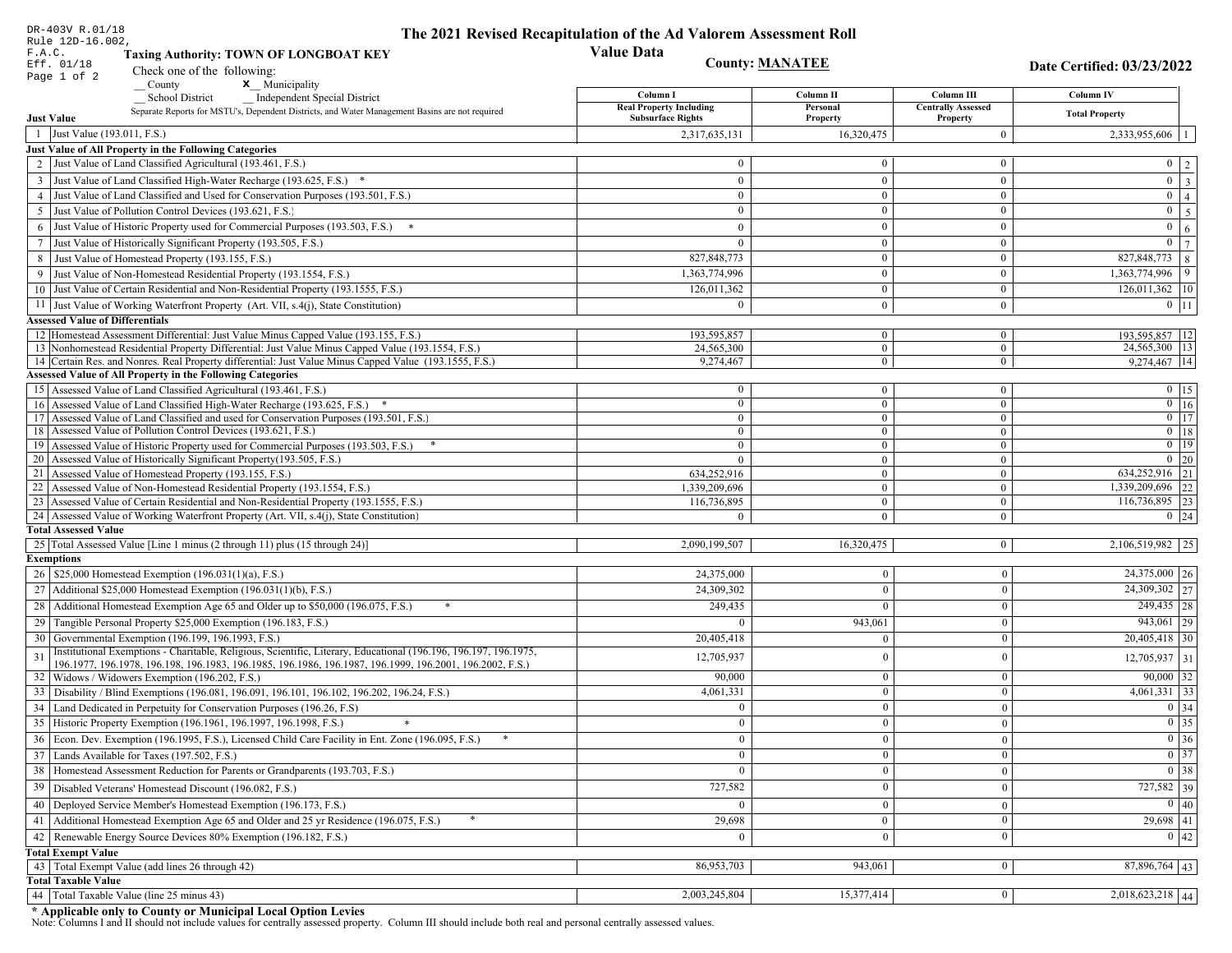**Taxing Authority: TOWN OF LONGBOAT KEY** 

### Reconciliation of Preliminary and Final Tax Roll

| 1                       | Operating Taxable Value as Shown on Preliminary Tax Roll                                           | 2,016,877,581     |
|-------------------------|----------------------------------------------------------------------------------------------------|-------------------|
| $\overline{\mathbf{2}}$ | Additions to Operating Taxable Value Resulting from Petitions to the VAB                           | 0                 |
| 3                       | Deductions from Operating Taxable Value Resulting from Petitions to the VAB                        | $\overline{0}$    |
| 4                       | Subtotal $(1 + 2 - 3 = 4)$                                                                         | 2,016,877,581     |
| 5                       | Other Additions to Operating Taxable Value                                                         | 4,367,026         |
| 6                       | Other Deductions from Operating Taxable Value                                                      | 2,621,389         |
|                         | Operating Taxable Value Shown on Final Tax Roll $(4 + 5 - 6 = 7)$                                  | 2,018,623,218     |
|                         | <b>Selected Just Values</b>                                                                        | <b>Just Value</b> |
| 8                       | Just Value of Subsurface Rights (this amount included in Line 1, Column I, Page One) 193.481, F.S. |                   |
| 9                       | Just Value of Centrally Assessed Railroad Property Value                                           |                   |
| 10                      | Just Value of Centrally Assessed Private Car Line Property Value                                   |                   |
|                         |                                                                                                    |                   |

Note: Sum of items 9 and 10 should equal centrally assessed just value on page 1, line 1, column III.

#### **Homestead Portability**

| - -         | ranster<br>Differential<br><i>Pacawing</i><br>. Homester<br>. arce:<br>-01<br>n<br>,,,,,, |  |
|-------------|-------------------------------------------------------------------------------------------|--|
| $\sim$<br>. | <br>l Differential<br>alue<br><b>Homestead</b><br>nsielicu.<br>тан                        |  |

| <b>Fotal Parcels or Accounts</b> |    |                           | Column <sub>1</sub> | Column 2          |          |
|----------------------------------|----|---------------------------|---------------------|-------------------|----------|
|                                  |    |                           | Real Property       | Personal Property |          |
|                                  |    |                           | Parcels             | Accounts          |          |
|                                  | 13 | Total Parcels or Accounts | 750<br><u>.</u>     |                   | 774<br>- |

#### **Property with Reduced Assessed Value**

| 14 | Land Classified Agricultural (193.461, F.S.)                                                 |     |  |
|----|----------------------------------------------------------------------------------------------|-----|--|
| 15 | Land Classified High-Water Recharge (193.625, F.S.)                                          |     |  |
| 16 | Land Classified and Used for Conservation Purposes (193.501, F.S.)                           |     |  |
| 17 | Pollution Control Devices (193.621, F.S.)                                                    |     |  |
| 18 | Historic Property used for Commercial Purposes (193.503, F.S.) *                             |     |  |
| 19 | Historically Significant Property (193.505, F.S.)                                            |     |  |
| 20 | Homestead Property; Parcels with Capped Value (193.155, F.S.)                                | 856 |  |
| 21 | Non-Homestead Residential Property; Parcels with Capped Value (193.1554, F.S.)               | 334 |  |
| 22 | Certain Residential and Non-Residential Property; Parcels with Capped Value (193.1555, F.S.) | 24  |  |
| 23 | Working Waterfront Property (Art. VII, s.4(j), State Constitution)                           |     |  |

#### **Other Reductions in Assessed Value**

| 24  | ands Available for Taxes (197.502, F.S.)                                   |  |
|-----|----------------------------------------------------------------------------|--|
| 25  | Homestead Assessment Reduction for Parents or Grandparents (193.703, F.S.) |  |
| -26 | Disabled Veterans' Homestead Discount (196.082, F.S.)                      |  |

### \* Applicable only to County or Municipal Local Option Levies

Date Certified: 03/23/2022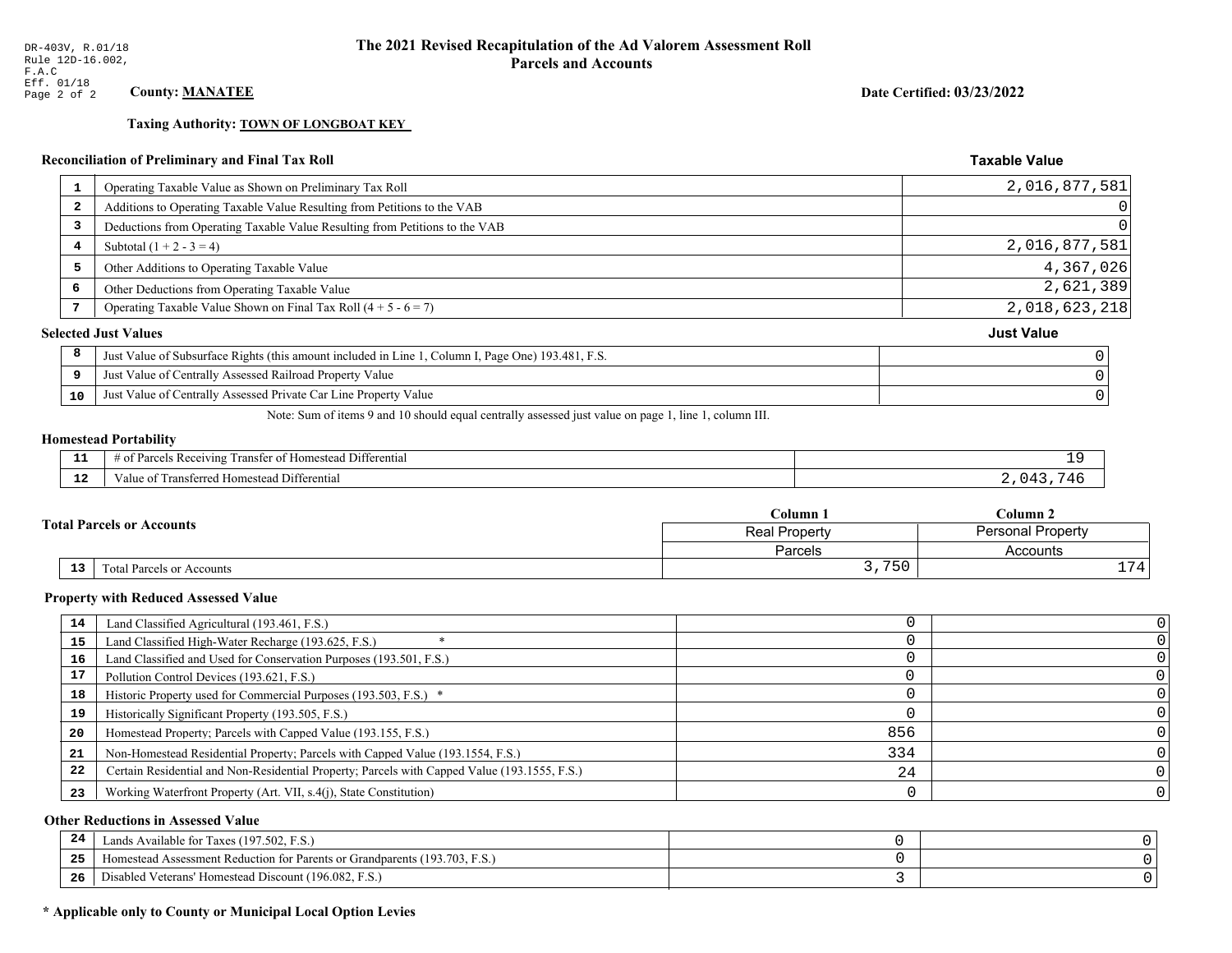| DR-403V R.01/18<br>Rule 12D-16.002,                                                                                                                                         | The 2021 Revised Recapitulation of the Ad Valorem Assessment Roll |                                  |                                         |                                                                                                   |
|-----------------------------------------------------------------------------------------------------------------------------------------------------------------------------|-------------------------------------------------------------------|----------------------------------|-----------------------------------------|---------------------------------------------------------------------------------------------------|
| F.A.C.<br><b>Taxing Authority: CITY OF PALMETTO</b>                                                                                                                         | <b>Value Data</b>                                                 |                                  |                                         |                                                                                                   |
| Eff. 01/18<br>Check one of the following:                                                                                                                                   |                                                                   | <b>County: MANATEE</b>           |                                         | Date Certified: 03/23/2022                                                                        |
| Page 1 of 2<br>x Municipality<br>County                                                                                                                                     |                                                                   |                                  |                                         |                                                                                                   |
| <b>School District</b><br><b>Independent Special District</b>                                                                                                               | Column I<br><b>Real Property Including</b>                        | Column <sub>II</sub><br>Personal | Column III<br><b>Centrally Assessed</b> | Column IV                                                                                         |
| Separate Reports for MSTU's, Dependent Districts, and Water Management Basins are not required<br><b>Just Value</b>                                                         | <b>Subsurface Rights</b>                                          | Property                         | Property                                | <b>Total Property</b>                                                                             |
| 1 Just Value (193.011, F.S.)                                                                                                                                                | 1,481,871,436                                                     | 65,310,691                       | 947,587                                 | 1,548,129,714                                                                                     |
| Just Value of All Property in the Following Categories                                                                                                                      |                                                                   |                                  |                                         |                                                                                                   |
| 2 Just Value of Land Classified Agricultural (193.461, F.S.)                                                                                                                | 5,158,718                                                         | $\overline{0}$                   | $\bf{0}$                                | 5,158,718<br>2                                                                                    |
| 3 Just Value of Land Classified High-Water Recharge (193.625, F.S.) *                                                                                                       | $\theta$                                                          | $\theta$                         | $\overline{0}$                          | $\overline{0}$<br>$\overline{\mathbf{3}}$                                                         |
| 4 Just Value of Land Classified and Used for Conservation Purposes (193.501, F.S.)                                                                                          | $\Omega$                                                          | $\Omega$                         | $\bf{0}$                                | $\overline{0}$<br>$\overline{4}$                                                                  |
| 5 Just Value of Pollution Control Devices (193.621, F.S.)                                                                                                                   | $\overline{0}$                                                    | 19,130                           | $\bf{0}$                                | 19,130<br>$\overline{5}$                                                                          |
| Just Value of Historic Property used for Commercial Purposes (193.503, F.S.)<br>6                                                                                           | $\theta$                                                          | $\Omega$                         | $\mathbf{0}$                            | $\overline{0}$<br>6                                                                               |
| Just Value of Historically Significant Property (193.505, F.S.)<br>7                                                                                                        | $\overline{0}$                                                    | $\overline{0}$                   | $\bf{0}$                                | $\mathbf{0}$<br>$\overline{7}$                                                                    |
| 8 Just Value of Homestead Property (193.155, F.S.)                                                                                                                          | 612,122,300                                                       | $\mathbf{0}$                     | $\bf{0}$                                | 612,122,300<br>8                                                                                  |
| Just Value of Non-Homestead Residential Property (193.1554, F.S.)                                                                                                           | 342,548,958                                                       | $\overline{0}$                   | $\theta$                                | 342,548,958<br>9                                                                                  |
| 10 Just Value of Certain Residential and Non-Residential Property (193.1555, F.S.)                                                                                          | 522,041,460                                                       | $\overline{0}$                   | 596,565                                 | 522,638,025 10                                                                                    |
| 11 Just Value of Working Waterfront Property (Art. VII, s.4(j), State Constitution)                                                                                         | $\Omega$                                                          | $\overline{0}$                   | $\mathbf{0}$                            | $0$ 11                                                                                            |
| <b>Assessed Value of Differentials</b>                                                                                                                                      |                                                                   |                                  |                                         |                                                                                                   |
| 12 Homestead Assessment Differential: Just Value Minus Capped Value (193.155, F.S.)                                                                                         | 144,206,587                                                       | $\overline{0}$                   | $\bf{0}$                                | 144,206,587 12                                                                                    |
| 13 Nonhomestead Residential Property Differential: Just Value Minus Capped Value (193.1554, F.S.)                                                                           | 11,678,894                                                        | $\overline{0}$                   | $\overline{0}$                          | 11,678,894 13                                                                                     |
| 14 Certain Res. and Nonres. Real Property differential: Just Value Minus Capped Value (193.1555, F.S.)<br><b>Assessed Value of All Property in the Following Categories</b> | 20,836,745                                                        | $\overline{0}$                   | $\mathbf{0}$                            | 20,836,745   14                                                                                   |
| 15 Assessed Value of Land Classified Agricultural (193.461, F.S.)                                                                                                           | 125,541                                                           | $\overline{0}$                   | $\bf{0}$                                | $125,541$ 15                                                                                      |
| 16 Assessed Value of Land Classified High-Water Recharge (193.625, F.S.) *                                                                                                  | $\overline{0}$                                                    | $\overline{0}$                   | $\overline{0}$                          | $0 \mid 16$                                                                                       |
| 17 Assessed Value of Land Classified and used for Conservation Purposes (193.501, F.S.)                                                                                     | $\overline{0}$                                                    | $\overline{0}$                   | $\mathbf{0}$                            | $\boxed{0}$ $\boxed{17}$                                                                          |
| 18 Assessed Value of Pollution Control Devices (193.621, F.S.)                                                                                                              | $\bf{0}$                                                          | 1,913                            | $\overline{0}$                          | 1,913   18                                                                                        |
| 19 Assessed Value of Historic Property used for Commercial Purposes (193.503, F.S.)                                                                                         | $\bf{0}$                                                          | $\bf{0}$                         | $\bf{0}$                                | $0$   19                                                                                          |
| 20 Assessed Value of Historically Significant Property (193.505, F.S.)                                                                                                      | $\theta$                                                          | $\mathbf{0}$                     | $\mathbf{0}$                            | $0\quad20$                                                                                        |
| 21 Assessed Value of Homestead Property (193.155, F.S.)                                                                                                                     | 467,915,713                                                       | $\overline{0}$                   | $\mathbf{0}$                            | 467,915,713 21                                                                                    |
| 22 Assessed Value of Non-Homestead Residential Property (193.1554, F.S.)                                                                                                    | 330,870,064                                                       | $\overline{0}$                   | $\overline{0}$                          | 330,870,064 22                                                                                    |
| 23 Assessed Value of Certain Residential and Non-Residential Property (193.1555, F.S.)                                                                                      | 501,204,715                                                       | $\overline{0}$                   | 596,565                                 | 501,801,280 23                                                                                    |
| 24 Assessed Value of Working Waterfront Property (Art. VII, s.4(j), State Constitution)<br><b>Total Assessed Value</b>                                                      | $\Omega$                                                          | $\theta$                         | $\Omega$                                | $0 \quad 24$                                                                                      |
| 25 Total Assessed Value [Line 1 minus (2 through 11) plus (15 through 24)]                                                                                                  | 1,300,116,033                                                     | 65,293,474                       | 947,587                                 | $\overline{1,366,357,094}$ 25                                                                     |
| <b>Exemptions</b>                                                                                                                                                           |                                                                   |                                  |                                         |                                                                                                   |
| 26   \$25,000 Homestead Exemption (196.031(1)(a), F.S.)                                                                                                                     | 64,402,658                                                        | $\bf{0}$                         | $\mathbf{0}$                            | $64,402,658$ 26                                                                                   |
| 27   Additional \$25,000 Homestead Exemption $(196.031(1)(b), F.S.)$                                                                                                        | 54,873,029                                                        | $\Omega$                         | $\Omega$                                | 54,873,029 27                                                                                     |
| 28 Additional Homestead Exemption Age 65 and Older up to \$50,000 (196.075, F.S.)                                                                                           | $\Omega$                                                          | $\Omega$                         | $\Omega$                                | 0 28                                                                                              |
| 29 Tangible Personal Property \$25,000 Exemption (196.183, F.S.)                                                                                                            | $\Omega$                                                          | 6,664,032                        | 107,706                                 | $6,771,738$ 29                                                                                    |
| 30 Governmental Exemption (196.199, 196.1993, F.S.)                                                                                                                         | 101,803,663                                                       | $\Omega$                         |                                         | $101,803,663$ 30                                                                                  |
| Institutional Exemptions - Charitable, Religious, Scientific, Literary, Educational (196.196, 196.197, 196.1975,                                                            |                                                                   |                                  |                                         |                                                                                                   |
| 31<br>196.1977, 196.1978, 196.198, 196.1983, 196.1985, 196.1986, 196.1987, 196.1999, 196.2001, 196.2002, F.S.)                                                              | 88,055,545                                                        | 2,310,670                        |                                         | $90,366,215$ 31                                                                                   |
| 32   Widows / Widowers Exemption (196.202, F.S.)                                                                                                                            | 171,000                                                           | 1,070                            | $\mathbf{0}$                            | $172,070$ 32                                                                                      |
| 33 Disability / Blind Exemptions (196.081, 196.091, 196.101, 196.102, 196.202, 196.24, F.S.)                                                                                | 6,778,139                                                         | 920                              | $\Omega$                                | $6,779,059$ 33                                                                                    |
| 34 Land Dedicated in Perpetuity for Conservation Purposes (196.26, F.S)                                                                                                     | $\Omega$                                                          | $\Omega$                         | $\theta$                                | $\boxed{0}$ 34                                                                                    |
| 35 Historic Property Exemption (196.1961, 196.1997, 196.1998, F.S.)                                                                                                         | $\cup$                                                            | $\mathbf{0}$                     | $\mathbf{0}$                            | $\begin{array}{ c c }\n\hline\n0 & 35 \\ \hline\n0 & 36 \\ \hline\n0 & 37 \\ \hline\n\end{array}$ |
| 36 Econ. Dev. Exemption (196.1995, F.S.), Licensed Child Care Facility in Ent. Zone (196.095, F.S.)                                                                         | $\overline{0}$                                                    | $\Omega$                         | $\theta$                                |                                                                                                   |
| 37 Lands Available for Taxes (197.502, F.S.)                                                                                                                                | $\overline{0}$                                                    | $\theta$                         | $\theta$                                |                                                                                                   |
| 38   Homestead Assessment Reduction for Parents or Grandparents (193.703, F.S.)                                                                                             | $\mathbf{0}$                                                      | $\bf{0}$                         | $\mathbf{0}$                            | $\boxed{0}$ 38                                                                                    |
| Disabled Veterans' Homestead Discount (196.082, F.S.)<br>39                                                                                                                 | 668,458                                                           |                                  | $\boldsymbol{0}$                        | 668,458 39                                                                                        |
| 40 Deployed Service Member's Homestead Exemption (196.173, F.S.)                                                                                                            | $\overline{0}$                                                    | $\Omega$                         | $\theta$                                | $\overline{0}$ 40                                                                                 |
| 41 Additional Homestead Exemption Age 65 and Older and 25 yr Residence (196.075, F.S.)                                                                                      | $\mathbf{0}$                                                      | $\boldsymbol{0}$                 | $\mathbf{0}$                            | $\overline{0}$ 41                                                                                 |
| Renewable Energy Source Devices 80% Exemption (196.182, F.S.)<br>42                                                                                                         | $\overline{0}$                                                    | $\bf{0}$                         | $\boldsymbol{0}$                        | $\overline{0}$ 42                                                                                 |
| <b>Total Exempt Value</b>                                                                                                                                                   |                                                                   |                                  |                                         |                                                                                                   |
| 43 Total Exempt Value (add lines 26 through 42)                                                                                                                             | 316,752,492                                                       | 8,976,692                        | 107,706                                 | $325,836,890$ 43                                                                                  |
| <b>Total Taxable Value</b>                                                                                                                                                  |                                                                   |                                  |                                         |                                                                                                   |
| Total Taxable Value (line 25 minus 43)<br>44                                                                                                                                | 983, 363, 541                                                     | 56,316,782                       | 839,881                                 | 1,040,520,204 44                                                                                  |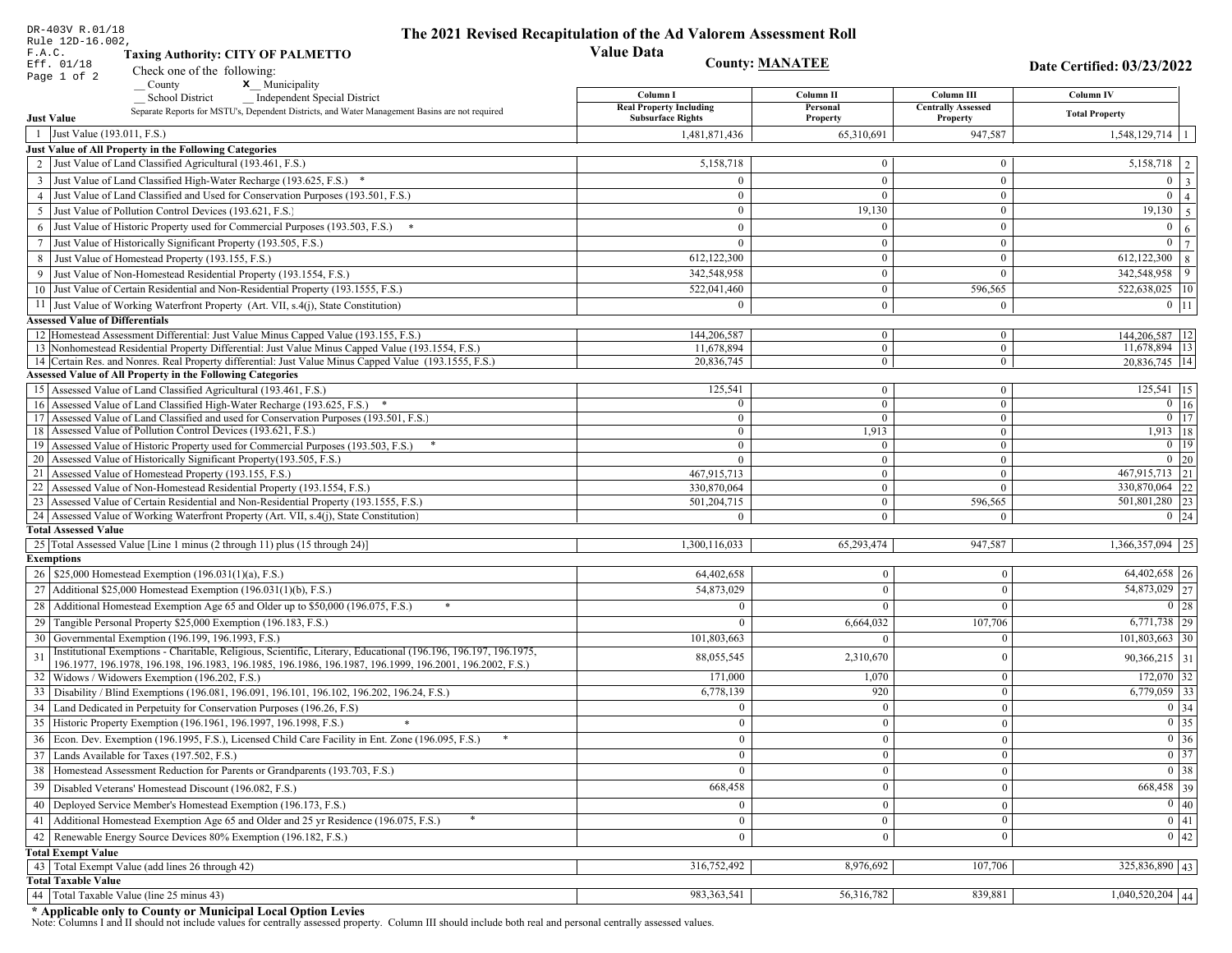**Taxing Authority: CITY OF PALMETTO** 

# **Reconciliation of Preliminary and Final Tax Roll**

|                         | <b>Reconciliation of Preliminary and Final Tax Roll</b>                                            | <b>Taxable Value</b> |
|-------------------------|----------------------------------------------------------------------------------------------------|----------------------|
| 1                       | Operating Taxable Value as Shown on Preliminary Tax Roll                                           | 1,038,776,633        |
| $\overline{\mathbf{2}}$ | Additions to Operating Taxable Value Resulting from Petitions to the VAB                           | 0                    |
| 3                       | Deductions from Operating Taxable Value Resulting from Petitions to the VAB                        |                      |
| 4                       | Subtotal $(1 + 2 - 3 = 4)$                                                                         | 1,038,776,633        |
| 5                       | Other Additions to Operating Taxable Value                                                         | 4,870,408            |
| 6                       | Other Deductions from Operating Taxable Value                                                      | 3,126,837            |
| 7                       | Operating Taxable Value Shown on Final Tax Roll $(4 + 5 - 6 = 7)$                                  | 1,040,520,204        |
|                         | <b>Selected Just Values</b>                                                                        | <b>Just Value</b>    |
| 8                       | Just Value of Subsurface Rights (this amount included in Line 1, Column I, Page One) 193.481, F.S. | 137                  |
| 9                       | Just Value of Centrally Assessed Railroad Property Value                                           | 754,930              |
| 10                      | Just Value of Centrally Assessed Private Car Line Property Value                                   | 192,657              |

Note: Sum of items 9 and 10 should equal centrally assessed just value on page 1, line 1, column III.

# **Homestead Portability**

| $\sim$ | Differential<br>*anste.<br>Receiving<br>estean.<br>-01<br>. arce -<br>n<br>. . |  |
|--------|--------------------------------------------------------------------------------|--|
| ---    | Differential<br>rane.<br>Homesteau<br>alue                                     |  |

|                                              | $C$ olumn $1$                                    | $\mathbb C$ olumn 2 |
|----------------------------------------------|--------------------------------------------------|---------------------|
| <b>Total Parcels or Accounts</b>             | <b>Personal Property</b><br><b>Real Property</b> |                     |
|                                              | <b>Parcels</b>                                   | Accounts            |
| $\overline{13}$<br>Total Parcels or Accounts | 6,165                                            | $ -$<br>2, 11       |

#### **Property with Reduced Assessed Value**

| 14 | Land Classified Agricultural (193.461, F.S.)                                                 | TΤ    |   |
|----|----------------------------------------------------------------------------------------------|-------|---|
| 15 | Land Classified High-Water Recharge (193.625, F.S.)                                          |       |   |
| 16 | Land Classified and Used for Conservation Purposes (193.501, F.S.)                           |       |   |
| 17 | Pollution Control Devices (193.621, F.S.)                                                    |       |   |
| 18 | Historic Property used for Commercial Purposes (193.503, F.S.) *                             |       |   |
| 19 | Historically Significant Property (193.505, F.S.)                                            |       |   |
| 20 | Homestead Property; Parcels with Capped Value (193.155, F.S.)                                | 2,350 |   |
| 21 | Non-Homestead Residential Property; Parcels with Capped Value (193.1554, F.S.)               | 651   |   |
| 22 | Certain Residential and Non-Residential Property; Parcels with Capped Value (193.1555, F.S.) | 463   |   |
| 23 | Working Waterfront Property (Art. VII, s.4(j), State Constitution)                           |       | 0 |

#### **Other Reductions in Assessed Value**

| 24    | Lands Available for Taxes (197.502, F.S.)                                  |  |
|-------|----------------------------------------------------------------------------|--|
| - - - | Iomestead Assessment Reduction for Parents or Grandparents (193.703, F.S.) |  |
| -26   | Disabled Veterans' Homestead Discount (196.082, F.S.)                      |  |

# \* Applicable only to County or Municipal Local Option Levies

Date Certified: 03/23/2022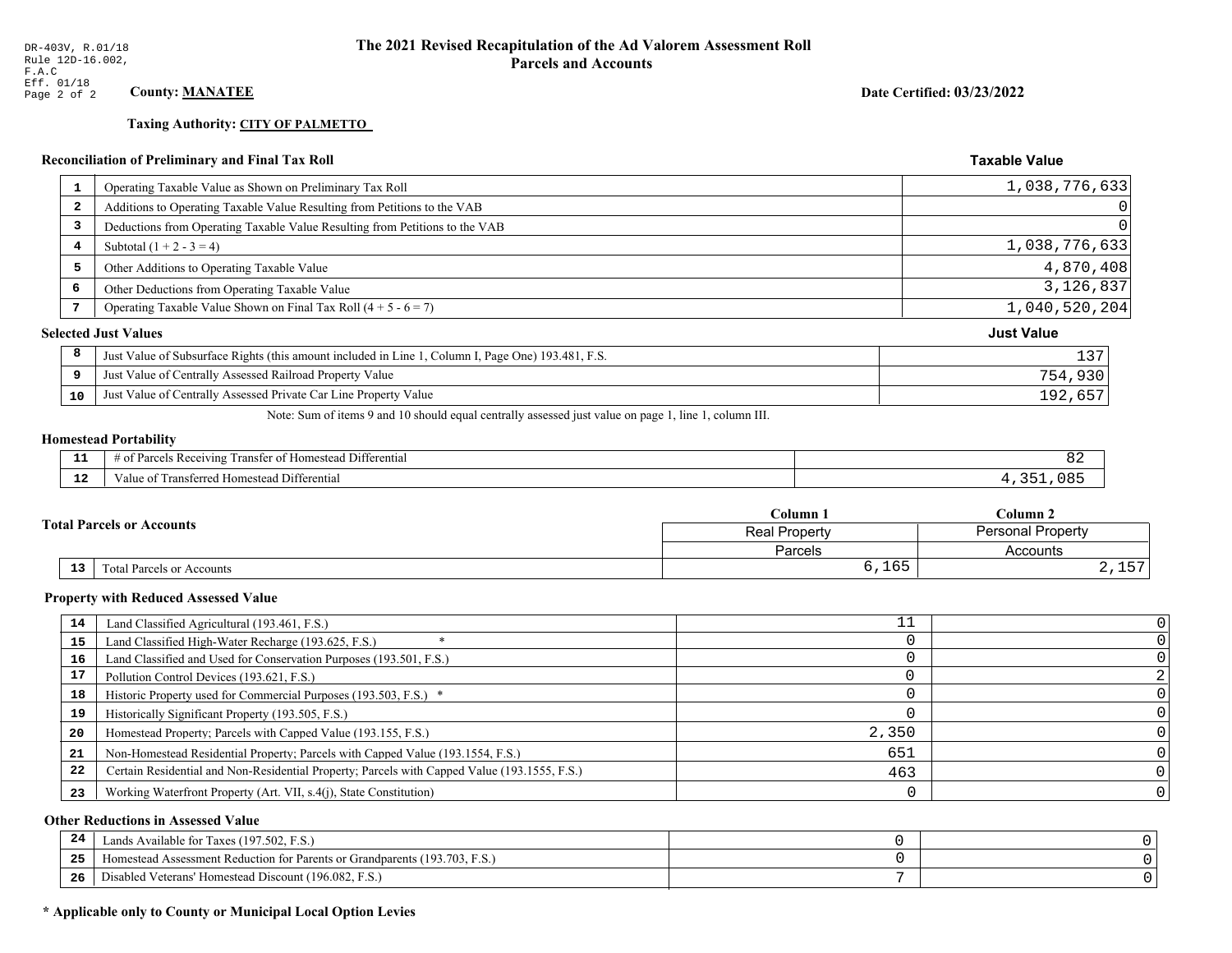| DR-403V R.01/18<br>Rule 12D-16.002,                                                                                                                                 | The 2021 Revised Recapitulation of the Ad Valorem Assessment Roll |                              |                                       |                                         |  |
|---------------------------------------------------------------------------------------------------------------------------------------------------------------------|-------------------------------------------------------------------|------------------------------|---------------------------------------|-----------------------------------------|--|
| <b>Value Data</b><br>F.A.C.<br><b>Taxing Authority: CEDAR HAMMOCK FIRE CONTROL DISTRICT</b><br><b>County: MANATEE</b><br>Eff. 01/18<br>Date Certified: 03/23/2022   |                                                                   |                              |                                       |                                         |  |
| Check one of the following:<br>Page 1 of 2<br>County                                                                                                                |                                                                   |                              |                                       |                                         |  |
| Municipality<br><b>School District</b><br>X Independent Special District                                                                                            | Column I                                                          | Column II                    | Column III                            | <b>Column IV</b>                        |  |
| Separate Reports for MSTU's, Dependent Districts, and Water Management Basins are not required<br><b>Just Value</b>                                                 | <b>Real Property Including</b><br><b>Subsurface Rights</b>        | Personal<br>Property         | <b>Centrally Assessed</b><br>Property | <b>Total Property</b>                   |  |
| 1 Just Value (193.011, F.S.)                                                                                                                                        | 4,860,439,505                                                     | $\Omega$                     | $\mathbf{0}$                          | 4,860,439,505                           |  |
| Just Value of All Property in the Following Categories                                                                                                              |                                                                   |                              |                                       |                                         |  |
| 2 Just Value of Land Classified Agricultural (193.461, F.S.)                                                                                                        | 38,638,164                                                        | $\mathbf{0}$                 | $\mathbf{0}$                          | $38,638,164$   2                        |  |
| 3 Just Value of Land Classified High-Water Recharge (193.625, F.S.) *                                                                                               | $\Omega$                                                          | $\mathbf{0}$                 | $\mathbf{0}$                          | $0 \mid 3$                              |  |
| 4 Just Value of Land Classified and Used for Conservation Purposes (193.501, F.S.)                                                                                  | $\mathbf{0}$                                                      | $\mathbf{0}$                 | $\mathbf{0}$                          | $0 \mid 4 \mid$                         |  |
| 5 Just Value of Pollution Control Devices (193.621, F.S.)                                                                                                           | $\mathbf{0}$                                                      | $\overline{0}$               | $\overline{0}$                        | $0 \overline{5}$                        |  |
| 6 Just Value of Historic Property used for Commercial Purposes (193.503, F.S.) *                                                                                    | $\Omega$                                                          | $\theta$                     | $\mathbf{0}$                          | $0 \mid 6 \mid$                         |  |
| 7 Just Value of Historically Significant Property (193.505, F.S.)                                                                                                   | $\overline{0}$                                                    | $\overline{0}$               | $\mathbf{0}$                          | $\boxed{0}$ $\boxed{7}$                 |  |
| 8 Just Value of Homestead Property (193.155, F.S.)                                                                                                                  | 1,657,351,417                                                     | $\overline{0}$               | $\mathbf{0}$                          | $\overline{1,657,351,417}$ 8            |  |
| 9 Just Value of Non-Homestead Residential Property (193.1554, F.S.)                                                                                                 | 1,494,674,516                                                     | $\mathbf{0}$                 | $\mathbf{0}$                          | 1,494,674,516 9                         |  |
| 10 Just Value of Certain Residential and Non-Residential Property (193.1555, F.S.)                                                                                  | 1,669,775,408                                                     | $\overline{0}$               | $\overline{0}$                        | 1,669,775,408 10                        |  |
| 11 Just Value of Working Waterfront Property (Art. VII, s.4(j), State Constitution)                                                                                 | $\Omega$                                                          | $\mathbf{0}$                 | $\mathbf{0}$                          | $0$   11                                |  |
| <b>Assessed Value of Differentials</b>                                                                                                                              |                                                                   |                              |                                       |                                         |  |
| 12 Homestead Assessment Differential: Just Value Minus Capped Value (193.155, F.S.)                                                                                 | 448,790,107                                                       | $\mathbf{0}$                 | $\bf{0}$                              | 448,790,107   12                        |  |
| 13 Nonhomestead Residential Property Differential: Just Value Minus Capped Value (193.1554, F.S.)                                                                   | 81,816,134                                                        | $\overline{0}$               | $\mathbf{0}$                          | 81,816,134   13                         |  |
| 14 Certain Res. and Nonres. Real Property differential: Just Value Minus Capped Value (193.1555, F.S.)                                                              | 16,843,953                                                        | $\mathbf{0}$                 | $\mathbf{0}$                          | 16,843,953 14                           |  |
| <b>Assessed Value of All Property in the Following Categories</b>                                                                                                   |                                                                   |                              |                                       |                                         |  |
| 15 Assessed Value of Land Classified Agricultural (193.461, F.S.)                                                                                                   | 1,042,069<br>$\Omega$                                             | $\mathbf{0}$                 | $\mathbf{0}$                          | 1,042,069 15                            |  |
| 16 Assessed Value of Land Classified High-Water Recharge (193.625, F.S.)<br>17 Assessed Value of Land Classified and used for Conservation Purposes (193.501, F.S.) | $\overline{0}$                                                    | $\mathbf{0}$<br>$\mathbf{0}$ | $\mathbf{0}$<br>$\mathbf{0}$          | $0 \mid 16$<br>$\boxed{0}$ $\boxed{17}$ |  |
| 18 Assessed Value of Pollution Control Devices (193.621, F.S.)                                                                                                      | $\mathbf{0}$                                                      | $\mathbf{0}$                 | $\overline{0}$                        | $0$ 18                                  |  |
| 19 Assessed Value of Historic Property used for Commercial Purposes (193.503, F.S.)                                                                                 | $\mathbf{0}$                                                      | $\mathbf{0}$                 | $\mathbf{0}$                          | $0$ 19                                  |  |
| 20 Assessed Value of Historically Significant Property (193.505, F.S.)                                                                                              | $\Omega$                                                          | $\overline{0}$               | $\overline{0}$                        | $0 \mid 20$                             |  |
| 21 Assessed Value of Homestead Property (193.155, F.S.)                                                                                                             | 1,208,561,310                                                     | $\mathbf{0}$                 | $\mathbf{0}$                          | $1,208,561,310$   21                    |  |
| 22 Assessed Value of Non-Homestead Residential Property (193.1554, F.S.)                                                                                            | 1,412,858,382                                                     | $\mathbf{0}$                 | $\mathbf{0}$                          | 1,412,858,382 22                        |  |
| 23 Assessed Value of Certain Residential and Non-Residential Property (193.1555, F.S.)                                                                              | 1,652,931,455                                                     | $\mathbf{0}$                 | $\mathbf{0}$                          | $1,652,931,455$ 23                      |  |
| 24 Assessed Value of Working Waterfront Property (Art. VII, s.4(j), State Constitution)                                                                             |                                                                   | $\overline{0}$               | $\mathbf{0}$                          | $0 \mid 24$                             |  |
| <b>Total Assessed Value</b>                                                                                                                                         |                                                                   |                              |                                       |                                         |  |
| 25   Total Assessed Value [Line 1 minus (2 through 11) plus (15 through 24)]<br><b>Exemptions</b>                                                                   | 4,275,393,216                                                     | $\overline{0}$               | $\boldsymbol{0}$                      | 4,275,393,216 25                        |  |
| 26   \$25,000 Homestead Exemption (196.031(1)(a), F.S.)                                                                                                             | 248,533,331                                                       | $\mathbf{0}$                 | $\mathbf{0}$                          | 248,533,331 26                          |  |
| 27   Additional \$25,000 Homestead Exemption $(196.031(1)(b), F.S.)$                                                                                                | 177,021,774                                                       | $\Omega$                     | $\mathbf{0}$                          | 177,021,774 27                          |  |
| 28 Additional Homestead Exemption Age 65 and Older up to \$50,000 (196.075, F.S.)                                                                                   | $\Omega$                                                          | $\theta$                     | $\theta$                              | $\boxed{0}$ 28                          |  |
|                                                                                                                                                                     |                                                                   |                              |                                       | $\boxed{0}$ 29                          |  |
| 29 Tangible Personal Property \$25,000 Exemption (196.183, F.S.)<br>30 Governmental Exemption (196.199, 196.1993, F.S.)                                             |                                                                   | $\Omega$                     | $\mathbf{0}$<br>$\mathbf{0}$          | 234,201,910 30                          |  |
| Institutional Exemptions - Charitable, Religious, Scientific, Literary, Educational (196.196, 196.197, 196.1975,                                                    | 234,201,910                                                       | $\theta$                     |                                       |                                         |  |
| 31<br>196.1977, 196.1978, 196.198, 196.1983, 196.1985, 196.1986, 196.1987, 196.1999, 196.2001, 196.2002, F.S.)                                                      | 138,400,702                                                       | $\theta$                     | $\mathbf{0}$                          | 138,400,702 31                          |  |
| 32   Widows / Widowers Exemption (196.202, F.S.)                                                                                                                    | 747,034                                                           | $\mathbf{0}$                 | $\mathbf{0}$                          | 747,034 32                              |  |
| 33 Disability / Blind Exemptions (196.081, 196.091, 196.101, 196.102, 196.202, 196.24, F.S.)                                                                        | 14,843,619                                                        | $\overline{0}$               | $\mathbf{0}$                          | $14,843,619$ 33                         |  |
| 34 Land Dedicated in Perpetuity for Conservation Purposes (196.26, F.S)                                                                                             |                                                                   | $\Omega$                     | $\theta$                              | 0 34                                    |  |
| 35 Historic Property Exemption (196.1961, 196.1997, 196.1998, F.S.)                                                                                                 | 0                                                                 | $\mathbf{0}$                 | $\mathbf{0}$                          | $\boxed{0}$ 35                          |  |
| 36 Econ. Dev. Exemption (196.1995, F.S.), Licensed Child Care Facility in Ent. Zone (196.095, F.S.)                                                                 | $\overline{0}$                                                    | $\Omega$                     | $\theta$                              | $\boxed{0}$ 36                          |  |
| 37 Lands Available for Taxes (197.502, F.S.)                                                                                                                        | $\Omega$                                                          | $\theta$                     | $\mathbf{0}$                          | $0 \mid 37$                             |  |
| 38   Homestead Assessment Reduction for Parents or Grandparents (193.703, F.S.)                                                                                     | $\mathbf{0}$                                                      | 0                            | $\boldsymbol{0}$                      | $\boxed{0}$ 38                          |  |
| 39   Disabled Veterans' Homestead Discount (196.082, F.S.)                                                                                                          | 1,111,085                                                         |                              | $\mathbf{0}$                          | $1,111,085$ 39                          |  |
| 40   Deployed Service Member's Homestead Exemption (196.173, F.S.)                                                                                                  | $\Omega$                                                          | $\theta$                     | $\mathbf{0}$                          | $\boxed{0}$ 40                          |  |
| 41 Additional Homestead Exemption Age 65 and Older and 25 yr Residence (196.075, F.S.)                                                                              | $\overline{0}$                                                    | $\mathbf{0}$                 | $\mathbf{0}$                          | $\overline{0}$ 41                       |  |
| 42 Renewable Energy Source Devices 80% Exemption (196.182, F.S.)                                                                                                    | $\mathbf{0}$                                                      | $\mathbf{0}$                 | $\mathbf{0}$                          | $0 \mid 42$                             |  |
| <b>Total Exempt Value</b>                                                                                                                                           |                                                                   |                              |                                       |                                         |  |
| 43 Total Exempt Value (add lines 26 through 42)                                                                                                                     | 814,859,455                                                       | 0                            | $\bf{0}$                              | $814,859,455$ 43                        |  |
| <b>Total Taxable Value</b>                                                                                                                                          |                                                                   |                              |                                       |                                         |  |
| 44   Total Taxable Value (line 25 minus 43)                                                                                                                         | 3,460,533,761                                                     | 0                            | 0                                     | $3,460,533,761$ 44                      |  |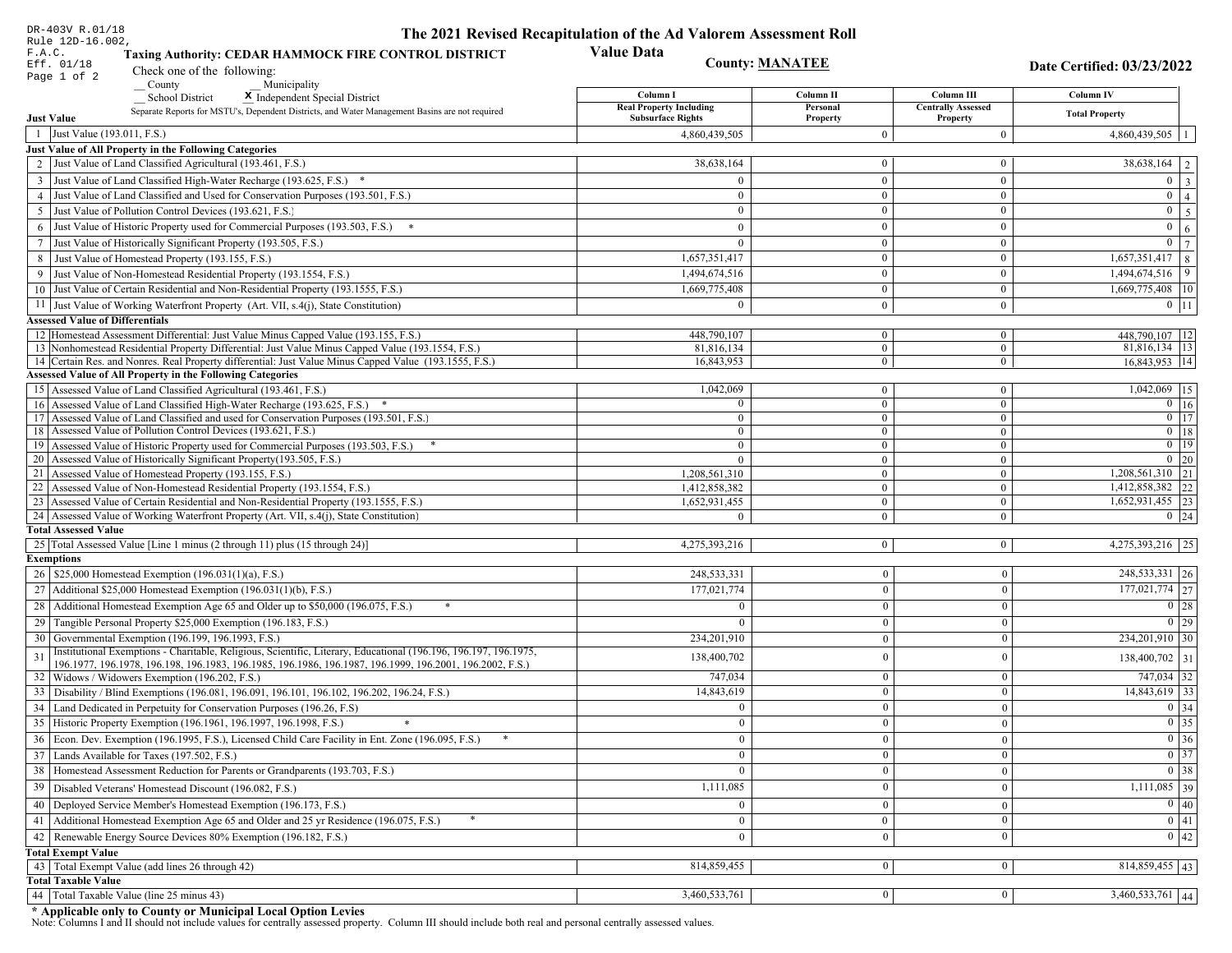Taxing Authority: CEDAR HAMMOCK FIRE CONTROL DISTRICT

# **Reconciliation of Preliminary and Final Tax Roll**

| 1            | Operating Taxable Value as Shown on Preliminary Tax Roll                                           | 3, 472, 773, 255  |
|--------------|----------------------------------------------------------------------------------------------------|-------------------|
| $\mathbf{2}$ | Additions to Operating Taxable Value Resulting from Petitions to the VAB                           | 0                 |
| 3            | Deductions from Operating Taxable Value Resulting from Petitions to the VAB                        | 50,000            |
| 4            | Subtotal $(1 + 2 - 3 = 4)$                                                                         | 3, 472, 723, 255  |
| 5            | Other Additions to Operating Taxable Value                                                         | 18, 333, 473      |
| 6            | Other Deductions from Operating Taxable Value                                                      | 30,522,967        |
|              | Operating Taxable Value Shown on Final Tax Roll $(4 + 5 - 6 = 7)$                                  | 3,460,533,761     |
|              | <b>Selected Just Values</b>                                                                        | <b>Just Value</b> |
| 8            | Just Value of Subsurface Rights (this amount included in Line 1, Column I, Page One) 193.481, F.S. | 235               |
| 9            | Just Value of Centrally Assessed Railroad Property Value                                           |                   |
| 10           | Just Value of Centrally Assessed Private Car Line Property Value                                   |                   |
|              |                                                                                                    |                   |

Note: Sum of items 9 and 10 should equal centrally assessed just value on page 1, line 1, column III.

#### **Homestead Portability**

| .           | --<br>ranste.<br>Differential<br>Receiving<br>$-+$<br>.estes<br>---<br>-arce -<br>' 01<br>n | -20<br>∸ ~ |
|-------------|---------------------------------------------------------------------------------------------|------------|
| $\sim$<br>. | rone<br>Differential<br>alue<br><b>Homestea</b><br>.                                        | ാല         |

| Column 1 |                                              |                                           | Column 2 |  |  |
|----------|----------------------------------------------|-------------------------------------------|----------|--|--|
|          | <b>Fotal Parcels or Accounts</b>             | <b>Personal Property</b><br>Real Property |          |  |  |
|          |                                              | Parcels                                   | Accounts |  |  |
|          | 13 <sub>1</sub><br>Total Parcels or Accounts | 24,282                                    |          |  |  |

#### **Property with Reduced Assessed Value**

| 14 | Land Classified Agricultural (193.461, F.S.)                                                 | 10    |  |
|----|----------------------------------------------------------------------------------------------|-------|--|
| 15 | Land Classified High-Water Recharge (193.625, F.S.)                                          |       |  |
| 16 | Land Classified and Used for Conservation Purposes (193.501, F.S.)                           |       |  |
| 17 | Pollution Control Devices (193.621, F.S.)                                                    |       |  |
| 18 | Historic Property used for Commercial Purposes (193.503, F.S.) *                             |       |  |
| 19 | Historically Significant Property (193.505, F.S.)                                            |       |  |
| 20 | Homestead Property; Parcels with Capped Value (193.155, F.S.)                                | 9,157 |  |
| 21 | Non-Homestead Residential Property; Parcels with Capped Value (193.1554, F.S.)               | 5,217 |  |
| 22 | Certain Residential and Non-Residential Property; Parcels with Capped Value (193.1555, F.S.) | 310   |  |
| 23 | Working Waterfront Property (Art. VII, s.4(j), State Constitution)                           |       |  |

#### **Other Reductions in Assessed Value**

| 24    | Lands Available for Taxes (197.502, F.S.)                                  |     |  |
|-------|----------------------------------------------------------------------------|-----|--|
| - - - | Iomestead Assessment Reduction for Parents or Grandparents (193.703, F.S.) |     |  |
| -26   | l Veterans' Homestead Discount (196.082, F.S.)<br>Disabled                 | ـ ـ |  |

# \* Applicable only to County or Municipal Local Option Levies

Date Certified: 03/23/2022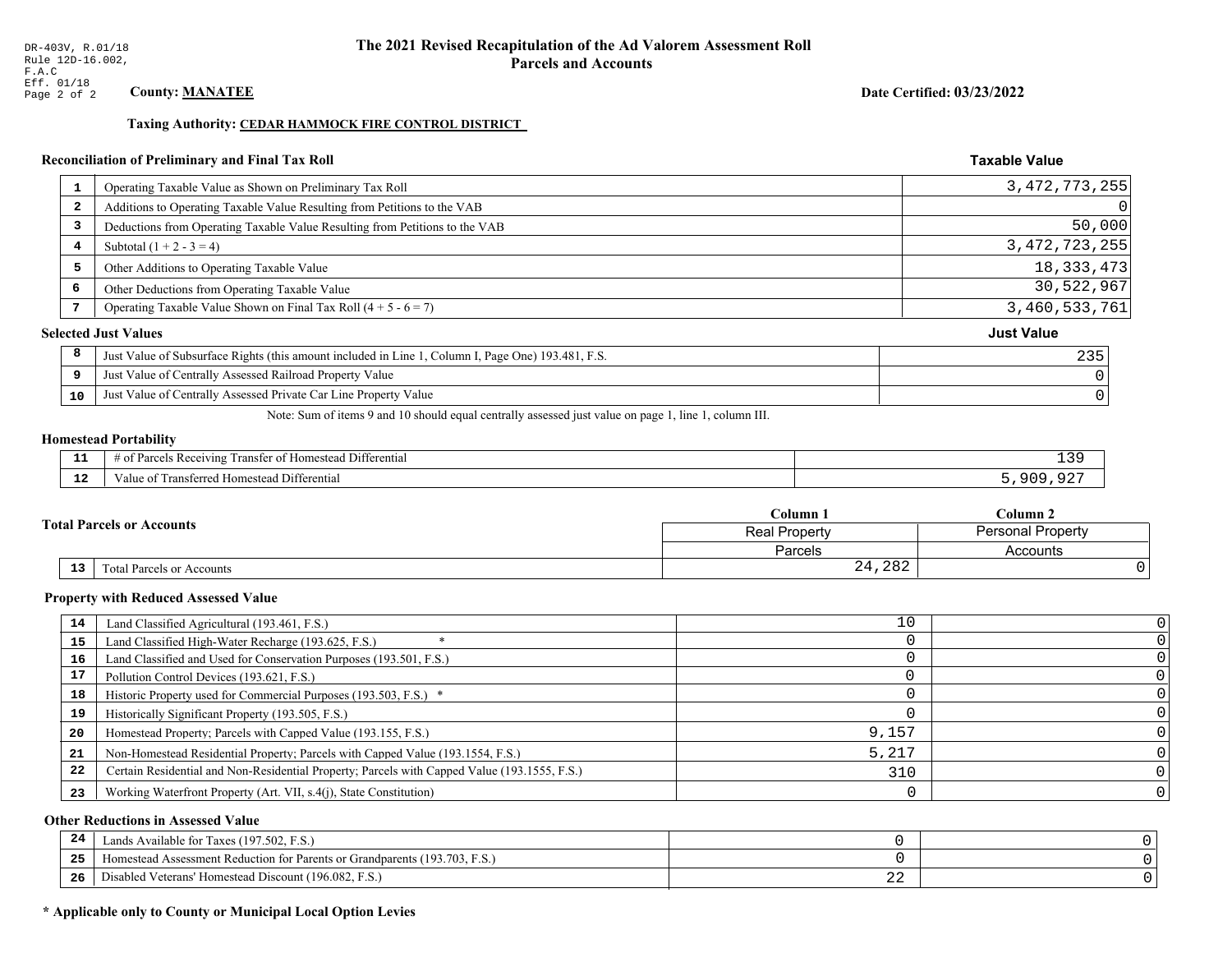| DR-403V R.01/18                                                                                                                                              | The 2021 Revised Recapitulation of the Ad Valorem Assessment Roll |                                |                                       |                             |  |
|--------------------------------------------------------------------------------------------------------------------------------------------------------------|-------------------------------------------------------------------|--------------------------------|---------------------------------------|-----------------------------|--|
| Rule 12D-16.002,<br>F.A.C.<br>Taxing Authority: SOUTHERN MANATEE FIRE & RESCUE DISTRICT                                                                      | <b>Value Data</b><br><b>County: MANATEE</b><br>Eff. 01/18         |                                |                                       |                             |  |
| Check one of the following:<br>Page 1 of 2                                                                                                                   |                                                                   |                                |                                       | Date Certified: 03/23/2022  |  |
| County<br>Municipality<br><b>School District</b><br>X Independent Special District                                                                           | Column I                                                          | Column II                      | Column III                            | <b>Column IV</b>            |  |
| Separate Reports for MSTU's, Dependent Districts, and Water Management Basins are not required<br><b>Just Value</b>                                          | <b>Real Property Including</b><br><b>Subsurface Rights</b>        | Personal                       | <b>Centrally Assessed</b><br>Property | <b>Total Property</b>       |  |
| 1 Just Value (193.011, F.S.)                                                                                                                                 | 7,710,089,319                                                     | Property<br>$\Omega$           | $\theta$                              | 7,710,089,319   1           |  |
| Just Value of All Property in the Following Categories                                                                                                       |                                                                   |                                |                                       |                             |  |
| 2 Just Value of Land Classified Agricultural (193.461, F.S.)                                                                                                 | 23,406,586                                                        | $\mathbf{0}$                   | $\mathbf{0}$                          | $\overline{23,406,586}$   2 |  |
| 3 Just Value of Land Classified High-Water Recharge (193.625, F.S.) *                                                                                        | $\Omega$                                                          | $\mathbf{0}$                   | $\boldsymbol{0}$                      | $0 \mid 3 \mid$             |  |
| 4 Just Value of Land Classified and Used for Conservation Purposes (193.501, F.S.)                                                                           | $\mathbf{0}$                                                      | $\mathbf{0}$                   | $\mathbf{0}$                          | $0 \mid 4 \mid$             |  |
| 5 Just Value of Pollution Control Devices (193.621, F.S.)                                                                                                    | $\overline{0}$                                                    | $\overline{0}$                 | $\overline{0}$                        | $0 \quad 5$                 |  |
| 6 Just Value of Historic Property used for Commercial Purposes (193.503, F.S.) *                                                                             | $\Omega$                                                          | $\theta$                       | $\mathbf{0}$                          | $0 \mid 6 \mid$             |  |
| 7 Just Value of Historically Significant Property (193.505, F.S.)                                                                                            | $\mathbf{0}$                                                      | $\overline{0}$                 | $\mathbf{0}$                          | $\boxed{0}$ $\boxed{7}$     |  |
| 8 Just Value of Homestead Property (193.155, F.S.)                                                                                                           | 3,724,444,577                                                     | $\overline{0}$                 | $\mathbf{0}$                          | $3,724,444,577$ 8           |  |
| 9 Just Value of Non-Homestead Residential Property (193.1554, F.S.)                                                                                          | 1,854,231,684                                                     | $\mathbf{0}$                   | $\mathbf{0}$                          | $1,854,231,684$   9         |  |
| 10 Just Value of Certain Residential and Non-Residential Property (193.1555, F.S.)                                                                           | 2,108,006,472                                                     | $\overline{0}$                 | $\overline{0}$                        | $2,108,006,472$   10        |  |
| 11 Just Value of Working Waterfront Property (Art. VII, s.4(j), State Constitution)                                                                          | $\Omega$                                                          | $\mathbf{0}$                   | $\mathbf{0}$                          | $0$   11                    |  |
| <b>Assessed Value of Differentials</b>                                                                                                                       |                                                                   |                                |                                       |                             |  |
| 12 Homestead Assessment Differential: Just Value Minus Capped Value (193.155, F.S.)                                                                          | 761,587,702                                                       | $\mathbf{0}$                   | $\bf{0}$                              | 761,587,702 12              |  |
| 13 Nonhomestead Residential Property Differential: Just Value Minus Capped Value (193.1554, F.S.)                                                            | 87.246.047                                                        | $\overline{0}$                 | $\mathbf{0}$                          | 87,246,047   13             |  |
| 14 Certain Res. and Nonres. Real Property differential: Just Value Minus Capped Value (193.1555, F.S.)                                                       | 46,838,822                                                        | $\mathbf{0}$                   | $\mathbf{0}$                          | 46,838,822 14               |  |
| <b>Assessed Value of All Property in the Following Categories</b>                                                                                            |                                                                   |                                |                                       |                             |  |
| 15 Assessed Value of Land Classified Agricultural (193.461, F.S.)                                                                                            | 360,889                                                           | $\mathbf{0}$                   | $\mathbf{0}$                          | 360,889 15                  |  |
| 16 Assessed Value of Land Classified High-Water Recharge (193.625, F.S.)                                                                                     | $\Omega$                                                          | $\mathbf{0}$                   | $\mathbf{0}$                          | $0 \mid 16$                 |  |
| 17 Assessed Value of Land Classified and used for Conservation Purposes (193.501, F.S.)                                                                      | $\mathbf{0}$                                                      | $\mathbf{0}$                   | $\mathbf{0}$                          | $\boxed{0}$ $\boxed{17}$    |  |
| 18 Assessed Value of Pollution Control Devices (193.621, F.S.)<br>19 Assessed Value of Historic Property used for Commercial Purposes (193.503, F.S.)        | $\overline{0}$<br>$\overline{0}$                                  | $\mathbf{0}$<br>$\overline{0}$ | $\overline{0}$<br>$\mathbf{0}$        | $0$ 18<br>$0$ 19            |  |
| 20 Assessed Value of Historically Significant Property (193.505, F.S.)                                                                                       | $\theta$                                                          | $\overline{0}$                 | $\overline{0}$                        | $0 \mid 20$                 |  |
| 21 Assessed Value of Homestead Property (193.155, F.S.)                                                                                                      | 2,962,856,875                                                     | $\mathbf{0}$                   | $\mathbf{0}$                          | 2,962,856,875 21            |  |
| 22 Assessed Value of Non-Homestead Residential Property (193.1554, F.S.)                                                                                     | 1,766,985,637                                                     | $\mathbf{0}$                   | $\mathbf{0}$                          | $1,766,985,637$ 22          |  |
| 23 Assessed Value of Certain Residential and Non-Residential Property (193.1555, F.S.)                                                                       | 2,061,167,650                                                     | $\mathbf{0}$                   | $\mathbf{0}$                          | 2,061,167,650 23            |  |
| 24 Assessed Value of Working Waterfront Property (Art. VII, s.4(j), State Constitution)                                                                      |                                                                   | $\overline{0}$                 | $\mathbf{0}$                          | $0 \mid 24$                 |  |
| <b>Total Assessed Value</b>                                                                                                                                  |                                                                   |                                |                                       |                             |  |
| 25   Total Assessed Value [Line 1 minus (2 through 11) plus (15 through 24)]                                                                                 | 6,791,371,051                                                     | $\overline{0}$                 | $\boldsymbol{0}$                      | $6,791,371,051$   25        |  |
| <b>Exemptions</b>                                                                                                                                            |                                                                   |                                |                                       |                             |  |
| 26   \$25,000 Homestead Exemption (196.031(1)(a), F.S.)                                                                                                      | 397,141,000                                                       | $\mathbf{0}$                   | $\mathbf{0}$                          | 397,141,000 26              |  |
| 27   Additional \$25,000 Homestead Exemption $(196.031(1)(b), F.S.)$                                                                                         | 348,858,554                                                       | $\Omega$                       | $\mathbf{0}$                          | 348,858,554 27              |  |
| 28 Additional Homestead Exemption Age 65 and Older up to \$50,000 (196.075, F.S.)                                                                            | $\Omega$                                                          | $\theta$                       | $\theta$                              | $\boxed{0}$ 28              |  |
| 29 Tangible Personal Property \$25,000 Exemption (196.183, F.S.)                                                                                             | $\Omega$                                                          | $\Omega$                       | $\mathbf{0}$                          | $0$   29                    |  |
| 30 Governmental Exemption (196.199, 196.1993, F.S.)                                                                                                          | 176,690,007                                                       | $\theta$                       | $\mathbf{0}$                          | $176,690,007$ 30            |  |
| Institutional Exemptions - Charitable, Religious, Scientific, Literary, Educational (196.196, 196.197, 196.1975,<br>31                                       | 109,475,138                                                       | $\theta$                       | $\mathbf{0}$                          | $109,475,138$ 31            |  |
| 196.1977, 196.1978, 196.198, 196.1983, 196.1985, 196.1986, 196.1987, 196.1999, 196.2001, 196.2002, F.S.)<br>32   Widows / Widowers Exemption (196.202, F.S.) | 1,135,745                                                         | $\mathbf{0}$                   | $\mathbf{0}$                          | $1,135,745$ 32              |  |
| 33 Disability / Blind Exemptions (196.081, 196.091, 196.101, 196.102, 196.202, 196.24, F.S.)                                                                 | 40,688,011                                                        | $\overline{0}$                 | $\mathbf{0}$                          | $40,688,011$ 33             |  |
| 34 Land Dedicated in Perpetuity for Conservation Purposes (196.26, F.S)                                                                                      |                                                                   | $\Omega$                       | $\theta$                              | 0 34                        |  |
| 35 Historic Property Exemption (196.1961, 196.1997, 196.1998, F.S.)                                                                                          | 0                                                                 | $\mathbf{0}$                   | $\mathbf{0}$                          | $\boxed{0}$ 35              |  |
| 36 Econ. Dev. Exemption (196.1995, F.S.), Licensed Child Care Facility in Ent. Zone (196.095, F.S.)                                                          | $\overline{0}$                                                    | $\Omega$                       | $\theta$                              | $\boxed{0}$ 36              |  |
| 37 Lands Available for Taxes (197.502, F.S.)                                                                                                                 | $\Omega$                                                          | $\theta$                       | $\mathbf{0}$                          | $0 \mid 37$                 |  |
| 38   Homestead Assessment Reduction for Parents or Grandparents (193.703, F.S.)                                                                              | $\mathbf{0}$                                                      | 0                              |                                       | $\boxed{0}$ 38              |  |
| 39   Disabled Veterans' Homestead Discount (196.082, F.S.)                                                                                                   | 4,376,954                                                         |                                | $\boldsymbol{0}$<br>$\mathbf{0}$      | $4,376,954$ 39              |  |
|                                                                                                                                                              |                                                                   |                                |                                       | $78,419$ 40                 |  |
| 40   Deployed Service Member's Homestead Exemption (196.173, F.S.)                                                                                           | 78,419                                                            | $\theta$                       | $\mathbf{0}$                          |                             |  |
| 41 Additional Homestead Exemption Age 65 and Older and 25 yr Residence (196.075, F.S.)                                                                       |                                                                   | $\mathbf{0}$                   | $\mathbf{0}$                          | 0 41                        |  |
| 42 Renewable Energy Source Devices 80% Exemption (196.182, F.S.)                                                                                             | $\overline{0}$                                                    | $\mathbf{0}$                   | $\mathbf{0}$                          | 0 42                        |  |
| <b>Total Exempt Value</b>                                                                                                                                    |                                                                   |                                |                                       |                             |  |
| 43 Total Exempt Value (add lines 26 through 42)<br><b>Total Taxable Value</b>                                                                                | 1,078,443,828                                                     | 0                              | $\bf{0}$                              | $1,078,443,828$ 43          |  |
| 44   Total Taxable Value (line 25 minus 43)                                                                                                                  | 5,712,927,223                                                     | 0                              | 0                                     | $7,712,927,223$ 44          |  |
|                                                                                                                                                              |                                                                   |                                |                                       |                             |  |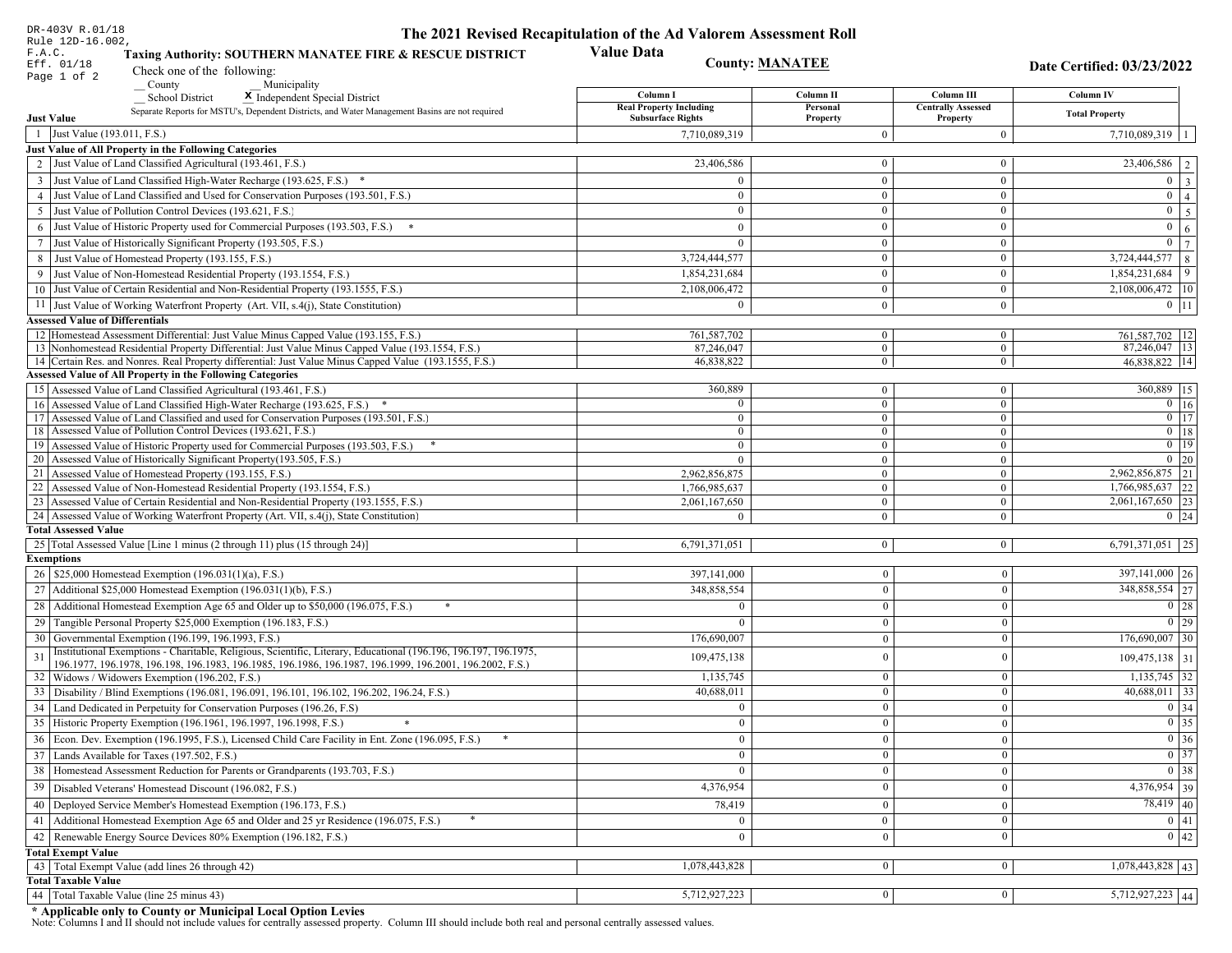#### Taxing Authority: SOUTHERN MANATEE FIRE & RESCUE DISTRICT

### Reconciliation of Preliminary and Final Tax Roll

|                         | Operating Taxable Value as Shown on Preliminary Tax Roll                                           | 5,718,749,622     |
|-------------------------|----------------------------------------------------------------------------------------------------|-------------------|
| $\overline{\mathbf{2}}$ | Additions to Operating Taxable Value Resulting from Petitions to the VAB                           | $\overline{0}$    |
| 3                       | Deductions from Operating Taxable Value Resulting from Petitions to the VAB                        | $\Omega$          |
| 4                       | Subtotal $(1 + 2 - 3 = 4)$                                                                         | 5,718,749,622     |
| 5                       | Other Additions to Operating Taxable Value                                                         | 10,136,321        |
| 6                       | Other Deductions from Operating Taxable Value                                                      | 15,958,720        |
|                         | Operating Taxable Value Shown on Final Tax Roll $(4 + 5 - 6 = 7)$                                  | 5,712,927,223     |
|                         | <b>Selected Just Values</b>                                                                        | <b>Just Value</b> |
| 8                       | Just Value of Subsurface Rights (this amount included in Line 1, Column I, Page One) 193.481, F.S. | 7,464             |
| 9                       | Just Value of Centrally Assessed Railroad Property Value                                           |                   |
| 10                      | Just Value of Centrally Assessed Private Car Line Property Value                                   |                   |
|                         |                                                                                                    |                   |

Note: Sum of items 9 and 10 should equal centrally assessed just value on page 1, line 1, column III.

#### **Homestead Portability**

| - -<br>.    | l Differential<br>; Receiving<br>Transfer of Homestead | n,<br>ہ ∠د |
|-------------|--------------------------------------------------------|------------|
| $\sim$<br>. | Transferred Homestead Differential<br>Value of         | $\sqrt{1}$ |

| Column 1                         |                                           | $C$ olumn 2 |  |
|----------------------------------|-------------------------------------------|-------------|--|
| <b>Total Parcels or Accounts</b> | <b>Personal Property</b><br>Real Property |             |  |
|                                  | <b>Parcels</b>                            | Accounts    |  |
| 13<br>Total Parcels or Accounts  | $\cap$<br>$\sim$ $\sim$<br>34,343         |             |  |

#### **Property with Reduced Assessed Value**

| 14 | Land Classified Agricultural (193.461, F.S.)                                                 | 47     |  |
|----|----------------------------------------------------------------------------------------------|--------|--|
| 15 | Land Classified High-Water Recharge (193.625, F.S.)                                          |        |  |
| 16 | Land Classified and Used for Conservation Purposes (193.501, F.S.)                           |        |  |
| 17 | Pollution Control Devices (193.621, F.S.)                                                    |        |  |
| 18 | Historic Property used for Commercial Purposes (193.503, F.S.) *                             |        |  |
| 19 | Historically Significant Property (193.505, F.S.)                                            |        |  |
| 20 | Homestead Property; Parcels with Capped Value (193.155, F.S.)                                | 14,667 |  |
| 21 | Non-Homestead Residential Property; Parcels with Capped Value (193.1554, F.S.)               | 3,567  |  |
| 22 | Certain Residential and Non-Residential Property; Parcels with Capped Value (193.1555, F.S.) | 620    |  |
| 23 | Working Waterfront Property (Art. VII, s.4(j), State Constitution)                           |        |  |

#### **Other Reductions in Assessed Value**

| -24 | Lands Available for Taxes (197.502, F.S.)                                      |      |  |
|-----|--------------------------------------------------------------------------------|------|--|
| .   | (193.703, F)<br>Aomestead Assessment Reduction for Parents or Grandparents (1) |      |  |
| -26 | J Veterans' Homestead Discount (196.082, F.S.)<br>Disabled                     | ັບ ⊥ |  |

# \* Applicable only to County or Municipal Local Option Levies

Date Certified: 03/23/2022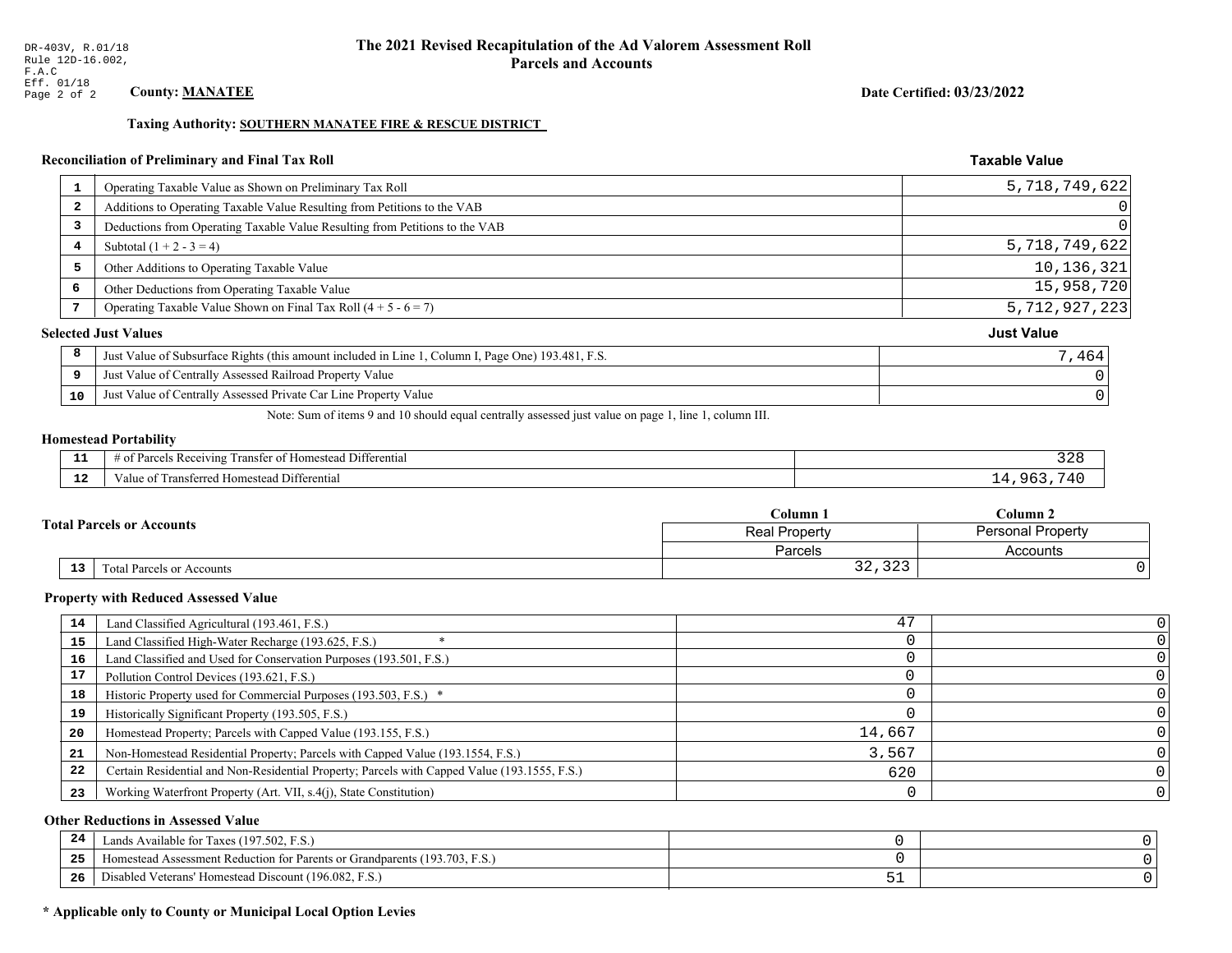| DR-403V R.01/18                                                                                                                                                                                             | The 2021 Revised Recapitulation of the Ad Valorem Assessment Roll |                                  |                                       |                                      |
|-------------------------------------------------------------------------------------------------------------------------------------------------------------------------------------------------------------|-------------------------------------------------------------------|----------------------------------|---------------------------------------|--------------------------------------|
| Rule 12D-16.002,<br>F.A.C.<br><b>Taxing Authority: EAST MANATEE FIRE RESCUE DISTRICT</b><br>Eff. 01/18<br>Check one of the following:                                                                       | <b>Value Data</b>                                                 | <b>County: MANATEE</b>           |                                       | Date Certified: 03/23/2022           |
| Page 1 of 2<br>County<br>Municipality                                                                                                                                                                       |                                                                   |                                  |                                       |                                      |
| <b>School District</b><br>X Independent Special District                                                                                                                                                    | Column I                                                          | Column II                        | Column III                            | Column IV                            |
| Separate Reports for MSTU's, Dependent Districts, and Water Management Basins are not required<br><b>Just Value</b>                                                                                         | <b>Real Property Including</b><br><b>Subsurface Rights</b>        | Personal<br>Property             | <b>Centrally Assessed</b><br>Property | <b>Total Property</b>                |
| 1 Just Value (193.011, F.S.)                                                                                                                                                                                | 15,377,033,085                                                    | $\overline{0}$                   | $\boldsymbol{0}$                      | 15,377,033,085<br>$\overline{1}$     |
| Just Value of All Property in the Following Categories                                                                                                                                                      |                                                                   |                                  |                                       |                                      |
| 2 Just Value of Land Classified Agricultural (193.461, F.S.)                                                                                                                                                | 147,010,524                                                       | $\mathbf{0}$                     | $\bf{0}$                              | $\boxed{147,010,524}$   2            |
| 3 Just Value of Land Classified High-Water Recharge (193.625, F.S.) *                                                                                                                                       | $\Omega$                                                          | $\mathbf{0}$                     | $\bf{0}$                              | $0 \mid 3$                           |
| 4 Just Value of Land Classified and Used for Conservation Purposes (193.501, F.S.)                                                                                                                          | $\Omega$                                                          | $\overline{0}$                   | $\bf{0}$                              | $0 \mid 4 \mid$                      |
| 5 Just Value of Pollution Control Devices (193.621, F.S.)                                                                                                                                                   | $\bf{0}$                                                          | $\mathbf{0}$                     | $\bf{0}$                              | $0 \quad 5$                          |
| 6 Just Value of Historic Property used for Commercial Purposes (193.503, F.S.) *                                                                                                                            | $\theta$                                                          | $\theta$                         | $\bf{0}$                              | $\mathbf{0}$<br>6 <sup>1</sup>       |
| 7 Just Value of Historically Significant Property (193.505, F.S.)                                                                                                                                           | $\overline{0}$                                                    | $\overline{0}$                   | $\bf{0}$                              | $\boxed{0}$ $\boxed{7}$              |
| 8 Just Value of Homestead Property (193.155, F.S.)                                                                                                                                                          | 9,199,209,857                                                     | $\mathbf{0}$                     | $\overline{0}$                        | 9,199,209,857   8                    |
| 9 Just Value of Non-Homestead Residential Property (193.1554, F.S.)                                                                                                                                         | 3,619,581,491                                                     | $\overline{0}$                   | $\bf{0}$                              | 3,619,581,491 9                      |
| 10 Just Value of Certain Residential and Non-Residential Property (193.1555, F.S.)                                                                                                                          | 2,411,231,213                                                     | $\mathbf{0}$                     | $\bf{0}$                              | 2,411,231,213   10                   |
| 11 Just Value of Working Waterfront Property (Art. VII, s.4(j), State Constitution)                                                                                                                         | $\mathbf{0}$                                                      | $\mathbf{0}$                     | $\bf{0}$                              | $0 \mid 11$                          |
| <b>Assessed Value of Differentials</b>                                                                                                                                                                      |                                                                   |                                  |                                       |                                      |
| 12 Homestead Assessment Differential: Just Value Minus Capped Value (193.155, F.S.)                                                                                                                         | 1,320,538,515                                                     | $\bf{0}$                         | $\bf{0}$                              | 1,320,538,515   12                   |
| 13 Nonhomestead Residential Property Differential: Just Value Minus Capped Value (193.1554, F.S.)<br>14 Certain Res. and Nonres. Real Property differential: Just Value Minus Capped Value (193.1555, F.S.) | 27.514.427<br>80,482,169                                          | $\overline{0}$<br>$\overline{0}$ | $\overline{0}$<br>$\overline{0}$      | 27,514,427 13<br>80,482,169 14       |
| Assessed Value of All Property in the Following Categories                                                                                                                                                  |                                                                   |                                  |                                       |                                      |
| 15 Assessed Value of Land Classified Agricultural (193.461, F.S.)                                                                                                                                           | 4,320,135                                                         | $\bf{0}$                         | $\bf{0}$                              | $4,320,135$ 15                       |
| 16 Assessed Value of Land Classified High-Water Recharge (193.625, F.S.) *                                                                                                                                  | $\Omega$                                                          | $\mathbf{0}$                     | $\bf{0}$                              | $0 \mid 16$                          |
| Assessed Value of Land Classified and used for Conservation Purposes (193.501, F.S.)<br>17                                                                                                                  | $\Omega$                                                          | $\mathbf{0}$                     | $\mathbf{0}$                          | $\boxed{0}$ $\boxed{17}$             |
| 18 Assessed Value of Pollution Control Devices (193.621, F.S.)                                                                                                                                              | $\Omega$                                                          | $\mathbf{0}$                     | $\mathbf{0}$                          | $0$ 18                               |
| 19 Assessed Value of Historic Property used for Commercial Purposes (193.503, F.S.)                                                                                                                         | $\bf{0}$                                                          | $\overline{0}$                   | $\overline{0}$                        | $0$   19                             |
| 20 Assessed Value of Historically Significant Property (193.505, F.S.)                                                                                                                                      | $\theta$                                                          | $\overline{0}$                   | $\overline{0}$                        | $0 \mid 20$                          |
| 21 Assessed Value of Homestead Property (193.155, F.S.)<br>22 Assessed Value of Non-Homestead Residential Property (193.1554, F.S.)                                                                         | 7,878,671,342<br>3,592,067,064                                    | $\overline{0}$<br>$\overline{0}$ | $\bf{0}$<br>$\mathbf{0}$              | 7,878,671,342 21<br>3,592,067,064 22 |
| 23 Assessed Value of Certain Residential and Non-Residential Property (193.1555, F.S.)                                                                                                                      | 2,330,749,044                                                     | $\overline{0}$                   | $\bf{0}$                              | 2,330,749,044 23                     |
| 24 Assessed Value of Working Waterfront Property (Art. VII, s.4(j), State Constitution)                                                                                                                     |                                                                   | $\overline{0}$                   | $\bf{0}$                              | $0 \mid 24$                          |
| <b>Total Assessed Value</b>                                                                                                                                                                                 |                                                                   |                                  |                                       |                                      |
| 25 Total Assessed Value [Line 1 minus (2 through 11) plus (15 through 24)]                                                                                                                                  | 13,805,807,585                                                    | $\overline{0}$                   | $\mathbf{0}$                          | 13,805,807,585   25                  |
| <b>Exemptions</b>                                                                                                                                                                                           |                                                                   |                                  |                                       |                                      |
| 26   \$25,000 Homestead Exemption (196.031(1)(a), F.S.)                                                                                                                                                     | 612,519,206                                                       | $\mathbf{0}$                     | $\boldsymbol{0}$                      | $612,519,206$ 26                     |
| 27   Additional \$25,000 Homestead Exemption (196.031(1)(b), F.S.)                                                                                                                                          | 607,518,139                                                       | $\Omega$                         | $\mathbf{0}$                          | 607,518,139 27                       |
| 28 Additional Homestead Exemption Age 65 and Older up to \$50,000 (196.075, F.S.)                                                                                                                           | $\Omega$                                                          | $\overline{0}$                   | $\mathbf{0}$                          | $\boxed{0}$ 28                       |
| 29 Tangible Personal Property \$25,000 Exemption (196.183, F.S.)                                                                                                                                            |                                                                   | $\Omega$                         | $\mathbf{0}$                          | $0$   29                             |
| 30 Governmental Exemption (196.199, 196.1993, F.S.)                                                                                                                                                         | 300, 303, 275                                                     | $\mathbf{0}$                     | $\mathbf{0}$                          | $300,303,275$   30                   |
| Institutional Exemptions - Charitable, Religious, Scientific, Literary, Educational (196.196, 196.197, 196.1975,                                                                                            | 195,929,472                                                       | $\theta$                         | $\mathbf{0}$                          | 195,929,472 31                       |
| 196.1977, 196.1978, 196.198, 196.1983, 196.1985, 196.1986, 196.1987, 196.1999, 196.2001, 196.2002, F.S.)<br>32 Widows / Widowers Exemption (196.202, F.S.)                                                  | 988,000                                                           | $\mathbf{0}$                     | $\mathbf{0}$                          | 988,000 32                           |
| 33 Disability / Blind Exemptions (196.081, 196.091, 196.101, 196.102, 196.202, 196.24, F.S.)                                                                                                                | 112,811,043                                                       | $\overline{0}$                   | $\mathbf{0}$                          | $112,811,043$ 33                     |
| 34 Land Dedicated in Perpetuity for Conservation Purposes (196.26, F.S)                                                                                                                                     |                                                                   | $\Omega$                         | $\theta$                              | $0 \mid 34$                          |
| 35 Historic Property Exemption (196.1961, 196.1997, 196.1998, F.S.)                                                                                                                                         | 0                                                                 | $\mathbf{U}$                     | $\mathbf{0}$                          | $\boxed{0}$ 35                       |
| 36 Econ. Dev. Exemption (196.1995, F.S.), Licensed Child Care Facility in Ent. Zone (196.095, F.S.)                                                                                                         | $\Omega$                                                          | $\Omega$                         | $\Omega$                              | $\boxed{0}$ 36                       |
| 37 Lands Available for Taxes (197.502, F.S.)                                                                                                                                                                |                                                                   | $\Omega$                         | $\mathbf{0}$                          | $0 \mid 37$                          |
| 38   Homestead Assessment Reduction for Parents or Grandparents (193.703, F.S.)                                                                                                                             | 368,430                                                           | $\bf{0}$                         | $\boldsymbol{0}$                      | 368,430 38                           |
| 39   Disabled Veterans' Homestead Discount (196.082, F.S.)                                                                                                                                                  | 15,852,309                                                        |                                  | $\mathbf{0}$                          | 15,852,309 39                        |
| 40 Deployed Service Member's Homestead Exemption (196.173, F.S.)                                                                                                                                            | 110,603                                                           | $\theta$                         | $\mathbf{0}$                          | $110,603$ 40                         |
| 41   Additional Homestead Exemption Age 65 and Older and 25 yr Residence (196.075, F.S.)                                                                                                                    | $\mathbf{0}$                                                      | $\mathbf{0}$                     | $\mathbf{0}$                          | $\boxed{0}$ 41                       |
| 42 Renewable Energy Source Devices 80% Exemption (196.182, F.S.)                                                                                                                                            | $\bf{0}$                                                          | $\mathbf{0}$                     | $\mathbf{0}$                          | 0 42                                 |
| <b>Total Exempt Value</b>                                                                                                                                                                                   |                                                                   |                                  |                                       |                                      |
| 43 Total Exempt Value (add lines 26 through 42)                                                                                                                                                             | 1,846,400,477                                                     | $\Omega$                         | $\mathbf{0}$                          | $1,846,400,477$ 43                   |
| <b>Total Taxable Value</b>                                                                                                                                                                                  |                                                                   |                                  |                                       |                                      |
| 44   Total Taxable Value (line 25 minus 43)                                                                                                                                                                 | 11,959,407,108                                                    | 0 <sup>1</sup>                   | $\mathbf{0}$                          | $\overline{11,959,407,108}$ 44       |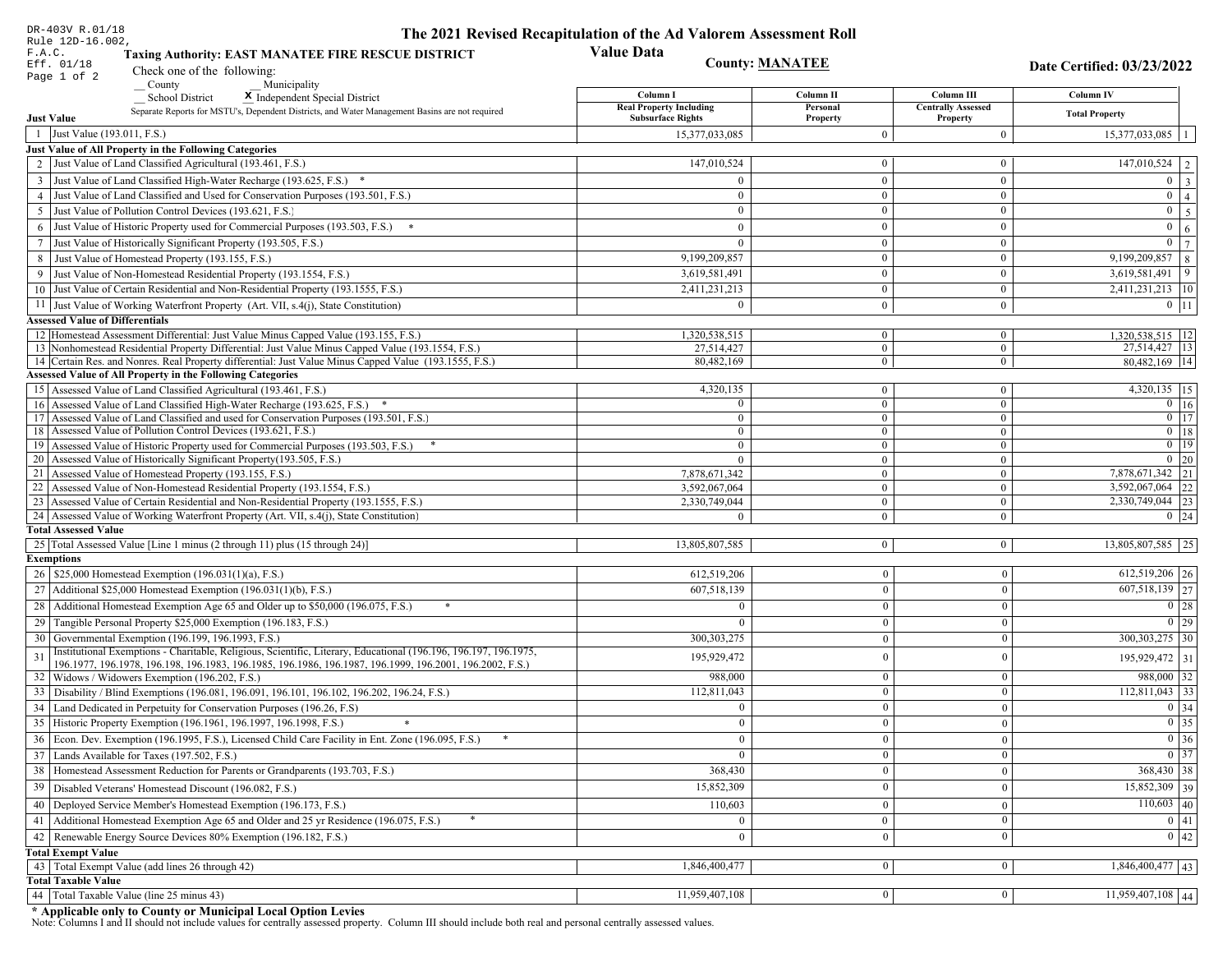#### Date Certified: 03/23/2022

**Taxable Value** 

#### **Taxing Authority: EAST MANATEE FIRE RESCUE DISTRICT**

### Reconciliation of Preliminary and Final Tax Roll

| $\mathbf{1}$            | Operating Taxable Value as Shown on Preliminary Tax Roll                                           | 11,980,860,914    |
|-------------------------|----------------------------------------------------------------------------------------------------|-------------------|
| $\overline{\mathbf{2}}$ | Additions to Operating Taxable Value Resulting from Petitions to the VAB                           | 0                 |
| 3                       | Deductions from Operating Taxable Value Resulting from Petitions to the VAB                        | 1,186,181         |
| 4                       | Subtotal $(1 + 2 - 3 = 4)$                                                                         | 11,979,674,733    |
| 5                       | Other Additions to Operating Taxable Value                                                         | 71,708,812        |
| 6                       | Other Deductions from Operating Taxable Value                                                      | 91,976,437        |
| 7                       | Operating Taxable Value Shown on Final Tax Roll $(4 + 5 - 6 = 7)$                                  | 11,959,407,108    |
|                         | <b>Selected Just Values</b>                                                                        | <b>Just Value</b> |
| 8                       | Just Value of Subsurface Rights (this amount included in Line 1, Column I, Page One) 193.481, F.S. | 22,126            |
| 9                       | Just Value of Centrally Assessed Railroad Property Value                                           |                   |
| 10                      | Just Value of Centrally Assessed Private Car Line Property Value                                   | 0                 |
|                         |                                                                                                    |                   |

Note: Sum of items 9 and 10 should equal centrally assessed just value on page 1, line 1, column III.

# **Homestead Portability**

| $\sim$<br>--- | $ -$<br>. Differential<br>ranster of<br>Receiving<br>: Homestead<br>. arce<br>വ<br>$\cdots$ | 860    |
|---------------|---------------------------------------------------------------------------------------------|--------|
| $\sim$<br>.   | l ransferred Homestead Differential<br>alue                                                 | $\sim$ |

|                                     | $\operatorname{\mathsf{Column}} 1$ | $\mathbb C$ olumn 2      |  |
|-------------------------------------|------------------------------------|--------------------------|--|
| <b>Total Parcels or Accounts</b>    | <b>Real Property</b>               | <b>Personal Property</b> |  |
|                                     | Parcels                            | Accounts                 |  |
| $13\,$<br>Total Parcels or Accounts | ,281<br>47                         |                          |  |

#### **Property with Reduced Assessed Value**

| 14 | Land Classified Agricultural (193.461, F.S.)                                                 | 278    |  |
|----|----------------------------------------------------------------------------------------------|--------|--|
| 15 | Land Classified High-Water Recharge (193.625, F.S.)                                          |        |  |
| 16 | Land Classified and Used for Conservation Purposes (193.501, F.S.)                           |        |  |
| 17 | Pollution Control Devices (193.621, F.S.)                                                    |        |  |
| 18 | Historic Property used for Commercial Purposes (193.503, F.S.) *                             |        |  |
| 19 | Historically Significant Property (193.505, F.S.)                                            |        |  |
| 20 | Homestead Property; Parcels with Capped Value (193.155, F.S.)                                | 21,790 |  |
| 21 | Non-Homestead Residential Property; Parcels with Capped Value (193.1554, F.S.)               | 1,672  |  |
| 22 | Certain Residential and Non-Residential Property; Parcels with Capped Value (193.1555, F.S.) | 661    |  |
| 23 | Working Waterfront Property (Art. VII, s.4(j), State Constitution)                           |        |  |

#### **Other Reductions in Assessed Value**

| 24    | Lands Available for Taxes (197.502, F.S.)                                               |  |
|-------|-----------------------------------------------------------------------------------------|--|
| - - - | <sup>1</sup> Homestead Assessment Reduction for Parents or Grandparents (193.703, F.S.) |  |
| -26   | Disabled Veterans' Homestead Discount (196.082, F.S.)                                   |  |

### \* Applicable only to County or Municipal Local Option Levies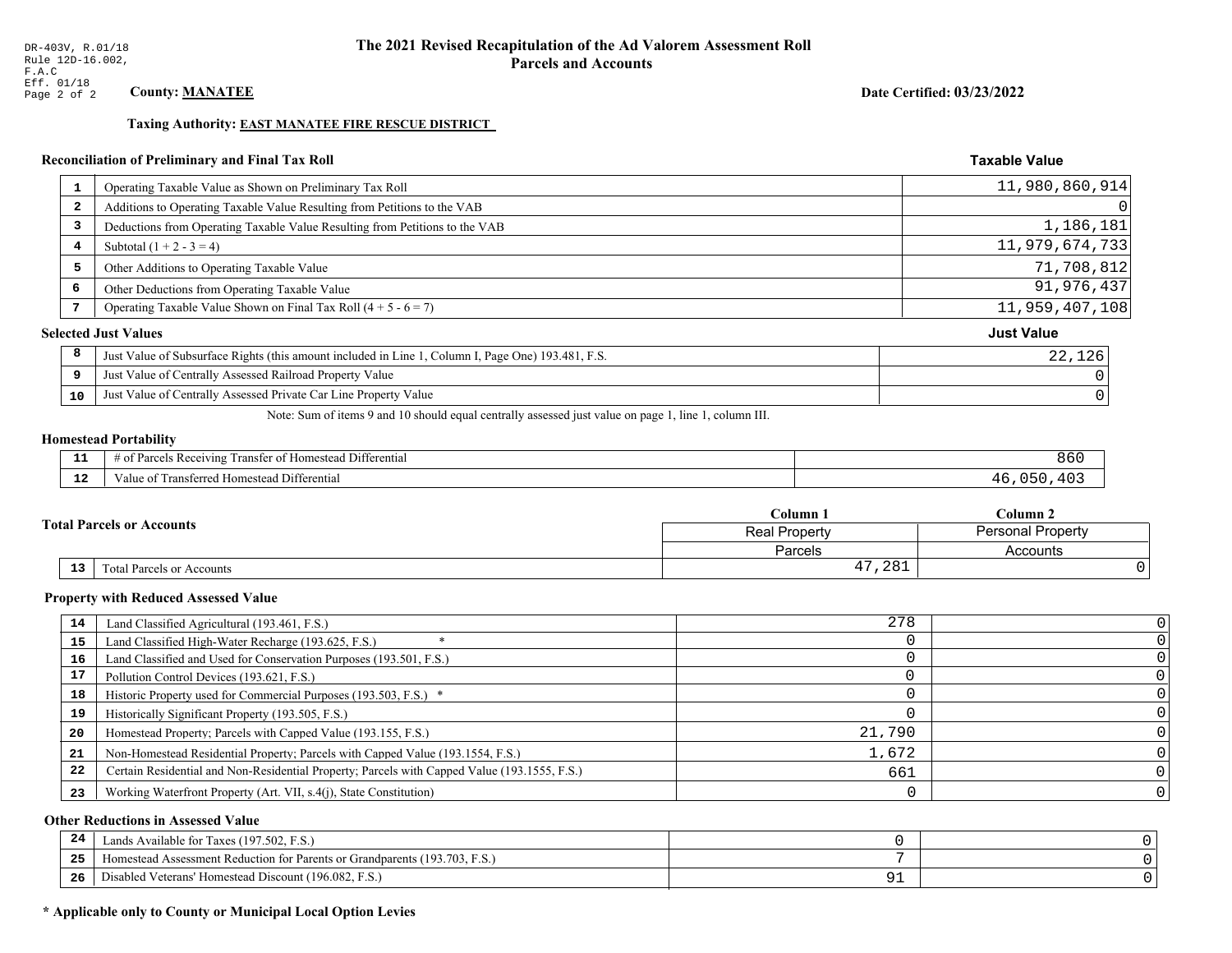| DR-403V R.01/18                          |                                                                                                                                                              | The 2021 Revised Recapitulation of the Ad Valorem Assessment Roll |                        |                                       |                                                                       |
|------------------------------------------|--------------------------------------------------------------------------------------------------------------------------------------------------------------|-------------------------------------------------------------------|------------------------|---------------------------------------|-----------------------------------------------------------------------|
| Rule 12D-16.002,<br>F.A.C.<br>Eff. 01/18 | <b>Taxing Authority: MANATEE COUNTY MOSQUITO CONTROL DISTRICT</b>                                                                                            | <b>Value Data</b>                                                 | <b>County: MANATEE</b> |                                       | Date Certified: 03/23/2022                                            |
| Page 1 of 2                              | Check one of the following:                                                                                                                                  |                                                                   |                        |                                       |                                                                       |
|                                          | County<br>Municipality<br><b>School District</b><br>X Independent Special District                                                                           | Column I                                                          | Column II              | Column III                            | Column IV                                                             |
| <b>Just Value</b>                        | Separate Reports for MSTU's, Dependent Districts, and Water Management Basins are not required                                                               | <b>Real Property Including</b><br><b>Subsurface Rights</b>        | Personal<br>Property   | <b>Centrally Assessed</b><br>Property | <b>Total Property</b>                                                 |
| Just Value (193.011, F.S.)<br>-1         |                                                                                                                                                              | 56,429,391,308                                                    | 3,705,126,237          | 9,629,951                             | $60,144,147,496$   1                                                  |
|                                          | Just Value of All Property in the Following Categories                                                                                                       |                                                                   |                        |                                       |                                                                       |
|                                          | 2 Just Value of Land Classified Agricultural (193.461, F.S.)                                                                                                 | 1,009,082,017                                                     | $\mathbf{0}$           | $\mathbf{0}$                          | 1,009,082,017<br>2                                                    |
|                                          | 3 Just Value of Land Classified High-Water Recharge (193.625, F.S.) *                                                                                        | $\theta$                                                          | $\overline{0}$         | $\overline{0}$                        | $0 \mid 3 \mid$                                                       |
|                                          | 4 Just Value of Land Classified and Used for Conservation Purposes (193.501, F.S.)                                                                           | $\Omega$                                                          | $\overline{0}$         | $\mathbf{0}$                          | $\overline{0}$<br>$\overline{4}$                                      |
|                                          | 5 Just Value of Pollution Control Devices (193.621, F.S.)                                                                                                    | 331,400                                                           | 269,687,475            | $\mathbf{0}$                          | 270,018,875<br>5 <sup>1</sup>                                         |
|                                          | 6 Just Value of Historic Property used for Commercial Purposes (193.503, F.S.) *                                                                             | $\theta$                                                          | $\mathbf{0}$           | $\overline{0}$                        | $0 \mid 6 \mid$                                                       |
|                                          | 7 Just Value of Historically Significant Property (193.505, F.S.)                                                                                            | $\Omega$                                                          | $\boldsymbol{0}$       | $\mathbf{0}$                          | $\overline{0}$<br>$7\phantom{.0}$                                     |
|                                          | 8 Just Value of Homestead Property (193.155, F.S.)                                                                                                           | 27,615,070,151                                                    | $\theta$               | $\mathbf{0}$                          | $27,615,070,151$ 8                                                    |
|                                          | 9 Just Value of Non-Homestead Residential Property (193.1554, F.S.)                                                                                          | 16,625,101,938                                                    | $\overline{0}$         | $\overline{0}$                        | $16,625,101,938$ 9                                                    |
|                                          | 10 Just Value of Certain Residential and Non-Residential Property (193.1555, F.S.)                                                                           | 11,180,137,202                                                    | $\mathbf{0}$           | 5,848,365                             | $11,185,985,567$   10                                                 |
|                                          | 11 Just Value of Working Waterfront Property (Art. VII, s.4(j), State Constitution)                                                                          | $\Omega$                                                          | $\overline{0}$         |                                       |                                                                       |
|                                          |                                                                                                                                                              |                                                                   |                        | $\bf{0}$                              | $0$   11                                                              |
| <b>Assessed Value of Differentials</b>   | 12 Homestead Assessment Differential: Just Value Minus Capped Value (193.155, F.S.)                                                                          | 5,712,561,043                                                     | $\mathbf{0}$           | $\mathbf{0}$                          | 5,712,561,043   12                                                    |
|                                          | 13 Nonhomestead Residential Property Differential: Just Value Minus Capped Value (193.1554, F.S.)                                                            | 428,704,757                                                       | $\mathbf{0}$           | $\mathbf{0}$                          | 428,704,757 13                                                        |
|                                          | 14 Certain Res. and Nonres. Real Property differential: Just Value Minus Capped Value (193.1555, F.S.)                                                       | 372,583,339                                                       | $\overline{0}$         | $\mathbf{0}$                          | 372.583.339 14                                                        |
|                                          | <b>Assessed Value of All Property in the Following Categories</b>                                                                                            |                                                                   |                        |                                       |                                                                       |
|                                          | 15 Assessed Value of Land Classified Agricultural (193.461, F.S.)                                                                                            | 117,099,799                                                       | $\mathbf{0}$           | $\mathbf{0}$                          | 117,099,799 15                                                        |
|                                          | 16 Assessed Value of Land Classified High-Water Recharge (193.625, F.S.)                                                                                     | $\Omega$                                                          | $\mathbf{0}$           | $\mathbf{0}$                          | $0 \mid 16$                                                           |
|                                          | 17 Assessed Value of Land Classified and used for Conservation Purposes (193.501, F.S.)                                                                      | $\mathbf{0}$                                                      | $\mathbf{0}$           | $\mathbf{0}$                          | $\boxed{0}$ 17                                                        |
|                                          | 18 Assessed Value of Pollution Control Devices (193.621, F.S.)                                                                                               | 331,400                                                           | 11,766,269             | $\overline{0}$                        | 12,097,669 18                                                         |
|                                          | 19 Assessed Value of Historic Property used for Commercial Purposes (193.503, F.S.)                                                                          |                                                                   | $\mathbf{0}$           | $\mathbf{0}$                          | $0$   19                                                              |
|                                          | 20 Assessed Value of Historically Significant Property (193.505, F.S.)                                                                                       | $\Omega$                                                          | $\overline{0}$         | $\overline{0}$                        | $0 \mid 20$                                                           |
|                                          | 21 Assessed Value of Homestead Property (193.155, F.S.)                                                                                                      | 21,902,509,108                                                    | $\mathbf{0}$           | $\boldsymbol{0}$                      | 21,902,509,108 21                                                     |
|                                          | 22 Assessed Value of Non-Homestead Residential Property (193.1554, F.S.)                                                                                     | 16, 196, 397, 181                                                 | $\overline{0}$         | $\mathbf{0}$                          | 16, 196, 397, 181 22                                                  |
|                                          | 23 Assessed Value of Certain Residential and Non-Residential Property (193.1555, F.S.)                                                                       | 10,807,553,863                                                    | $\mathbf{0}$           | 5,848,365                             | 10,813,402,228 23                                                     |
|                                          | 24 Assessed Value of Working Waterfront Property (Art. VII, s.4(j), State Constitution)                                                                      | $\theta$                                                          | $\mathbf{0}$           | $\Omega$                              | $0 \mid 24$                                                           |
| <b>Total Assessed Value</b>              |                                                                                                                                                              |                                                                   |                        |                                       |                                                                       |
|                                          | 25 Total Assessed Value [Line 1 minus (2 through 11) plus (15 through 24)]                                                                                   | 49,023,559,951                                                    | 3,447,205,031          | 9,629,951                             | 52,480,394,933   25                                                   |
| <b>Exemptions</b>                        |                                                                                                                                                              |                                                                   |                        |                                       | 2,378,479,939 26                                                      |
|                                          | 26   \$25,000 Homestead Exemption (196.031(1)(a), F.S.)                                                                                                      | 2,378,479,939                                                     | $\Omega$               | $\mathbf{0}$                          |                                                                       |
|                                          | 27   Additional \$25,000 Homestead Exemption (196.031(1)(b), F.S.)                                                                                           | 2,157,898,790                                                     | $\theta$               | $\theta$                              | 2,157,898,790 27                                                      |
|                                          | 28 Additional Homestead Exemption Age 65 and Older up to \$50,000 (196.075, F.S.)<br>*                                                                       |                                                                   |                        | $\theta$                              | $0 \mid 28$                                                           |
|                                          | 29 Tangible Personal Property \$25,000 Exemption (196.183, F.S.)                                                                                             |                                                                   | 142,108,250            | 882,568                               | 142,990,818 29                                                        |
|                                          | 30 Governmental Exemption (196.199, 196.1993, F.S.)                                                                                                          | 1,487,999,605                                                     | 4,635,415              | $\mathbf{0}$                          | 1,492,635,020 30                                                      |
|                                          | Institutional Exemptions - Charitable, Religious, Scientific, Literary, Educational (196.196, 196.197, 196.1975,                                             | 946, 303, 778                                                     | 35,859,787             | $\mathbf{0}$                          | 982, 163, 565 31                                                      |
|                                          | 196.1977, 196.1978, 196.198, 196.1983, 196.1985, 196.1986, 196.1987, 196.1999, 196.2001, 196.2002, F.S.)<br>32   Widows / Widowers Exemption (196.202, F.S.) | 5,567,284                                                         | 34,560                 | $\mathbf{0}$                          | $5,601,844$ 32                                                        |
|                                          | 33 Disability / Blind Exemptions (196.081, 196.091, 196.101, 196.102, 196.202, 196.24, F.S.)                                                                 | 341,598,350                                                       | 33,925                 | $\mathbf{0}$                          | 341,632,275 33                                                        |
|                                          | 34 Land Dedicated in Perpetuity for Conservation Purposes (196.26, F.S)                                                                                      | $\Omega$                                                          | $\mathbf{0}$           | $\mathbf{0}$                          | 0 34                                                                  |
|                                          | 35 Historic Property Exemption (196.1961, 196.1997, 196.1998, F.S.)                                                                                          | $\theta$                                                          | $\bf{0}$               |                                       |                                                                       |
|                                          |                                                                                                                                                              |                                                                   |                        | $\boldsymbol{0}$                      | $\begin{array}{ c c }\n\hline\n0 & 35 \\ \hline\n0 & 36\n\end{array}$ |
|                                          | 36 Econ. Dev. Exemption (196.1995, F.S.), Licensed Child Care Facility in Ent. Zone (196.095, F.S.)                                                          | $\theta$                                                          | $\Omega$               | $\theta$                              |                                                                       |
|                                          | 37 Lands Available for Taxes (197.502, F.S.)                                                                                                                 | $\bf{0}$                                                          | $\mathbf{0}$           | $\mathbf{0}$                          | $\boxed{0}$ 37                                                        |
|                                          | 38 Homestead Assessment Reduction for Parents or Grandparents (193.703, F.S.)                                                                                | 790,894                                                           |                        | $\mathbf{0}$                          | 790,894 38                                                            |
|                                          | 39   Disabled Veterans' Homestead Discount (196.082, F.S.)                                                                                                   | 35,038,008                                                        | $\overline{0}$         | $\mathbf{0}$                          | $35,038,008$ 39                                                       |
|                                          | 40   Deployed Service Member's Homestead Exemption (196.173, F.S.)                                                                                           | 585,102                                                           | $\theta$               | $\mathbf{0}$                          | $585,102$ 40                                                          |
|                                          | 41 Additional Homestead Exemption Age 65 and Older and 25 yr Residence (196.075, F.S.)                                                                       |                                                                   | $\mathbf{0}$           | $\boldsymbol{0}$                      | 0 41                                                                  |
|                                          | 42 Renewable Energy Source Devices 80% Exemption (196.182, F.S.)                                                                                             | $\theta$                                                          |                        | $\theta$                              | $\boxed{0}$ 42                                                        |
| <b>Total Exempt Value</b>                |                                                                                                                                                              |                                                                   |                        |                                       |                                                                       |
|                                          | 43 Total Exempt Value (add lines 26 through 42)                                                                                                              | 7,354,261,750                                                     | 182,671,937            | 882,568                               | 7,537,816,255   43                                                    |
| <b>Total Taxable Value</b>               |                                                                                                                                                              |                                                                   |                        |                                       |                                                                       |
|                                          | 44 Total Taxable Value (line 25 minus 43)                                                                                                                    | 41,669,298,201                                                    | 3,264,533,094          | 8,747,383                             | 44,942,578,678 44                                                     |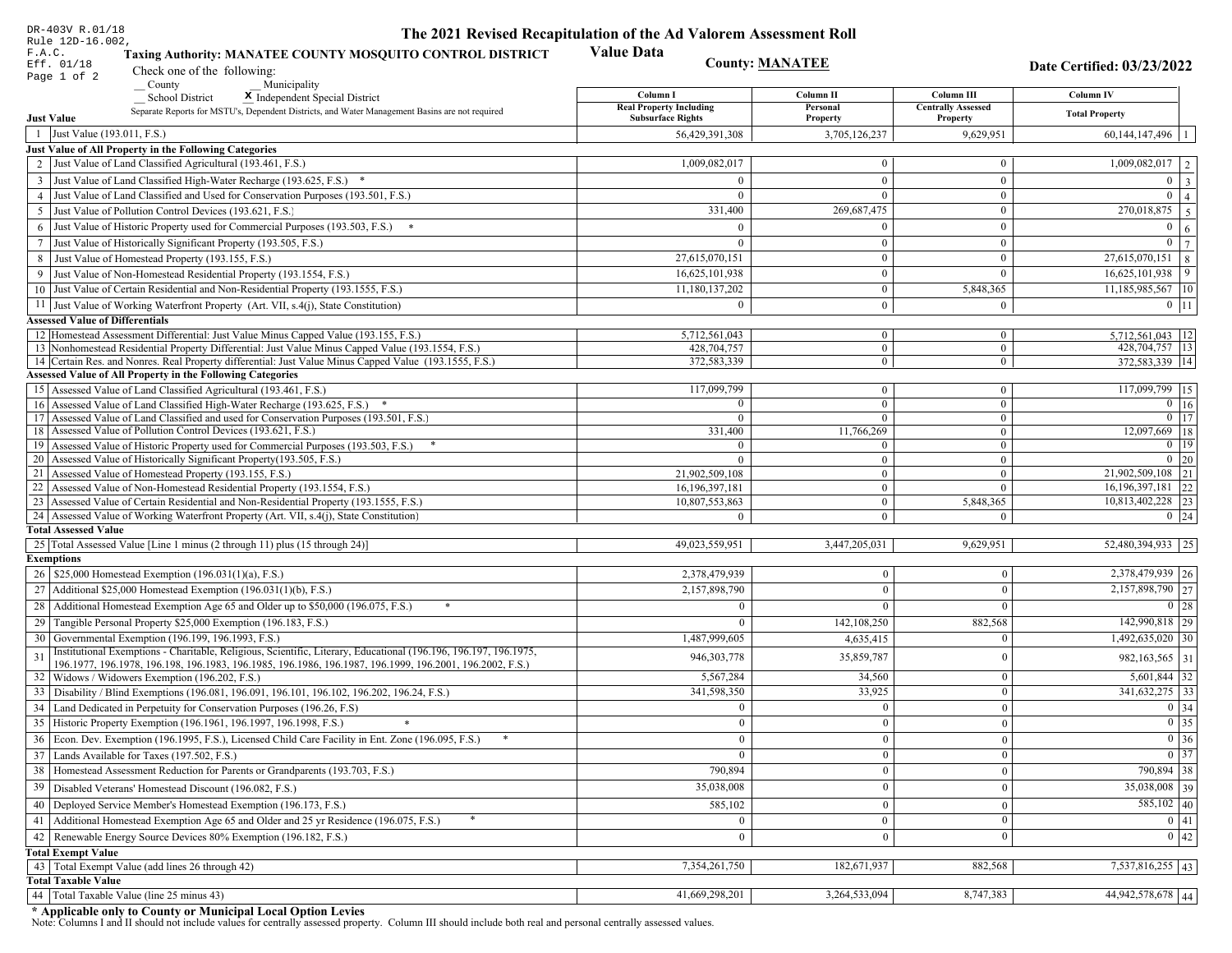#### Taxing Authority: MANATEE COUNTY MOSQUITO CONTROL DISTRICT

#### **Reconciliation of Preliminary and Final Tax Roll**

| 1  | Operating Taxable Value as Shown on Preliminary Tax Roll                                           | 44,830,039,218    |
|----|----------------------------------------------------------------------------------------------------|-------------------|
| 2  | Additions to Operating Taxable Value Resulting from Petitions to the VAB                           | 0                 |
| 3  | Deductions from Operating Taxable Value Resulting from Petitions to the VAB                        | 1,437,752         |
| 4  | Subtotal $(1 + 2 - 3 = 4)$                                                                         | 44,828,601,466    |
| 5  | Other Additions to Operating Taxable Value                                                         | 368, 416, 511     |
| 6  | Other Deductions from Operating Taxable Value                                                      | 254,439,299       |
| 7  | Operating Taxable Value Shown on Final Tax Roll $(4 + 5 - 6 = 7)$                                  | 44, 942, 578, 678 |
|    | <b>Selected Just Values</b>                                                                        | <b>Just Value</b> |
| 8  | Just Value of Subsurface Rights (this amount included in Line 1, Column I, Page One) 193.481, F.S. | 971,842           |
| 9  | Just Value of Centrally Assessed Railroad Property Value                                           | 8,028,212         |
| 10 | Just Value of Centrally Assessed Private Car Line Property Value                                   | 1,601,739         |

Note: Sum of items 9 and 10 should equal centrally assessed just value on page 1, line 1, column III.

#### **Homestead Portability**

| . | l Differential<br>$- -$<br>s Receiving<br>Transter of Homesteac<br>0T.<br>∽ягс⊾                     |  |
|---|-----------------------------------------------------------------------------------------------------|--|
|   | <br>l Differential<br>metarrar<br>0.522<br>esteac<br>aiue oi<br>. ansiericu <u>e</u><br>nnivsivau . |  |

| <b>Fotal Parcels or Accounts</b> |                           | Column 1      | Column <sub>2</sub>      |  |
|----------------------------------|---------------------------|---------------|--------------------------|--|
|                                  |                           | Real Property | <b>Personal Property</b> |  |
|                                  |                           | Parcels       | Accounts                 |  |
| 13                               | Total Parcels or Accounts | 202,556       |                          |  |

#### **Property with Reduced Assessed Value**

| 14 | Land Classified Agricultural (193.461, F.S.)                                                 | 2,244  |    |
|----|----------------------------------------------------------------------------------------------|--------|----|
| 15 | Land Classified High-Water Recharge (193.625, F.S.)                                          |        |    |
| 16 | Land Classified and Used for Conservation Purposes (193.501, F.S.)                           |        |    |
| 17 | Pollution Control Devices (193.621, F.S.)                                                    |        | 21 |
| 18 | Historic Property used for Commercial Purposes (193.503, F.S.) *                             |        |    |
| 19 | Historically Significant Property (193.505, F.S.)                                            |        |    |
| 20 | Homestead Property; Parcels with Capped Value (193.155, F.S.)                                | 87,073 |    |
| 21 | Non-Homestead Residential Property; Parcels with Capped Value (193.1554, F.S.)               | 21,167 |    |
| 22 | Certain Residential and Non-Residential Property; Parcels with Capped Value (193.1555, F.S.) | 3,957  |    |
| 23 | Working Waterfront Property (Art. VII, s.4(j), State Constitution)                           |        |    |

#### **Other Reductions in Assessed Value**

| 24    | (197.502, F.S.)<br>Lands Available for Taxes (                       |            |  |
|-------|----------------------------------------------------------------------|------------|--|
| - - - | Iomestead Assessment Reduction for Parents or Grandparents (193.703, | — <i>—</i> |  |
| -26   | I Veterans' Homestead Discount (196.082, F.S.)<br>Disabled           | 296        |  |

# \* Applicable only to County or Municipal Local Option Levies

Date Certified: 03/23/2022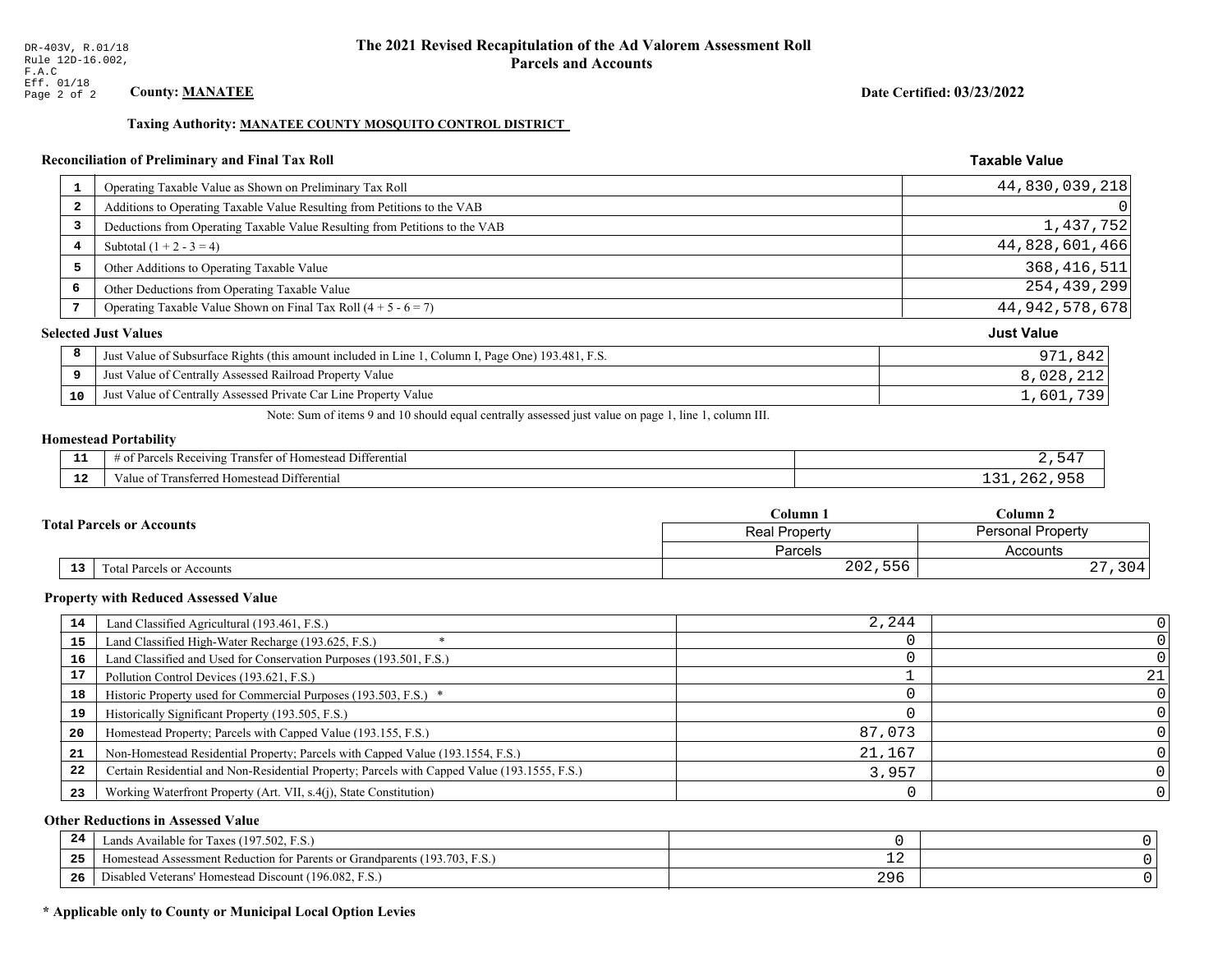| DR-403V R.01/18                                                                                                                                                                                             | The 2021 Revised Recapitulation of the Ad Valorem Assessment Roll |                                  |                                       |                                  |  |
|-------------------------------------------------------------------------------------------------------------------------------------------------------------------------------------------------------------|-------------------------------------------------------------------|----------------------------------|---------------------------------------|----------------------------------|--|
| Rule 12D-16.002,<br>Taxing Authority: SOUTHWEST FLORIDA WATER MGMT DISTRICT<br>F.A.C.<br>Eff. 01/18<br>Check one of the following:                                                                          | <b>Value Data</b>                                                 | <b>County: MANATEE</b>           |                                       | Date Certified: 03/23/2022       |  |
| Page 1 of 2<br>County<br>Municipality                                                                                                                                                                       |                                                                   |                                  |                                       |                                  |  |
| <b>School District</b><br>X Independent Special District                                                                                                                                                    | Column I<br><b>Real Property Including</b>                        | Column II                        | Column III                            | <b>Column IV</b>                 |  |
| Separate Reports for MSTU's, Dependent Districts, and Water Management Basins are not required<br><b>Just Value</b>                                                                                         | <b>Subsurface Rights</b>                                          | Personal<br>Property             | <b>Centrally Assessed</b><br>Property | <b>Total Property</b>            |  |
| 1 Just Value (193.011, F.S.)                                                                                                                                                                                | 56,429,391,308                                                    | 3,705,126,237                    | 9,629,951                             | $60,144,147,496$   1             |  |
| Just Value of All Property in the Following Categories                                                                                                                                                      |                                                                   |                                  |                                       |                                  |  |
| 2 Just Value of Land Classified Agricultural (193.461, F.S.)                                                                                                                                                | 1,009,082,017                                                     | $\bf{0}$                         | $\bf{0}$                              | $\overline{1,009,082,017}$   2   |  |
| 3 Just Value of Land Classified High-Water Recharge (193.625, F.S.) *                                                                                                                                       | $\Omega$                                                          | $\mathbf{0}$                     | $\bf{0}$                              | $0 \mid 3 \mid$                  |  |
| 4 Just Value of Land Classified and Used for Conservation Purposes (193.501, F.S.)                                                                                                                          | $\Omega$                                                          | $\mathbf{0}$                     | $\mathbf{0}$                          | $0 \mid 4 \mid$                  |  |
| 5 Just Value of Pollution Control Devices (193.621, F.S.)                                                                                                                                                   | 331,400                                                           | 269,687,475                      | $\bf{0}$                              | 270,018,875 5                    |  |
| 6 Just Value of Historic Property used for Commercial Purposes (193.503, F.S.) $*$                                                                                                                          | $\Omega$                                                          | $\Omega$                         | $\bf{0}$                              | $\mathbf{0}$<br>6                |  |
| 7 Just Value of Historically Significant Property (193.505, F.S.)                                                                                                                                           | $\bf{0}$                                                          | $\overline{0}$                   | $\mathbf{0}$                          | $0 \mid 7 \mid$                  |  |
| 8 Just Value of Homestead Property (193.155, F.S.)                                                                                                                                                          | 27,615,070,151                                                    | $\bf{0}$                         | $\overline{0}$                        | $\overline{27,615,070,151}$ 8    |  |
| 9 Just Value of Non-Homestead Residential Property (193.1554, F.S.)                                                                                                                                         | 16,625,101,938                                                    | $\overline{0}$                   | $\overline{0}$                        | 16,625,101,938<br>9              |  |
| 10 Just Value of Certain Residential and Non-Residential Property (193.1555, F.S.)                                                                                                                          | 11,180,137,202                                                    | $\mathbf{0}$                     | 5,848,365                             | 11,185,985,567 10                |  |
| 11 Just Value of Working Waterfront Property (Art. VII, s.4(j), State Constitution)                                                                                                                         | $\mathbf{0}$                                                      | $\mathbf{0}$                     | $\bf{0}$                              | $0 \;   \; 11$                   |  |
| <b>Assessed Value of Differentials</b>                                                                                                                                                                      |                                                                   |                                  |                                       |                                  |  |
| 12 Homestead Assessment Differential: Just Value Minus Capped Value (193.155, F.S.)                                                                                                                         | 5,712,561,043                                                     | $\bf{0}$                         | $\bf{0}$                              | $5,712,561,043$ 12               |  |
| 13 Nonhomestead Residential Property Differential: Just Value Minus Capped Value (193.1554, F.S.)<br>14 Certain Res. and Nonres. Real Property differential: Just Value Minus Capped Value (193.1555, F.S.) | 428,704,757<br>372,583,339                                        | $\mathbf{0}$<br>$\overline{0}$   | $\overline{0}$<br>$\mathbf{0}$        | 428,704,757 13<br>372.583.339 14 |  |
| Assessed Value of All Property in the Following Categories                                                                                                                                                  |                                                                   |                                  |                                       |                                  |  |
| 15 Assessed Value of Land Classified Agricultural (193.461, F.S.)                                                                                                                                           | 117,099,799                                                       | $\mathbf{0}$                     | $\bf{0}$                              | 117,099,799 15                   |  |
| 16 Assessed Value of Land Classified High-Water Recharge (193.625, F.S.) *                                                                                                                                  |                                                                   | $\overline{0}$                   | $\bf{0}$                              | $0 \mid 16$                      |  |
| Assessed Value of Land Classified and used for Conservation Purposes (193.501, F.S.)<br>17                                                                                                                  | $\Omega$                                                          | $\mathbf{0}$                     | $\mathbf{0}$                          | $0$   17                         |  |
| Assessed Value of Pollution Control Devices (193.621, F.S.)<br>18                                                                                                                                           | 331,400                                                           | 11,766,269                       | $\mathbf{0}$                          | 12,097,669 18                    |  |
| 19 Assessed Value of Historic Property used for Commercial Purposes (193.503, F.S.)                                                                                                                         | $\Omega$                                                          | $\bf{0}$                         | $\mathbf{0}$                          | $0$   19                         |  |
| 20 Assessed Value of Historically Significant Property (193.505, F.S.)<br>21 Assessed Value of Homestead Property (193.155, F.S.)                                                                           | $\Omega$                                                          | $\overline{0}$<br>$\overline{0}$ | $\overline{0}$<br>$\mathbf{0}$        | $0 \mid 20$<br>21,902,509,108 21 |  |
| 22 Assessed Value of Non-Homestead Residential Property (193.1554, F.S.)                                                                                                                                    | 21,902,509,108<br>16, 196, 397, 181                               | $\overline{0}$                   | $\mathbf{0}$                          | 16, 196, 397, 181 22             |  |
| 23 Assessed Value of Certain Residential and Non-Residential Property (193.1555, F.S.)                                                                                                                      | 10,807,553,863                                                    | $\overline{0}$                   | 5,848,365                             | 10,813,402,228 23                |  |
| 24 Assessed Value of Working Waterfront Property (Art. VII, s.4(j), State Constitution)                                                                                                                     |                                                                   | $\mathbf{0}$                     | $\theta$                              | $0 \mid 24$                      |  |
| <b>Total Assessed Value</b>                                                                                                                                                                                 |                                                                   |                                  |                                       |                                  |  |
| 25 Total Assessed Value [Line 1 minus (2 through 11) plus (15 through 24)]                                                                                                                                  | 49,023,559,951                                                    | 3,447,205,031                    | 9,629,951                             | 52,480,394,933 25                |  |
| <b>Exemptions</b>                                                                                                                                                                                           |                                                                   |                                  |                                       |                                  |  |
| 26   \$25,000 Homestead Exemption (196.031(1)(a), F.S.)                                                                                                                                                     | 2,378,479,939                                                     | $\theta$                         | $\mathbf{0}$                          | 2,378,479,939 26                 |  |
| 27   Additional \$25,000 Homestead Exemption (196.031(1)(b), F.S.)                                                                                                                                          | 2,157,898,790                                                     | $\Omega$                         | $\Omega$                              | 2,157,898,790 27                 |  |
| 28 Additional Homestead Exemption Age 65 and Older up to \$50,000 (196.075, F.S.)                                                                                                                           | $\Omega$                                                          | $\Omega$                         | $\Omega$                              | $0 \mid 28$                      |  |
| 29 Tangible Personal Property \$25,000 Exemption (196.183, F.S.)                                                                                                                                            |                                                                   | 142,108,250                      | 882,568                               | 142,990,818 29                   |  |
| 30 Governmental Exemption (196.199, 196.1993, F.S.)                                                                                                                                                         | 1,487,999,605                                                     | 4,635,415                        | $\Omega$                              | $1,492,635,020$ 30               |  |
| Institutional Exemptions - Charitable, Religious, Scientific, Literary, Educational (196.196, 196.197, 196.1975,                                                                                            | 946, 303, 778                                                     | 35,859,787                       | $\mathbf{0}$                          | 982, 163, 565 31                 |  |
| 196.1977, 196.1978, 196.198, 196.1983, 196.1985, 196.1986, 196.1987, 196.1999, 196.2001, 196.2002, F.S.)<br>32 Widows / Widowers Exemption (196.202, F.S.)                                                  | 5,567,284                                                         | 34,560                           | $\mathbf{0}$                          | $5,601,844$ 32                   |  |
| 33 Disability / Blind Exemptions (196.081, 196.091, 196.101, 196.102, 196.202, 196.24, F.S.)                                                                                                                | 341,598,350                                                       | 33,925                           | $\mathbf{0}$                          | 341,632,275 33                   |  |
| 34 Land Dedicated in Perpetuity for Conservation Purposes (196.26, F.S)                                                                                                                                     |                                                                   | $\theta$                         | $\theta$                              | $0 \mid 34$                      |  |
| 35 Historic Property Exemption (196.1961, 196.1997, 196.1998, F.S.)                                                                                                                                         | 0                                                                 | $\mathbf{U}$                     | $\mathbf{0}$                          | $\boxed{0}$ 35                   |  |
| 36 Econ. Dev. Exemption (196.1995, F.S.), Licensed Child Care Facility in Ent. Zone (196.095, F.S.)                                                                                                         | $\Omega$                                                          | $\Omega$                         | $\Omega$                              | $\boxed{0}$ 36                   |  |
| 37 Lands Available for Taxes (197.502, F.S.)                                                                                                                                                                |                                                                   | $\Omega$                         | $\mathbf{0}$                          | $0 \mid 37$                      |  |
| 38   Homestead Assessment Reduction for Parents or Grandparents (193.703, F.S.)                                                                                                                             | 790,894                                                           | $\bf{0}$                         | $\boldsymbol{0}$                      | 790,894 38                       |  |
| 39   Disabled Veterans' Homestead Discount (196.082, F.S.)                                                                                                                                                  | 35,038,008                                                        |                                  | $\mathbf{0}$                          | $35,038,008$ 39                  |  |
| 40 Deployed Service Member's Homestead Exemption (196.173, F.S.)                                                                                                                                            | 585,102                                                           | $\theta$                         | $\Omega$                              | $585,102$ 40                     |  |
| 41   Additional Homestead Exemption Age 65 and Older and 25 yr Residence (196.075, F.S.)                                                                                                                    | $\mathbf{0}$                                                      | $\mathbf{0}$                     | $\mathbf{0}$                          | $\boxed{0}$ 41                   |  |
| 42 Renewable Energy Source Devices 80% Exemption (196.182, F.S.)                                                                                                                                            | $\bf{0}$                                                          | $\theta$                         | $\mathbf{0}$                          | 0 42                             |  |
| <b>Total Exempt Value</b>                                                                                                                                                                                   |                                                                   |                                  |                                       |                                  |  |
| 43 Total Exempt Value (add lines 26 through 42)                                                                                                                                                             | 7,354,261,750                                                     | 182,671,937                      | 882,568                               | 7,537,816,255 43                 |  |
| <b>Total Taxable Value</b>                                                                                                                                                                                  |                                                                   |                                  |                                       |                                  |  |
| 44   Total Taxable Value (line 25 minus 43)                                                                                                                                                                 | 41,669,298,201                                                    | 3,264,533,094                    | 8,747,383                             | 44,942,578,678 44                |  |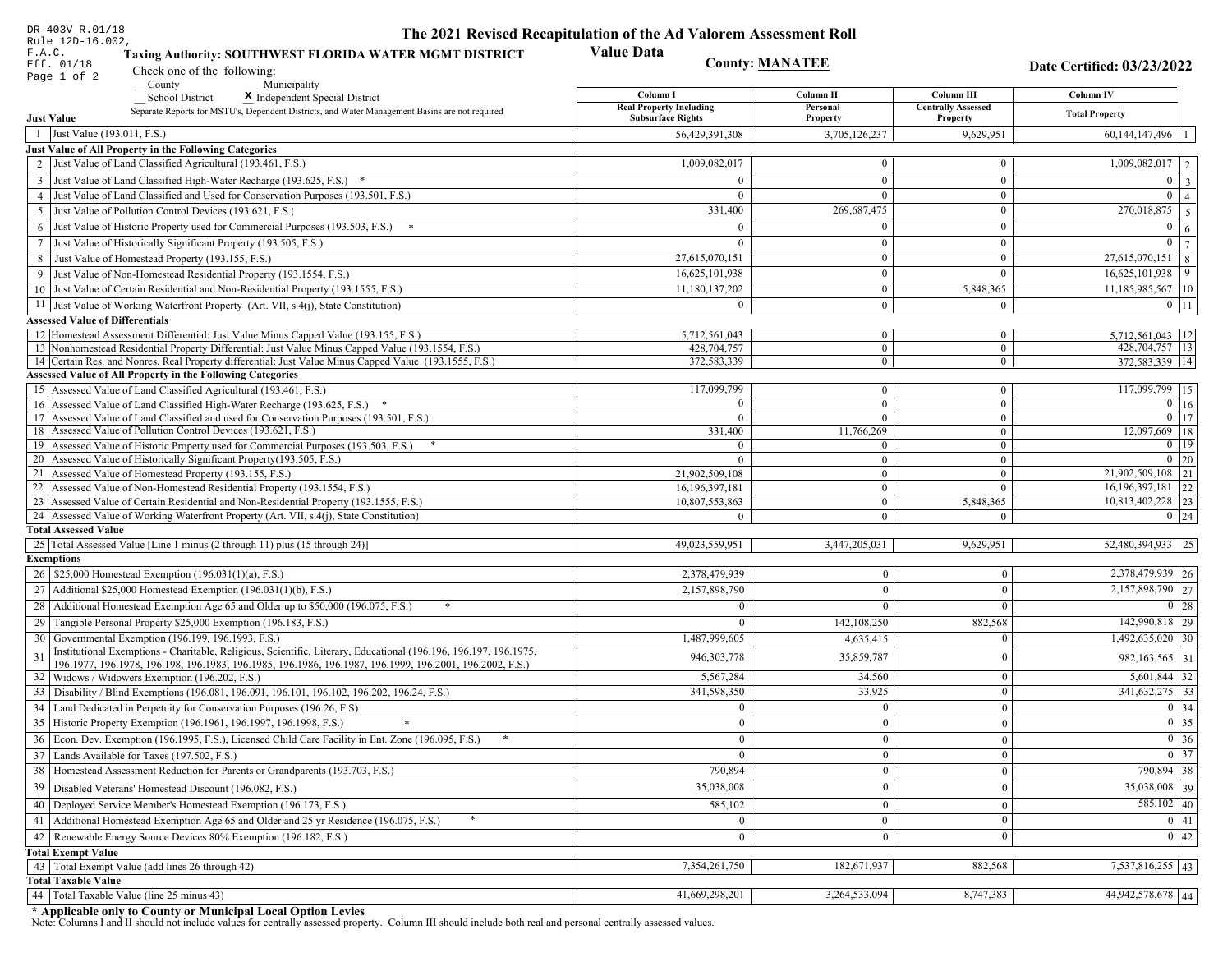#### Taxing Authority: SOUTHWEST FLORIDA WATER MGMT DISTRICT

#### **Reconciliation of Preliminary and Final Tax Roll**

| -1 | Operating Taxable Value as Shown on Preliminary Tax Roll                                           | 44,830,039,218    |
|----|----------------------------------------------------------------------------------------------------|-------------------|
| -2 | Additions to Operating Taxable Value Resulting from Petitions to the VAB                           | 0                 |
| 3  | Deductions from Operating Taxable Value Resulting from Petitions to the VAB                        | 1,437,752         |
| 4  | Subtotal $(1 + 2 - 3 = 4)$                                                                         | 44,828,601,466    |
| 5  | Other Additions to Operating Taxable Value                                                         | 368, 416, 511     |
| 6  | Other Deductions from Operating Taxable Value                                                      | 254, 439, 299     |
| 7  | Operating Taxable Value Shown on Final Tax Roll $(4 + 5 - 6 = 7)$                                  | 44, 942, 578, 678 |
|    | <b>Selected Just Values</b>                                                                        | <b>Just Value</b> |
| 8  | Just Value of Subsurface Rights (this amount included in Line 1, Column I, Page One) 193.481, F.S. | 971,842           |
| 9  | Just Value of Centrally Assessed Railroad Property Value                                           | 8,028,212         |
| 10 | Just Value of Centrally Assessed Private Car Line Property Value                                   | 1,601,739         |

Note: Sum of items 9 and 10 should equal centrally assessed just value on page 1, line 1, column III.

#### **Homestead Portability**

ł,

| --       | l Differential<br>f Dorealc<br>Receiving<br>' ∩†<br>anster<br>esteau<br>. Hom<br>ະດ† | ᄃᄼ |
|----------|--------------------------------------------------------------------------------------|----|
| . .<br>. | -<br>Transferred Homestead Differential<br>$Value$ .                                 |    |

| <b>Fotal Parcels or Accounts</b> |                           | Column 1      | Column <sub>2</sub>      |  |
|----------------------------------|---------------------------|---------------|--------------------------|--|
|                                  |                           | Real Property | <b>Personal Property</b> |  |
|                                  |                           | Parcels       | Accounts                 |  |
| 13                               | Total Parcels or Accounts | 202,556       |                          |  |

#### **Property with Reduced Assessed Value**

| 14 | Land Classified Agricultural (193.461, F.S.)                                                 | 2,244  |    |
|----|----------------------------------------------------------------------------------------------|--------|----|
| 15 | Land Classified High-Water Recharge (193.625, F.S.)                                          |        |    |
| 16 | Land Classified and Used for Conservation Purposes (193.501, F.S.)                           |        |    |
| 17 | Pollution Control Devices (193.621, F.S.)                                                    |        | 21 |
| 18 | Historic Property used for Commercial Purposes (193.503, F.S.) *                             |        |    |
| 19 | Historically Significant Property (193.505, F.S.)                                            |        |    |
| 20 | Homestead Property; Parcels with Capped Value (193.155, F.S.)                                | 87,073 |    |
| 21 | Non-Homestead Residential Property; Parcels with Capped Value (193.1554, F.S.)               | 21,167 |    |
| 22 | Certain Residential and Non-Residential Property; Parcels with Capped Value (193.1555, F.S.) | 3,957  |    |
| 23 | Working Waterfront Property (Art. VII, s.4(j), State Constitution)                           |        | 0  |

#### **Other Reductions in Assessed Value**

| 24    | Lands Available for Taxes (197.502, F.S.)                                  |     |  |
|-------|----------------------------------------------------------------------------|-----|--|
| - - - | Homestead Assessment Reduction for Parents or Grandparents (193.703, F.S.) | ᅩᅀ  |  |
| -26   | Disabled Veterans' Homestead Discount (196.082, F.S.)                      | 296 |  |

# \* Applicable only to County or Municipal Local Option Levies

**Taxable Value** 

Date Certified: 03/23/2022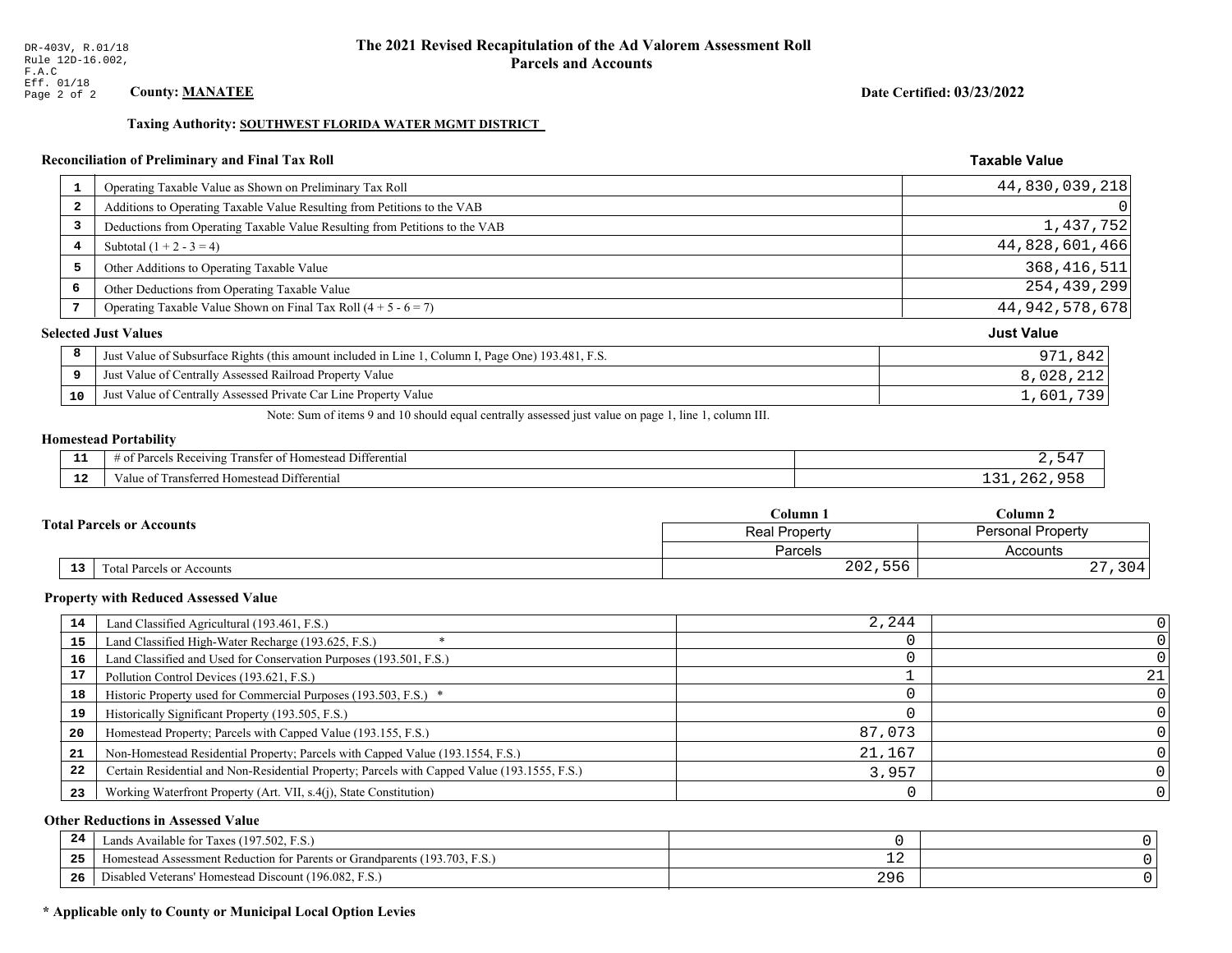| DR-403V R.01/18                                                                                                                                                                                             | The 2021 Revised Recapitulation of the Ad Valorem Assessment Roll |                                |                                         |                                  |  |
|-------------------------------------------------------------------------------------------------------------------------------------------------------------------------------------------------------------|-------------------------------------------------------------------|--------------------------------|-----------------------------------------|----------------------------------|--|
| Rule 12D-16.002,<br>F.A.C.<br>Taxing Authority: WEST COAST INLAND NAVIGATION DISTRICT                                                                                                                       | <b>Value Data</b>                                                 |                                |                                         |                                  |  |
| Eff. 01/18<br>Check one of the following:                                                                                                                                                                   | <b>County: MANATEE</b>                                            |                                |                                         | Date Certified: 03/23/2022       |  |
| Page 1 of 2<br>County<br>Municipality                                                                                                                                                                       |                                                                   |                                |                                         |                                  |  |
| <b>School District</b><br>X Independent Special District                                                                                                                                                    | Column I<br><b>Real Property Including</b>                        | Column II<br>Personal          | Column III<br><b>Centrally Assessed</b> | <b>Column IV</b>                 |  |
| Separate Reports for MSTU's, Dependent Districts, and Water Management Basins are not required<br><b>Just Value</b>                                                                                         | <b>Subsurface Rights</b>                                          | Property                       | Property                                | <b>Total Property</b>            |  |
| 1 Just Value (193.011, F.S.)                                                                                                                                                                                | 56,429,391,308                                                    | 3,705,126,237                  | 9,629,951                               | 60, 144, 147, 496                |  |
| Just Value of All Property in the Following Categories                                                                                                                                                      |                                                                   |                                |                                         |                                  |  |
| 2 Just Value of Land Classified Agricultural (193.461, F.S.)                                                                                                                                                | 1,009,082,017                                                     | $\mathbf{0}$                   | $\mathbf{0}$                            | $\overline{1,009,082,017}$   2   |  |
| 3 Just Value of Land Classified High-Water Recharge (193.625, F.S.) *                                                                                                                                       | $\Omega$                                                          | $\mathbf{0}$                   | $\mathbf{0}$                            | $0 \mid 3 \mid$                  |  |
| 4 Just Value of Land Classified and Used for Conservation Purposes (193.501, F.S.)                                                                                                                          | $\Omega$                                                          | $\mathbf{0}$                   | $\mathbf{0}$                            | $0 \mid 4 \mid$                  |  |
| 5 Just Value of Pollution Control Devices (193.621, F.S.)                                                                                                                                                   | 331,400                                                           | 269,687,475                    | $\overline{0}$                          | 270,018,875 5                    |  |
| 6 Just Value of Historic Property used for Commercial Purposes (193.503, F.S.) *                                                                                                                            | $\Omega$                                                          | $\Omega$                       | $\mathbf{0}$                            | $\overline{0}$<br>6 <sup>1</sup> |  |
| 7 Just Value of Historically Significant Property (193.505, F.S.)                                                                                                                                           | $\theta$                                                          | $\overline{0}$                 | $\mathbf{0}$                            | $0 \mid 7 \mid$                  |  |
| 8 Just Value of Homestead Property (193.155, F.S.)                                                                                                                                                          | 27,615,070,151                                                    | $\overline{0}$                 | $\mathbf{0}$                            | $27,615,070,151$ 8               |  |
| 9 Just Value of Non-Homestead Residential Property (193.1554, F.S.)                                                                                                                                         | 16,625,101,938                                                    | $\boldsymbol{0}$               | $\mathbf{0}$                            | 16,625,101,938<br>9              |  |
| 10 Just Value of Certain Residential and Non-Residential Property (193.1555, F.S.)                                                                                                                          | 11,180,137,202                                                    | $\mathbf{0}$                   | 5,848,365                               | $11,185,985,567$   10            |  |
| 11 Just Value of Working Waterfront Property (Art. VII, s.4(j), State Constitution)                                                                                                                         | $\Omega$                                                          | $\overline{0}$                 | $\bf{0}$                                | $0$   11                         |  |
| <b>Assessed Value of Differentials</b>                                                                                                                                                                      |                                                                   |                                |                                         |                                  |  |
| 12   Homestead Assessment Differential: Just Value Minus Capped Value (193.155, F.S.)                                                                                                                       | 5,712,561,043                                                     | $\mathbf{0}$                   | $\bf{0}$                                | 5,712,561,043   12               |  |
| 13 Nonhomestead Residential Property Differential: Just Value Minus Capped Value (193.1554, F.S.)<br>14 Certain Res. and Nonres. Real Property differential: Just Value Minus Capped Value (193.1555, F.S.) | 428,704,757<br>372,583,339                                        | $\overline{0}$<br>$\mathbf{0}$ | $\overline{0}$<br>$\mathbf{0}$          | 428,704,757 13<br>372,583,339 14 |  |
| <b>Assessed Value of All Property in the Following Categories</b>                                                                                                                                           |                                                                   |                                |                                         |                                  |  |
| 15 Assessed Value of Land Classified Agricultural (193.461, F.S.)                                                                                                                                           | 117,099,799                                                       | $\mathbf{0}$                   | $\mathbf{0}$                            | 117,099,799 15                   |  |
| 16 Assessed Value of Land Classified High-Water Recharge (193.625, F.S.)                                                                                                                                    |                                                                   | $\overline{0}$                 | $\overline{0}$                          | $0 \mid 16$                      |  |
| 17 Assessed Value of Land Classified and used for Conservation Purposes (193.501, F.S.)                                                                                                                     | $\Omega$                                                          | $\overline{0}$                 | $\mathbf{0}$                            | $\boxed{0}$ 17                   |  |
| 18 Assessed Value of Pollution Control Devices (193.621, F.S.)                                                                                                                                              | 331,400                                                           | 11,766,269                     | $\overline{0}$                          | 12,097,669   18                  |  |
| 19 Assessed Value of Historic Property used for Commercial Purposes (193.503, F.S.)                                                                                                                         | $\Omega$                                                          | $\mathbf{0}$                   | $\mathbf{0}$                            | $0$   19                         |  |
| 20 Assessed Value of Historically Significant Property (193.505, F.S.)                                                                                                                                      | $\Omega$                                                          | $\overline{0}$                 | $\overline{0}$                          | $0 \mid 20$<br>21,902,509,108 21 |  |
| 21 Assessed Value of Homestead Property (193.155, F.S.)<br>22 Assessed Value of Non-Homestead Residential Property (193.1554, F.S.)                                                                         | 21,902,509,108<br>16, 196, 397, 181                               | $\mathbf{0}$<br>$\mathbf{0}$   | $\overline{0}$<br>$\mathbf{0}$          | 16, 196, 397, 181 22             |  |
| 23 Assessed Value of Certain Residential and Non-Residential Property (193.1555, F.S.)                                                                                                                      | 10,807,553,863                                                    | $\mathbf{0}$                   | 5,848,365                               | 10,813,402,228 23                |  |
| 24 Assessed Value of Working Waterfront Property (Art. VII, s.4(j), State Constitution)                                                                                                                     |                                                                   | $\overline{0}$                 | $\Omega$                                | $0 \mid 24$                      |  |
| <b>Total Assessed Value</b>                                                                                                                                                                                 |                                                                   |                                |                                         |                                  |  |
| 25 Total Assessed Value [Line 1 minus (2 through 11) plus (15 through 24)]                                                                                                                                  | 49,023,559,951                                                    | 3,447,205,031                  | 9,629,951                               | 52,480,394,933 25                |  |
| <b>Exemptions</b>                                                                                                                                                                                           |                                                                   |                                |                                         |                                  |  |
| 26   \$25,000 Homestead Exemption (196.031(1)(a), F.S.)                                                                                                                                                     | 2,378,479,939                                                     | 0                              | $\mathbf{0}$                            | 2,378,479,939 26                 |  |
| 27   Additional \$25,000 Homestead Exemption $(196.031(1)(b), F.S.)$                                                                                                                                        | 2,157,898,790                                                     | $\Omega$                       | $\theta$                                | 2,157,898,790 27                 |  |
| 28 Additional Homestead Exemption Age 65 and Older up to \$50,000 (196.075, F.S.)                                                                                                                           | $\Omega$                                                          | $\Omega$                       | $\Omega$                                | $0 \mid 28$                      |  |
| 29 Tangible Personal Property \$25,000 Exemption (196.183, F.S.)                                                                                                                                            |                                                                   | 142,108,250                    | 882,568                                 | 142,990,818 29                   |  |
| 30 Governmental Exemption (196.199, 196.1993, F.S.)                                                                                                                                                         | 1,487,999,605                                                     | 4,635,415                      | $\Omega$                                | $1,492,635,020$ 30               |  |
| Institutional Exemptions - Charitable, Religious, Scientific, Literary, Educational (196.196, 196.197, 196.1975,<br>31                                                                                      | 946, 303, 778                                                     | 35,859,787                     | $\theta$                                | 982, 163, 565 31                 |  |
| 196.1977, 196.1978, 196.198, 196.1983, 196.1985, 196.1986, 196.1987, 196.1999, 196.2001, 196.2002, F.S.)<br>32   Widows / Widowers Exemption (196.202, F.S.)                                                | 5,567,284                                                         | 34,560                         | $\bf{0}$                                | $5,601,844$ 32                   |  |
| 33 Disability / Blind Exemptions (196.081, 196.091, 196.101, 196.102, 196.202, 196.24, F.S.)                                                                                                                | 341,598,350                                                       | 33,925                         | $\mathbf{0}$                            | 341,632,275 33                   |  |
| 34 Land Dedicated in Perpetuity for Conservation Purposes (196.26, F.S)                                                                                                                                     | $\Omega$                                                          | $\theta$                       | $\theta$                                | $0 \mid 34$                      |  |
| 35 Historic Property Exemption (196.1961, 196.1997, 196.1998, F.S.)                                                                                                                                         | 0                                                                 | $\mathbf{0}$                   | $\mathbf{0}$                            | $\boxed{0}$ 35                   |  |
| 36 Econ. Dev. Exemption (196.1995, F.S.), Licensed Child Care Facility in Ent. Zone (196.095, F.S.)                                                                                                         | $\Omega$                                                          | $\Omega$                       | $\theta$                                | $\boxed{0}$ 36                   |  |
| 37 Lands Available for Taxes (197.502, F.S.)                                                                                                                                                                |                                                                   | $\theta$                       | $\mathbf{0}$                            | $0 \mid 37$                      |  |
| 38   Homestead Assessment Reduction for Parents or Grandparents (193.703, F.S.)                                                                                                                             | 790,894                                                           | 0                              | $\boldsymbol{0}$                        | 790,894 38                       |  |
| 39 Disabled Veterans' Homestead Discount (196.082, F.S.)                                                                                                                                                    | 35,038,008                                                        |                                | $\mathbf{0}$                            | $35,038,008$ 39                  |  |
| 40   Deployed Service Member's Homestead Exemption (196.173, F.S.)                                                                                                                                          | 585,102                                                           | $\Omega$                       | $\mathbf{0}$                            | $\overline{585,102}$ 40          |  |
| 41 Additional Homestead Exemption Age 65 and Older and 25 yr Residence (196.075, F.S.)                                                                                                                      |                                                                   | $\overline{0}$                 | $\mathbf{0}$                            | $\boxed{0}$ 41                   |  |
| 42 Renewable Energy Source Devices 80% Exemption (196.182, F.S.)                                                                                                                                            | $\overline{0}$                                                    | 0                              | $\mathbf{0}$                            | 0 42                             |  |
| <b>Total Exempt Value</b>                                                                                                                                                                                   |                                                                   |                                |                                         |                                  |  |
| 43 Total Exempt Value (add lines 26 through 42)                                                                                                                                                             | 7,354,261,750                                                     | 182,671,937                    | 882,568                                 | 7,537,816,255 43                 |  |
| <b>Total Taxable Value</b>                                                                                                                                                                                  |                                                                   |                                |                                         |                                  |  |
| 44 Total Taxable Value (line 25 minus 43)                                                                                                                                                                   | 41,669,298,201                                                    | 3,264,533,094                  | 8,747,383                               | 44,942,578,678 44                |  |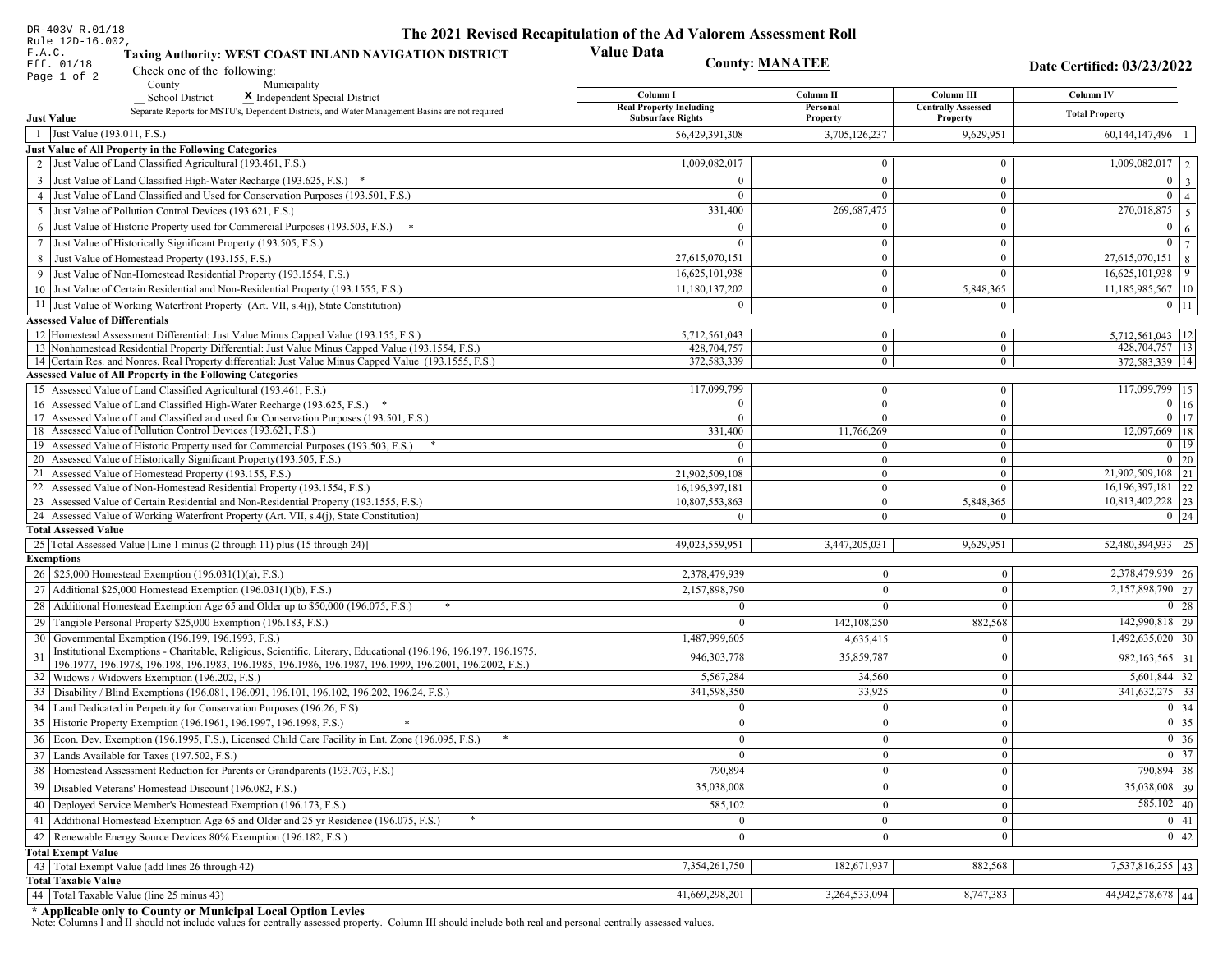Date Certified: 03/23/2022

**Taxable Value** 

#### Taxing Authority: WEST COAST INLAND NAVIGATION DISTRICT

### Reconciliation of Preliminary and Final Tax Roll

| 1  | Operating Taxable Value as Shown on Preliminary Tax Roll                                           | 44,830,039,218    |
|----|----------------------------------------------------------------------------------------------------|-------------------|
| 2  | Additions to Operating Taxable Value Resulting from Petitions to the VAB                           | 0                 |
| 3  | Deductions from Operating Taxable Value Resulting from Petitions to the VAB                        | 1,437,752         |
| 4  | Subtotal $(1 + 2 - 3 = 4)$                                                                         | 44,828,601,466    |
| 5  | Other Additions to Operating Taxable Value                                                         | 368, 416, 511     |
| 6  | Other Deductions from Operating Taxable Value                                                      | 254,439,299       |
| 7  | Operating Taxable Value Shown on Final Tax Roll $(4 + 5 - 6 = 7)$                                  | 44, 942, 578, 678 |
|    | <b>Selected Just Values</b>                                                                        | <b>Just Value</b> |
| 8  | Just Value of Subsurface Rights (this amount included in Line 1, Column I, Page One) 193.481, F.S. | 971,842           |
| 9  | Just Value of Centrally Assessed Railroad Property Value                                           | 8,028,212         |
| 10 | Just Value of Centrally Assessed Private Car Line Property Value                                   | 1,601,739         |

Note: Sum of items 9 and 10 should equal centrally assessed just value on page 1, line 1, column III.

# **Homestead Portability**

| - -          | <b>THE PART</b><br>.<br>l Differential<br>ranster of<br>us Receiving.<br>* Homestead<br>'arcels<br>. . | <u>571</u> |
|--------------|--------------------------------------------------------------------------------------------------------|------------|
| $\sim$<br>-- | Transferred<br>Differential<br>Homestead i<br>Value of                                                 |            |

|            |                                  | Column 1                                         | Column 2  |  |
|------------|----------------------------------|--------------------------------------------------|-----------|--|
|            | <b>Total Parcels or Accounts</b> | <b>Personal Property</b><br><b>Real Property</b> |           |  |
|            |                                  | Parcels                                          | Accounts  |  |
| ${\bf 13}$ | <b>Fotal Parcels or Accounts</b> | 202,556                                          | 304<br>4. |  |

#### **Property with Reduced Assessed Value**

| 14 | Land Classified Agricultural (193.461, F.S.)                                                 | 2,244  |    |
|----|----------------------------------------------------------------------------------------------|--------|----|
| 15 | Land Classified High-Water Recharge (193.625, F.S.)                                          |        |    |
| 16 | Land Classified and Used for Conservation Purposes (193.501, F.S.)                           |        |    |
|    | Pollution Control Devices (193.621, F.S.)                                                    |        | 21 |
| 18 | Historic Property used for Commercial Purposes (193.503, F.S.) *                             |        |    |
| 19 | Historically Significant Property (193.505, F.S.)                                            |        |    |
| 20 | Homestead Property; Parcels with Capped Value (193.155, F.S.)                                | 87.073 |    |
| 21 | Non-Homestead Residential Property; Parcels with Capped Value (193.1554, F.S.)               | 21,167 |    |
| 22 | Certain Residential and Non-Residential Property; Parcels with Capped Value (193.1555, F.S.) | 3,957  |    |
| 23 | Working Waterfront Property (Art. VII, s.4(j), State Constitution)                           |        |    |

#### **Other Reductions in Assessed Value**

| 24    | (197.502, F.S.)<br>Lands Available for Taxes (                       |            |  |
|-------|----------------------------------------------------------------------|------------|--|
| - - - | Iomestead Assessment Reduction for Parents or Grandparents (193.703, | — <i>—</i> |  |
| -26   | I Veterans' Homestead Discount (196.082, F.S.)<br>Disabled           | 296        |  |

# \* Applicable only to County or Municipal Local Option Levies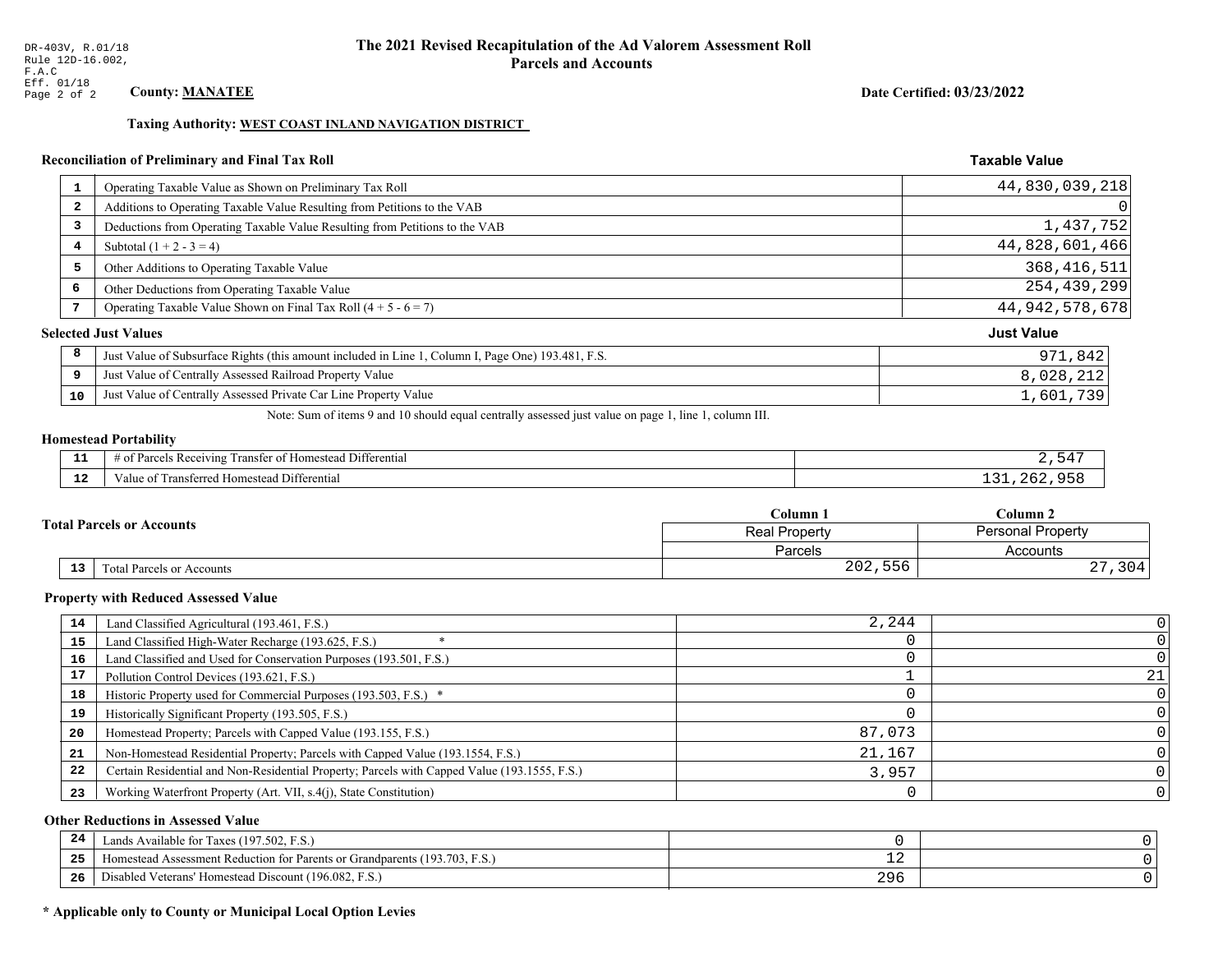| DR-403V R.01/18                                                                                                                                                                                                                    | The 2021 Revised Recapitulation of the Ad Valorem Assessment Roll |                                |                           |                                |
|------------------------------------------------------------------------------------------------------------------------------------------------------------------------------------------------------------------------------------|-------------------------------------------------------------------|--------------------------------|---------------------------|--------------------------------|
| Rule 12D-16.002,<br>F.A.C.<br><b>Taxing Authority: MANATEE COUNTY SCHOOL BOARD</b><br>Eff. 01/18                                                                                                                                   | <b>Value Data</b>                                                 | <b>County: MANATEE</b>         |                           |                                |
| Check one of the following:<br>Page 1 of 2                                                                                                                                                                                         |                                                                   |                                |                           | Date Certified: 03/23/2022     |
| County<br>Municipality                                                                                                                                                                                                             | Column I                                                          | Column II                      | Column III                | <b>Column IV</b>               |
| <sup>x</sup> School District<br>Independent Special District<br>Separate Reports for MSTU's, Dependent Districts, and Water Management Basins are not required                                                                     | <b>Real Property Including</b>                                    | Personal                       | <b>Centrally Assessed</b> | <b>Total Property</b>          |
| <b>Just Value</b>                                                                                                                                                                                                                  | <b>Subsurface Rights</b>                                          | Property                       | Property                  |                                |
| 1 Just Value (193.011, F.S.)                                                                                                                                                                                                       | 56,429,391,308                                                    | 3,705,126,237                  | 9,629,951                 | $60,144,147,496$   1           |
| Just Value of All Property in the Following Categories                                                                                                                                                                             |                                                                   |                                |                           |                                |
| 2 Just Value of Land Classified Agricultural (193.461, F.S.)                                                                                                                                                                       | 1,009,082,017                                                     | $\bf{0}$                       | $\bf{0}$                  | $1,009,082,017$   2            |
| 3 Just Value of Land Classified High-Water Recharge (193.625, F.S.) *                                                                                                                                                              |                                                                   | $\mathbf{0}$                   | $\theta$                  | $0 \mid 3$                     |
| 4 Just Value of Land Classified and Used for Conservation Purposes (193.501, F.S.)                                                                                                                                                 | $\Omega$                                                          | $\overline{0}$                 | $\boldsymbol{0}$          | $\overline{0}$<br>$\vert$ 4    |
| 5 Just Value of Pollution Control Devices (193.621, F.S.)                                                                                                                                                                          | 331,400                                                           | 269,687,475                    | $\bf{0}$                  | $\boxed{270,018,875}$ 5        |
| 6 Just Value of Historic Property used for Commercial Purposes (193.503, F.S.) $*$                                                                                                                                                 |                                                                   | $\Omega$                       | $\mathbf{0}$              | $\mathbf{0}$<br>6              |
| 7 Just Value of Historically Significant Property (193.505, F.S.)                                                                                                                                                                  | $\Omega$                                                          | $\bf{0}$                       | $\overline{0}$            | $0 \mid 7$                     |
| 8 Just Value of Homestead Property (193.155, F.S.)                                                                                                                                                                                 | 27,615,070,151                                                    | $\bf{0}$                       | $\boldsymbol{0}$          | $27,615,070,151$ 8             |
| 9 Just Value of Non-Homestead Residential Property (193.1554, F.S.)                                                                                                                                                                | 16,625,101,938                                                    | $\bf{0}$                       | $\Omega$                  | 16,625,101,938<br>$ 9\rangle$  |
| 10 Just Value of Certain Residential and Non-Residential Property (193.1555, F.S.)                                                                                                                                                 | 11,180,137,202                                                    | $\mathbf{0}$                   | 5,848,365                 | 11,185,985,567   10            |
| 11 Just Value of Working Waterfront Property (Art. VII, s.4(j), State Constitution)                                                                                                                                                | $\Omega$                                                          | $\mathbf{0}$                   | $\mathbf{0}$              | $0$   11                       |
| <b>Assessed Value of Differentials</b><br>12 Homestead Assessment Differential: Just Value Minus Capped Value (193.155, F.S.)                                                                                                      |                                                                   |                                |                           |                                |
| 13 Nonhomestead Residential Property Differential: Just Value Minus Capped Value (193.1554, F.S.)                                                                                                                                  | 5,712,561,043<br>$\overline{0}$                                   | $\mathbf{0}$<br>$\overline{0}$ | $\bf{0}$<br>$\mathbf{0}$  | 5,712,561,043   12<br>$0$   13 |
| 14 Certain Res. and Nonres. Real Property differential: Just Value Minus Capped Value (193.1555, F.S.)                                                                                                                             | $\overline{0}$                                                    | $\overline{0}$                 | $\overline{0}$            | $0$   14                       |
| <b>Assessed Value of All Property in the Following Categories</b>                                                                                                                                                                  |                                                                   |                                |                           |                                |
| 15 Assessed Value of Land Classified Agricultural (193.461, F.S.)                                                                                                                                                                  | 117,099,799                                                       | $\mathbf{0}$                   | $\bf{0}$                  | 117,099,799 15                 |
| 16 Assessed Value of Land Classified High-Water Recharge (193.625, F.S.) *                                                                                                                                                         | $\Omega$                                                          | $\overline{0}$                 | $\mathbf{0}$              | $\overline{0}$ 16              |
| 17 Assessed Value of Land Classified and used for Conservation Purposes (193.501, F.S.)                                                                                                                                            | $\Omega$                                                          | $\overline{0}$                 | $\bf{0}$                  | $0$   17                       |
| 18 Assessed Value of Pollution Control Devices (193.621, F.S.)<br>19 Assessed Value of Historic Property used for Commercial Purposes (193.503, F.S.)                                                                              | 331,400<br>$\Omega$                                               | 11,766,269<br>$\mathbf{0}$     | $\mathbf{0}$<br>$\bf{0}$  | $12,097,669$ 18<br>$0 \mid 19$ |
| 20 Assessed Value of Historically Significant Property (193.505, F.S.)                                                                                                                                                             | $\Omega$                                                          | $\overline{0}$                 | $\mathbf{0}$              | $0\vert 20$                    |
| 21 Assessed Value of Homestead Property (193.155, F.S.)                                                                                                                                                                            | 21,902,509,108                                                    | $\mathbf{0}$                   | $\boldsymbol{0}$          | 21,902,509,108 21              |
| 22 Assessed Value of Non-Homestead Residential Property (193.1554, F.S.)                                                                                                                                                           | 16,625,101,938                                                    | $\overline{0}$                 | $\mathbf{0}$              | 16,625,101,938 22              |
| 23 Assessed Value of Certain Residential and Non-Residential Property (193.1555, F.S.)                                                                                                                                             | 11,180,137,202                                                    | $\overline{0}$                 | 5,848,365                 | 11,185,985,567 23              |
| 24 Assessed Value of Working Waterfront Property (Art. VII, s.4(j), State Constitution)                                                                                                                                            | $\Omega$                                                          | $\overline{0}$                 | $\mathbf{0}$              | $0 \mid 24$                    |
| <b>Total Assessed Value</b>                                                                                                                                                                                                        |                                                                   |                                |                           |                                |
| 25 Total Assessed Value [Line 1 minus (2 through 11) plus (15 through 24)]                                                                                                                                                         | 49,824,848,047                                                    | 3,447,205,031                  | 9,629,951                 | 53,281,683,029 25              |
| <b>Exemptions</b>                                                                                                                                                                                                                  |                                                                   |                                |                           |                                |
| 26   \$25,000 Homestead Exemption (196.031(1)(a), F.S.)                                                                                                                                                                            | 2,378,479,939                                                     | $\bf{0}$                       | $\mathbf{0}$              | 2,378,479,939 26               |
| 27   Additional \$25,000 Homestead Exemption (196.031(1)(b), F.S.)                                                                                                                                                                 | $\Omega$                                                          | $\overline{0}$                 | $\Omega$                  | $\boxed{0}$ 27                 |
| 28 Additional Homestead Exemption Age 65 and Older up to \$50,000 (196.075, F.S.)                                                                                                                                                  | $\Omega$                                                          | $\mathbf{0}$                   | $\Omega$                  | $\boxed{0}$ 28                 |
| 29 Tangible Personal Property \$25,000 Exemption (196.183, F.S.)                                                                                                                                                                   | $\Omega$                                                          | 142, 108, 250                  | 882,568                   | 142,990,818 29                 |
| 30 Governmental Exemption (196.199, 196.1993, F.S.)                                                                                                                                                                                | 1,686,714,851                                                     | 4,635,415                      | $\Omega$                  | 1,691,350,266   30             |
| Institutional Exemptions - Charitable, Religious, Scientific, Literary, Educational (196.196, 196.197, 196.1975,<br>31<br>196.1977, 196.1978, 196.198, 196.1983, 196.1985, 196.1986, 196.1987, 196.1999, 196.2001, 196.2002, F.S.) | 978,750,477                                                       | 35,859,787                     | $\Omega$                  | $1,014,610,264$ 31             |
| 32   Widows / Widowers Exemption (196.202, F.S.)                                                                                                                                                                                   | 5,567,284                                                         | 34,560                         | $\mathbf{0}$              | $5,601,844$ 32                 |
| 33<br>Disability / Blind Exemptions (196.081, 196.091, 196.101, 196.102, 196.202, 196.24, F.S.)                                                                                                                                    | 341,598,350                                                       | 33,925                         | $\Omega$                  | 341,632,275 33                 |
| Land Dedicated in Perpetuity for Conservation Purposes (196.26, F.S)                                                                                                                                                               | $\Omega$                                                          | $\mathbf{0}$                   | $\Omega$                  | 0 34                           |
| 35 Historic Property Exemption (196.1961, 196.1997, 196.1998, F.S.)                                                                                                                                                                | 0.                                                                | $\mathbf{0}$                   | $\mathbf{0}$              | $\boxed{0}$ 35                 |
| 36 Econ. Dev. Exemption (196.1995, F.S.), Licensed Child Care Facility in Ent. Zone (196.095, F.S.)                                                                                                                                | $\Omega$                                                          | $\boldsymbol{0}$               | $\Omega$                  | $\boxed{0}$ 36                 |
| 37 Lands Available for Taxes $(197.502, F.S.)$                                                                                                                                                                                     |                                                                   | $\mathbf{0}$                   | $\Omega$                  | 0 37                           |
| 38   Homestead Assessment Reduction for Parents or Grandparents (193.703, F.S.)                                                                                                                                                    | 790,894                                                           | $\bf{0}$                       | $\mathbf{0}$              | 790,894 38                     |
| Disabled Veterans' Homestead Discount (196.082, F.S.)<br>39                                                                                                                                                                        | 39,519,889                                                        | $\mathbf{0}$                   | $\overline{0}$            | 39,519,889 39                  |
| Deployed Service Member's Homestead Exemption (196.173, F.S.)<br>40                                                                                                                                                                | 655,852                                                           | $\mathbf{0}$                   | $\Omega$                  | $655,852$ 40                   |
| 41   Additional Homestead Exemption Age 65 and Older and 25 yr Residence (196.075, F.S.)                                                                                                                                           | $\overline{0}$                                                    | $\overline{0}$                 | $\mathbf{0}$              | 0 41                           |
| 42 Renewable Energy Source Devices 80% Exemption (196.182, F.S.)                                                                                                                                                                   | $\mathbf{0}$                                                      | $\bf{0}$                       | $\Omega$                  | 0 42                           |
| <b>Total Exempt Value</b>                                                                                                                                                                                                          |                                                                   |                                |                           |                                |
| 43 Total Exempt Value (add lines 26 through 42)                                                                                                                                                                                    | 5,432,077,536                                                     | 182,671,937                    | 882,568                   | $5,615,632,041$ 43             |
| <b>Total Taxable Value</b>                                                                                                                                                                                                         |                                                                   |                                |                           |                                |
| 44   Total Taxable Value (line 25 minus 43)                                                                                                                                                                                        | 44,392,770,511                                                    | 3,264,533,094                  | 8,747,383                 | 47,666,050,988 44              |